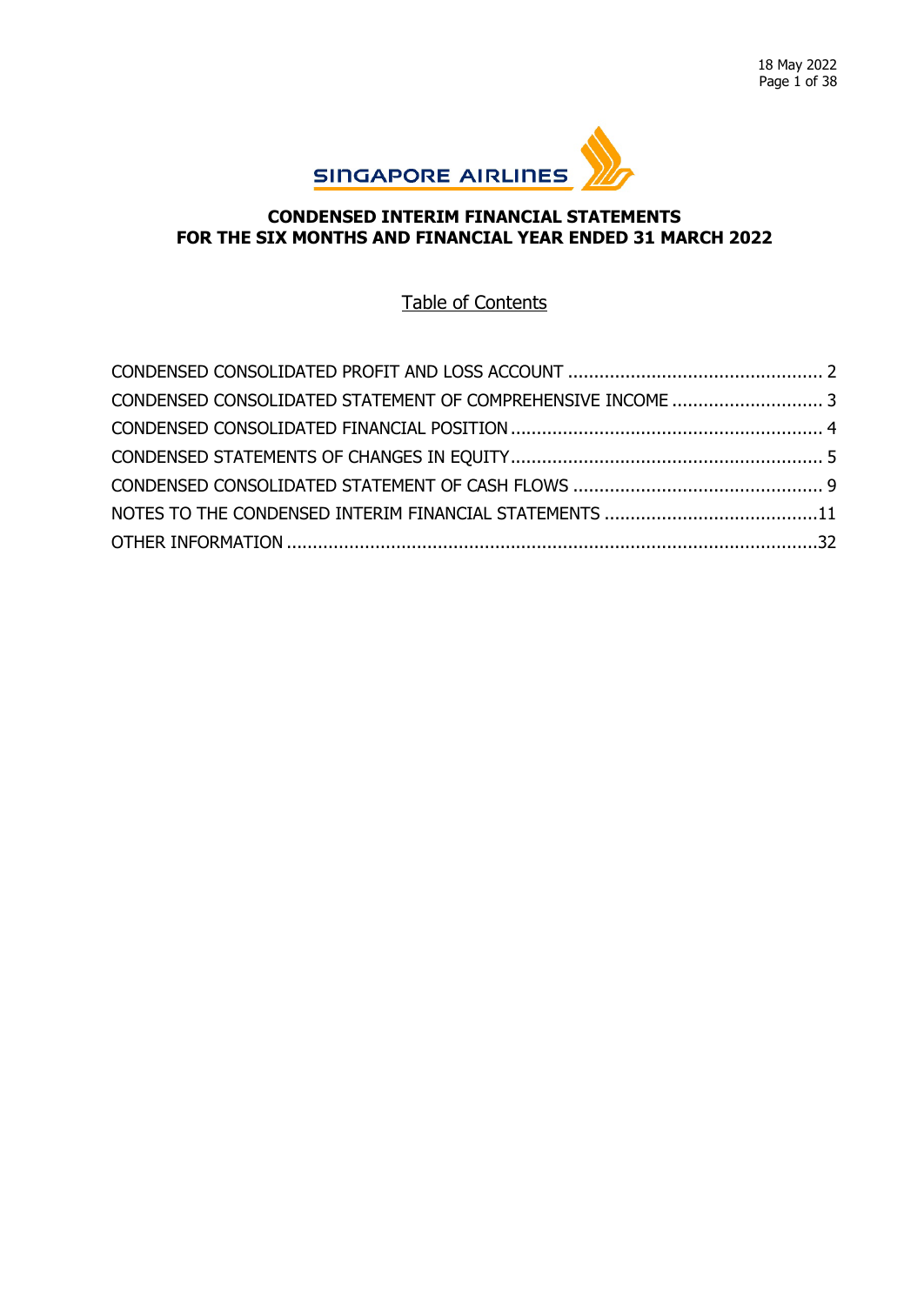#### <span id="page-1-0"></span>**CONDENSED CONSOLIDATED PROFIT AND LOSS ACCOUNT FOR THE SIX MONTHS AND FINANCIAL YEAR ENDED 31 MARCH 2022 (in \$ million)**

|                                                                  |      | The Group     |               | The Group |            |  |
|------------------------------------------------------------------|------|---------------|---------------|-----------|------------|--|
|                                                                  |      | $2^{nd}$ Half | $2^{nd}$ Half | <b>FY</b> | FY         |  |
|                                                                  | Note | 2021/22       | 2020/21       | 2021/22   | 2020/21    |  |
| <b>REVENUE</b>                                                   | 5    | 4,787.9       | 2,181.5       | 7,614.8   | 3,815.9    |  |
| <b>EXPENDITURE</b>                                               |      |               |               |           |            |  |
| Staff costs                                                      |      | 809.9         | 583.5         | 1,473.6   | 1,160.5    |  |
| Fuel costs                                                       |      | 1,379.1       | 639.5         | 2,189.3   | 1,015.5    |  |
| Fuel hedging ineffectiveness                                     |      | 0.6           | (349.6)       | (78.2)    | 214.0      |  |
| Depreciation                                                     |      | 971.9         | 985.0         | 1,927.6   | 2,075.9    |  |
| Impairment of property, plant and equipment                      |      |               | 2.0           |           | 2.0        |  |
| Amortisation of intangible assets                                |      | 37.2          | 34.1          | 72.0      | 65.8       |  |
| Aircraft maintenance and overhaul costs                          |      | 241.8         | 213.4         | 453.4     | 446.4      |  |
| Commission and incentives                                        |      | 96.6          | 7.0           | 117.8     | (13.6)     |  |
| Landing, parking and overflying charges                          |      | 259.9         | 135.8         | 451.9     | 219.0      |  |
| Handling charges                                                 |      | 364.7         | 220.1         | 646.8     | 394.1      |  |
| Rentals on leased aircraft                                       |      | 12.8          | 6.2           | 16.9      | 9.8        |  |
| Inflight meals                                                   |      | 68.9          | 7.3           | 89.5      | 10.7       |  |
| Advertising and sales costs                                      |      | 86.3          | 17.7          | 120.9     | 12.6       |  |
| Company accommodation and utilities                              |      | 16.8          | 17.3          | 35.4      | 35.7       |  |
| Other passenger costs                                            |      | 37.3          | 15.8          | 56.6      | 31.1       |  |
| Crew expenses                                                    |      | 37.5          | 10.1          | 56.1      | 15.0       |  |
| Impairment of amount owing by a joint venture company            |      |               |               |           | 12.6       |  |
| Other operating expenses                                         |      | 356.9         | 285.9         | 594.9     | 621.3      |  |
|                                                                  |      | 4,778.2       | 2,831.1       | 8,224.5   | 6,328.4    |  |
| <b>OPERATING PROFIT/(LOSS)</b>                                   | 6    | 9.7           | (649.6)       | (609.7)   | (2, 512.5) |  |
| Finance charges                                                  |      | (198.0)       | (146.9)       | (391.6)   | (267.9)    |  |
| Interest income                                                  |      | 26.4          | 15.2          | 45.9      | 35.4       |  |
| Impairment of aircraft                                           |      | (35.5)        | (285.7)       | (50.5)    | (1,734.3)  |  |
| Impairment of goodwill                                           |      |               |               |           | (170.4)    |  |
| Impairment of base maintenance assets                            |      | (8.4)         | (1.9)         | (8.4)     | (36.9)     |  |
| Impairment of intangible assets                                  |      |               | (11.4)        |           | (11.4)     |  |
| Surplus/(Loss) on disposal of aircraft, spares and spare engines |      | 73.1          | (9.0)         | 85.9      | (27.0)     |  |
| Dividends from long-term investments                             |      |               | 6.6           | 4.0       | 8.4        |  |
| Other non-operating items                                        | 7    | (1.5)         | (49.7)        | (49.5)    | (127.8)    |  |
| Share of profits/(losses) of joint venture companies             |      | 24.2          | (0.6)         | 29.8      | 14.0       |  |
| Share of losses of associated companies                          |      | (32.4)        | (48.6)        | (145.9)   | (126.8)    |  |
| <b>LOSS BEFORE TAXATION</b>                                      |      | (142.4)       | (1, 181.6)    | (1,090.0) | (4,957.2)  |  |
| <b>TAXATION</b>                                                  | 8    | 25.9          | 376.0         | 141.9     | 673.8      |  |
| <b>LOSS FOR THE PERIOD</b>                                       |      | (116.5)       | (805.6)       | (948.1)   | (4,283.4)  |  |
| (LOSS)/PROFIT ATTRIBUTABLE TO:                                   |      |               |               |           |            |  |
| <b>OWNERS OF THE COMPANY</b>                                     |      | (125.2)       | (803.7)       | (962.0)   | (4,270.7)  |  |
| <b>NON-CONTROLLING INTERESTS</b>                                 |      | 8.7           | (1.9)         | 13.9      | (12.7)     |  |
|                                                                  |      | (116.5)       | (805.6)       | (948.1)   | (4,283.4)  |  |
| LOSS PER SHARE (CENTS) <sup>1</sup>                              |      | (1.9)         | (16.7)        | (16.2)    | (102.6)    |  |
| DILUTED LOSS PER SHARE (CENTS) <sup>1</sup>                      |      | (1.9)         | (16.7)        | (16.2)    | (102.6)    |  |
|                                                                  |      |               |               |           |            |  |

<sup>1</sup> With the completion of the Mandatory Convertible Bonds ("MCBs") on 24 June 2021, prior year comparatives for loss per share were restated per IAS 33 through retrospective application of a bonus factor to the average weighted number of shares. The bonus factor is derived from the division of fair value per share immediately before the exercise of rights by the theoretical ex-rights fair value.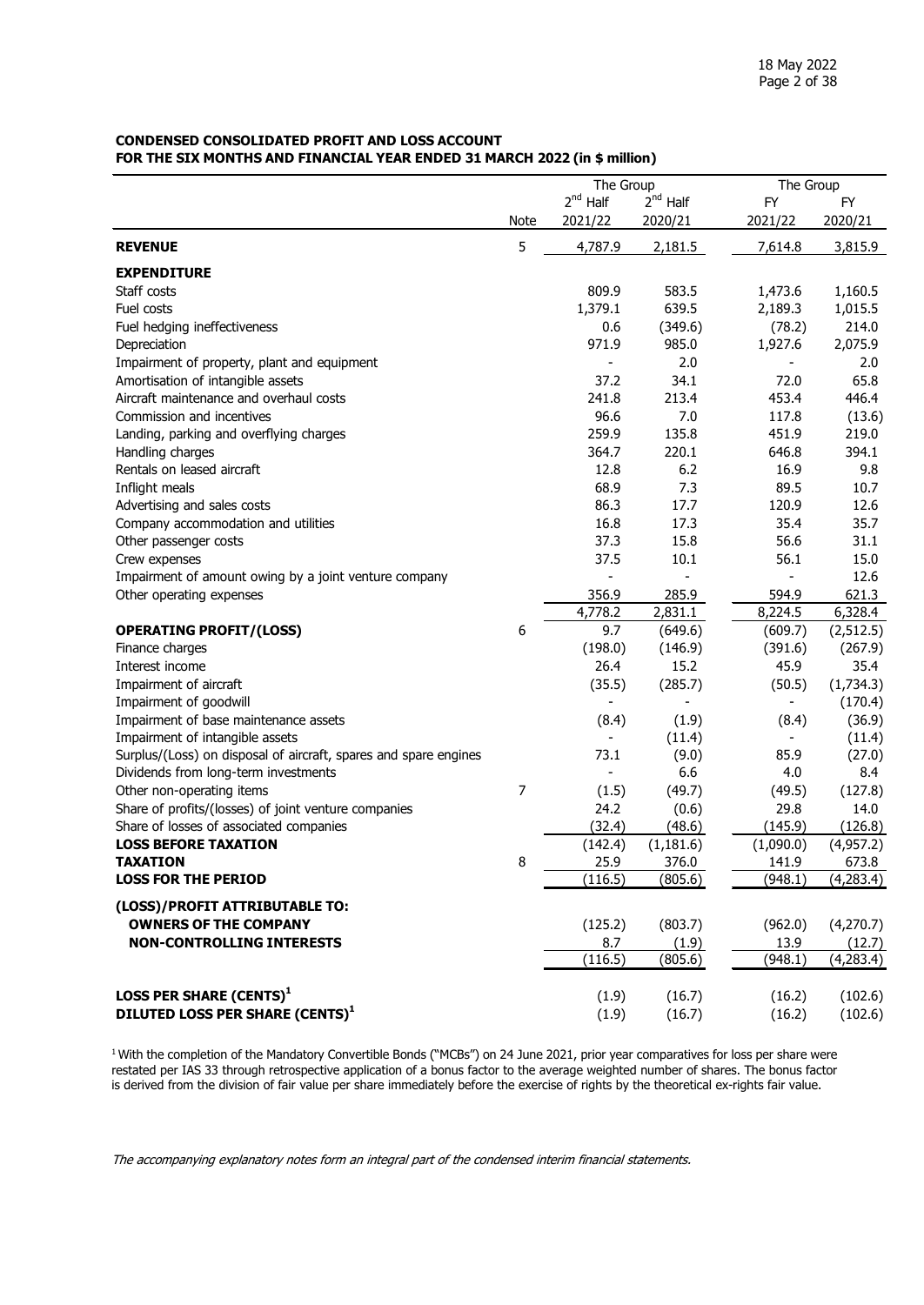#### <span id="page-2-0"></span>**CONDENSED CONSOLIDATED STATEMENTS OF COMPREHENSIVE INCOME FOR THE SIX MONTHS AND FINANCIAL YEAR ENDED 31 MARCH 2022 (in \$ million)**

|                                                                       | The Group     |               | The Group |           |  |
|-----------------------------------------------------------------------|---------------|---------------|-----------|-----------|--|
|                                                                       | $2^{nd}$ Half | $2^{nd}$ Half | <b>FY</b> | <b>FY</b> |  |
|                                                                       | 2021/22       | 2020/21       | 2021/22   | 2020/21   |  |
| <b>LOSS FOR THE PERIOD</b>                                            | (116.5)       | (805.6)       | (948.1)   | (4,283.4) |  |
| <b>OTHER COMPREHENSIVE INCOME:</b>                                    |               |               |           |           |  |
| Items that are or may be reclassified subsequently to profit or loss: |               |               |           |           |  |
| Currency translation differences                                      | (7.1)         | (16.4)        | 1.7       | (47.5)    |  |
| Net fair value changes on cash flow hedges                            | 576.4         | 1,371.3       | 1,253.3   | 1,964.7   |  |
| Share of other comprehensive income of associated and                 |               |               |           |           |  |
| joint venture companies                                               | 3.7           | (0.4)         | 3.1       | 6.6       |  |
| Realisation of reserves on disposal of an associated company          |               | 25.0          |           | 25.0      |  |
| Items that will not be reclassified subsequently to profit or loss:   |               |               |           |           |  |
| Actuarial gain/(loss) on revaluation of defined benefit plans         | 0.2           | (4.9)         | 0.2       | (4.9)     |  |
| OTHER COMPREHENSIVE INCOME FOR THE PERIOD,                            | 573.2         | 1,374.6       | 1,258.3   | 1,943.9   |  |
| <b>NET OF TAX</b>                                                     |               |               |           |           |  |
| TOTAL COMPREHENSIVE INCOME FOR THE PERIOD                             | 456.7         | 569.0         | 310.2     | (2,339.5) |  |
| TOTAL COMPREHENSIVE INCOME ATTRIBUTABLE TO:                           |               |               |           |           |  |
| <b>OWNERS OF THE COMPANY</b>                                          | 448.5         | 574.4         | 294.9     | (2,317.8) |  |
| <b>NON-CONTROLLING INTERESTS</b>                                      | 8.2           | (5.4)         | 15.3      | (21.7)    |  |
|                                                                       | 456.7         | 569.0         | 310.2     | (2,339.5) |  |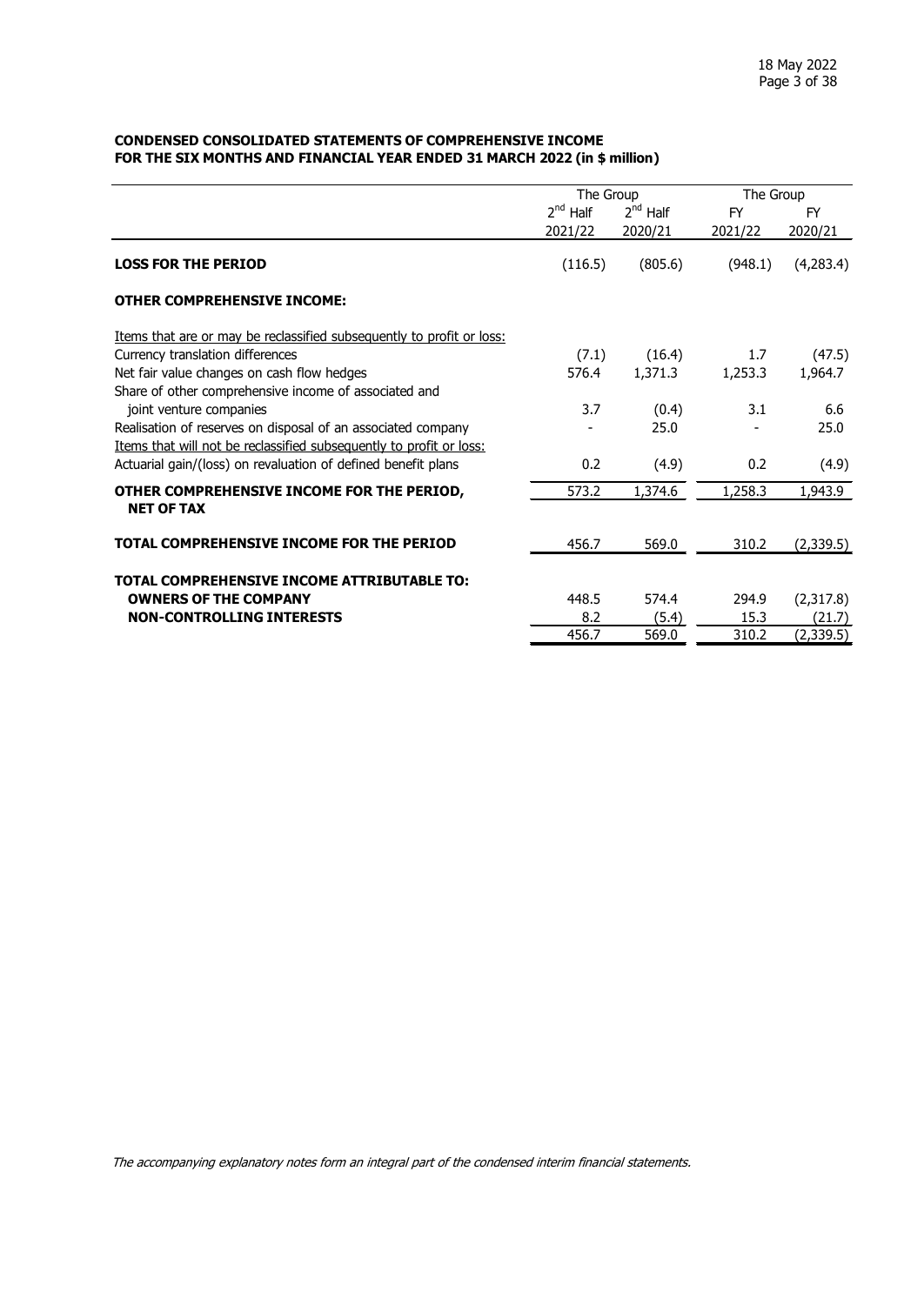## <span id="page-3-0"></span>**CONDENSED STATEMENTS OF FINANCIAL POSITION AS AT 31 MARCH 2022 (in \$ million)**

|                                       |             | The Group |                          |          | The Company |  |  |
|---------------------------------------|-------------|-----------|--------------------------|----------|-------------|--|--|
|                                       |             | 31-Mar    | 31-Mar                   | 31-Mar   | 31-Mar      |  |  |
|                                       | <b>Note</b> | 2022      | 2021                     | 2022     | 2021        |  |  |
| <b>EQUITY ATTRIBUTABLE TO OWNERS</b>  |             |           |                          |          |             |  |  |
| OF THE COMPANY                        |             |           |                          |          |             |  |  |
|                                       | 9           | 7,180.2   | 7,180.2                  | 7,180.2  | 7,180.2     |  |  |
| Share capital                         | 10          |           |                          |          |             |  |  |
| Mandatory convertible bonds           |             | 9,691.2   | 3,496.1                  | 9,691.2  | 3,496.1     |  |  |
| Treasury shares                       | 11          | (106.5)   | (133.2)                  | (106.5)  | (133.2)     |  |  |
| Other reserves                        |             | 5,647.0   | 5,362.8                  | 6,730.3  | 5,968.8     |  |  |
|                                       |             | 22,411.9  | 15,905.9                 | 23,495.2 | 16,511.9    |  |  |
| <b>NON-CONTROLLING INTERESTS</b>      |             | 388.5     | 372.2                    |          |             |  |  |
| <b>TOTAL EQUITY</b>                   |             | 22,800.4  | 16,278.1                 | 23,495.2 | 16,511.9    |  |  |
| <b>DEFERRED ACCOUNT</b>               |             | 95.4      | 41.0                     | 95.4     | 41.0        |  |  |
| <b>DEFERRED TAXATION</b>              |             | 1,064.3   | 1,032.5                  | 1,082.8  | 1,018.9     |  |  |
| <b>LONG-TERM LEASE LIABILITIES</b>    |             | 3,114.8   | 2,373.6                  | 2,387.4  | 1,976.1     |  |  |
| <b>BORROWINGS</b>                     | 12          | 11,405.5  | 10,564.8                 | 11,155.5 | 10,264.3    |  |  |
| <b>OTHER LONG-TERM LIABILITIES</b>    |             | 1,077.7   | 506.4                    | 1,077.7  | 496.3       |  |  |
| <b>PROVISIONS</b>                     |             | 1,144.4   | 965.1                    | 503.1    | 387.1       |  |  |
| <b>DEFINED BENEFIT PLANS</b>          |             | 99.9      | 106.6                    | 99.9     | 106.1       |  |  |
|                                       |             | 40,802.4  | 31,868.1                 | 39,897.0 | 30,801.7    |  |  |
| Represented by:-                      |             |           |                          |          |             |  |  |
| PROPERTY, PLANT AND EQUIPMENT         | 13          | 24,570.6  | 23,483.3                 | 20,642.7 | 19,048.1    |  |  |
| <b>RIGHT-OF-USE ASSETS</b>            | 14          | 3,290.1   | 2,395.7                  | 2,458.5  | 1,983.7     |  |  |
| <b>INTANGIBLE ASSETS</b>              |             | 303.2     | 301.1                    | 231.0    | 229.1       |  |  |
| <b>SUBSIDIARY COMPANIES</b>           |             |           |                          | 5,539.6  | 5,880.6     |  |  |
| <b>ASSOCIATED COMPANIES</b>           | 15          | 805.8     | 833.1                    | 485.2    | 332.3       |  |  |
| <b>JOINT VENTURE COMPANIES</b>        |             | 233.4     | 200.2                    | 32.3     | 32.3        |  |  |
| <b>LONG-TERM INVESTMENTS</b>          |             | 42.6      | 49.9                     | 39.9     | 46.6        |  |  |
| <b>OTHER LONG-TERM ASSETS</b>         |             | 1,737.2   | 646.0                    | 1,615.8  | 495.9       |  |  |
| <b>CURRENT ASSETS</b>                 |             |           |                          |          |             |  |  |
| Derivative assets                     |             | 1,402.0   | 156.8                    | 1,402.0  | 156.8       |  |  |
| Inventories                           |             | 187.4     | 194.9                    | 142.0    | 145.3       |  |  |
| Trade debtors                         |             | 1,566.4   | 939.5                    | 1,407.2  | 753.9       |  |  |
| Amounts owing by subsidiary companies |             |           | $\overline{\phantom{a}}$ | 0.2      | 12.5        |  |  |
| Deposits and other debtors            |             | 202.5     | 117.3                    | 164.0    | 68.5        |  |  |
| Prepayments                           |             | 93.2      | 80.7                     | 72.9     | 61.5        |  |  |
| Other short-term assets               |             | 30.4      | 29.4                     | 21.6     | 20.9        |  |  |
| Investments                           |             | 406.4     | 271.8                    | 352.5    | 216.5       |  |  |
| Cash and bank balances                |             | 13,762.7  | 7,783.0                  | 13,557.9 | 7,512.1     |  |  |
| Assets held for sale                  | 13          | 37.1      | 98.6                     | 4.4      | 25.2        |  |  |
|                                       |             | 17,688.1  | 9,672.0                  | 17,124.7 | 8,973.2     |  |  |
| <b>Less: CURRENT LIABILITIES</b>      |             |           |                          |          |             |  |  |
| <b>Borrowings</b>                     | 12          | 606.8     | 907.1                    | 539.2    | 842.8       |  |  |
| Lease liabilities                     |             | 567.7     | 491.4                    | 350.1    | 315.0       |  |  |
| Current tax payable                   |             | 153.3     | 95.4                     | 38.8     | 76.8        |  |  |
| Trade and other creditors             |             | 2,733.3   | 2,117.2                  | 2,068.9  | 1,511.3     |  |  |
| Amounts owing to subsidiary companies |             |           |                          | 1,629.8  | 1,530.7     |  |  |
| Sales in advance of carriage          |             | 2,107.8   | 568.1                    | 1,997.0  | 504.4       |  |  |
| Deferred revenue                      |             | 925.7     | 957.8                    | 925.7    | 957.8       |  |  |
| Deferred account                      |             | 15.9      | 16.9                     | 15.1     | 13.8        |  |  |
| Derivative liabilities                |             | 574.7     | 130.4                    | 571.1    | 124.0       |  |  |
| Provisions                            |             | 183.4     | 428.9                    | 137.0    | 343.5       |  |  |
|                                       |             | 7,868.6   | 5,713.2                  | 8,272.7  | 6,220.1     |  |  |
| <b>NET CURRENT ASSETS</b>             |             | 9,819.5   | 3,958.8                  | 8,852.0  | 2,753.1     |  |  |
|                                       |             | 40,802.4  | 31,868.1                 | 39,897.0 | 30,801.7    |  |  |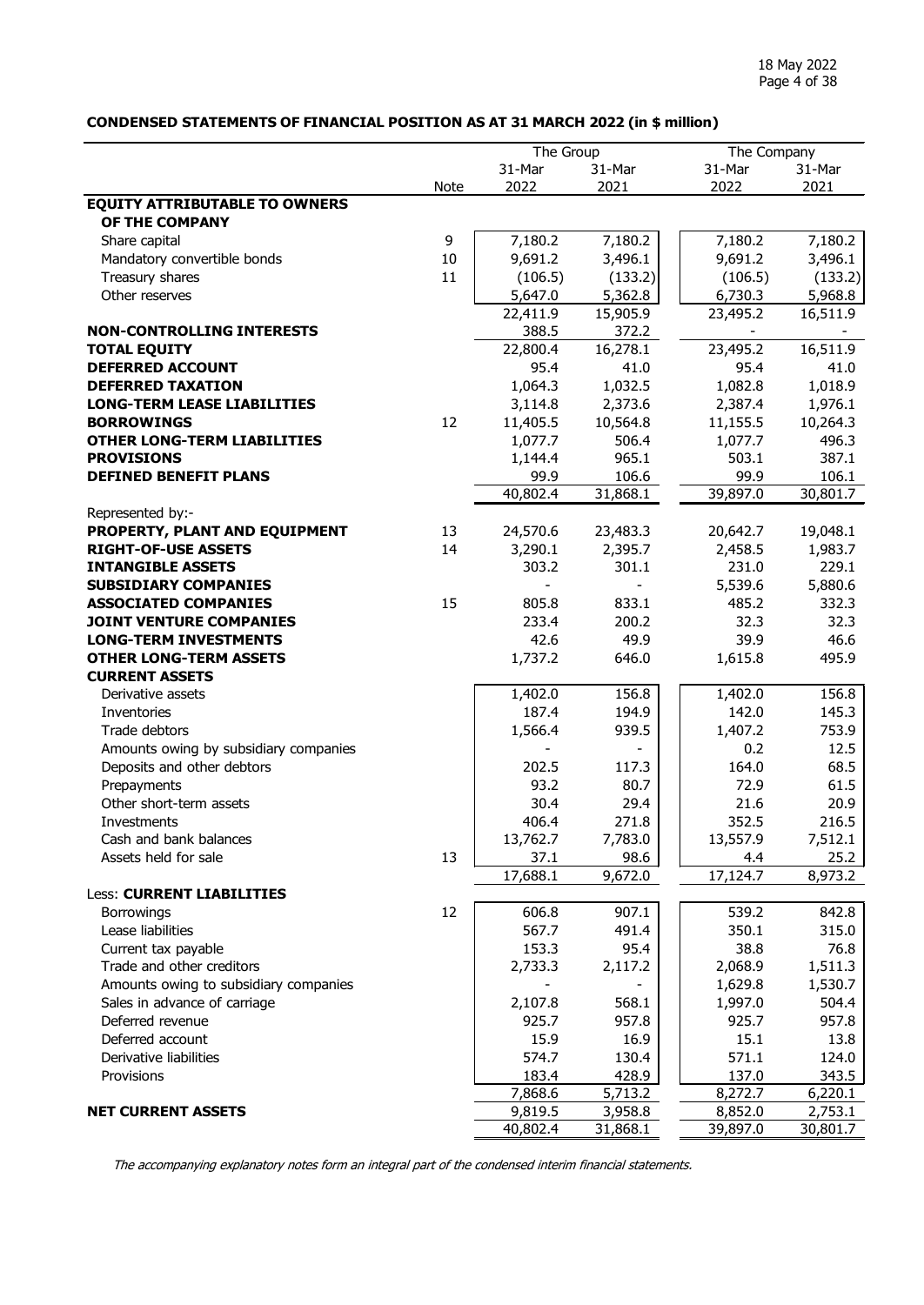#### <span id="page-4-0"></span>**CONDENSED STATEMENTS OF CHANGES IN EQUITY FOR THE FINANCIAL YEAR ENDED 31 MARCH 2022 (in \$ million)**

|                                                                                     | Attributable to Owners of the Company |                                   |                    |                    |                                               |                                            |                          |                          |          |                                  |                 |
|-------------------------------------------------------------------------------------|---------------------------------------|-----------------------------------|--------------------|--------------------|-----------------------------------------------|--------------------------------------------|--------------------------|--------------------------|----------|----------------------------------|-----------------|
| The Group                                                                           | Share<br>capital                      | Mandatory<br>convertible<br>bonds | Treasury<br>shares | Capital<br>reserve | Foreign<br>currency<br>translation<br>reserve | Share-<br>based<br>compensation<br>reserve | Fair<br>value<br>reserve | General<br>reserve       | Total    | Non-<br>controlling<br>interests | Total<br>equity |
| Balance at 1 April 2021                                                             | 7,180.2                               | 3,496.1                           | (133.2)            | (96.8)             | (16.9)                                        | 20.8                                       | (178.6)                  | 5,634.3                  | 15,905.9 | 372.2                            | 16,278.1        |
| Comprehensive income                                                                |                                       |                                   |                    |                    |                                               |                                            |                          |                          |          |                                  |                 |
| Currency translation differences                                                    |                                       |                                   |                    |                    | 0.7                                           |                                            |                          | ÷                        | 0.7      | 1.0                              | 1.7             |
| Net fair value changes on<br>cash flow hedges                                       |                                       |                                   |                    |                    |                                               |                                            | 1,253.3                  |                          | 1,253.3  |                                  | 1,253.3         |
| Actuarial gain on revaluation of<br>defined benefit plans                           |                                       |                                   |                    |                    |                                               |                                            |                          | 0.2                      | 0.2      |                                  | 0.2             |
| Share of other comprehensive<br>income of associated and joint<br>venture companies |                                       |                                   | ٠                  | 1.2                |                                               |                                            | 1.5                      | $\overline{\phantom{a}}$ | 2.7      | 0.4                              | 3.1             |
| Other comprehensive income<br>for the financial year, net of tax                    |                                       |                                   |                    | 1.2                | 0.7                                           |                                            | 1,254.8                  | 0.2                      | 1,256.9  | 1.4                              | 1,258.3         |
| (Loss)/Profit for the financial year                                                |                                       |                                   |                    |                    |                                               |                                            |                          | (962.0)                  | (962.0)  | 13.9                             | (948.1)         |
| Total comprehensive income for<br>the financial year                                |                                       |                                   |                    | 1.2                | 0.7                                           |                                            | 1,254.8                  | (961.8)                  | 294.9    | 15.3                             | 310.2           |
| Transactions with owners, recorded directly in equity                               |                                       |                                   |                    |                    |                                               |                                            |                          |                          |          |                                  |                 |
| Contributions by and distributions to owners                                        |                                       |                                   |                    |                    |                                               |                                            |                          |                          |          |                                  |                 |
| Issue of mandatory convertible bonds                                                | ÷,                                    | 6,195.1                           |                    |                    |                                               |                                            |                          | ٠                        | 6,195.1  | $\blacksquare$                   | 6,195.1         |
| Changes in ownership interest<br>without loss of control                            |                                       |                                   |                    |                    |                                               | (2.5)                                      |                          | 1.1                      | (1.4)    | 2.4                              | 1.0             |
| Share-based compensation expense                                                    |                                       |                                   |                    |                    |                                               | 17.0                                       |                          |                          | 17.0     |                                  | 17.0            |
| Treasury shares reissued pursuant<br>to equity compensation plans                   |                                       |                                   | 26.7               | (11.7)             |                                               | (14.6)                                     |                          |                          | 0.4      |                                  | 0.4             |
| <b>Dividends</b>                                                                    |                                       |                                   |                    |                    |                                               |                                            |                          |                          |          | (1.4)                            | (1.4)           |
| Total transactions with owners                                                      | L,                                    | 6,195.1                           | 26.7               | (11.7)             |                                               | (0.1)                                      |                          | 1.1                      | 6,211.1  | 1.0                              | 6,212.1         |
| Balance at 31 March 2022                                                            | 7,180.2                               | 9,691.2                           | (106.5)            | (107.3)            | (16.2)                                        | 20.7                                       | 1,076.2                  | 4,673.6                  | 22,411.9 | 388.5                            | 22,800.4        |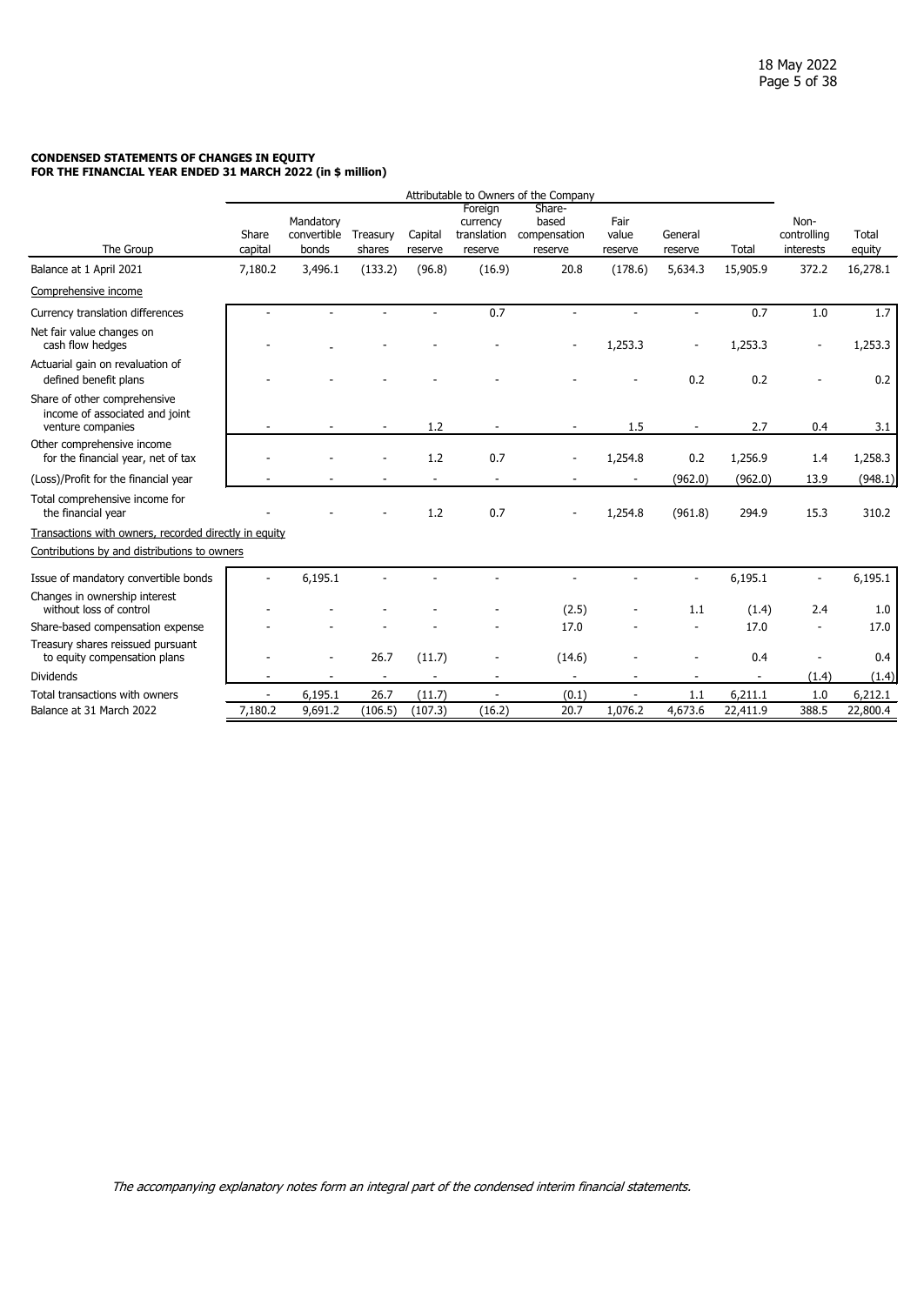#### **CONDENSED STATEMENTS OF CHANGES IN EQUITY FOR THE FINANCIAL YEAR ENDED 31 MARCH 2021 (in \$ million)**

|                                                                                                                                              |                  |                                            |         |                    |                                               | Attributable to Owners of the Company      |                          |                          |            |                                  |                 |
|----------------------------------------------------------------------------------------------------------------------------------------------|------------------|--------------------------------------------|---------|--------------------|-----------------------------------------------|--------------------------------------------|--------------------------|--------------------------|------------|----------------------------------|-----------------|
| The Group                                                                                                                                    | Share<br>capital | Mandatory<br>convertible Treasury<br>bonds | shares  | Capital<br>reserve | Foreign<br>currency<br>translation<br>reserve | Share-<br>based<br>compensation<br>reserve | Fair<br>value<br>reserve | General<br>reserve       | Total      | Non-<br>controlling<br>interests | Total<br>equity |
| Balance at 1 April 2020                                                                                                                      | 1,856.1          | $\overline{a}$                             | (156.0) | (112.7)            | (5.3)                                         | 25.7                                       | (2, 150.9)               | 9,857.2                  | 9,314.1    | 418.6                            | 9,732.7         |
| Comprehensive income                                                                                                                         |                  |                                            |         |                    |                                               |                                            |                          |                          |            |                                  |                 |
| Currency translation differences                                                                                                             | $\overline{a}$   | $\overline{a}$                             |         |                    | (37.4)                                        | ÷,                                         | $\overline{a}$           | $\overline{\phantom{a}}$ | (37.4)     | (10.1)                           | (47.5)          |
| Net fair value changes on<br>cash flow hedges                                                                                                |                  |                                            |         |                    |                                               |                                            | 1,965.8                  |                          | 1,965.8    | (1.1)                            | 1,964.7         |
| Actuarial loss on revaluation of<br>defined benefit plans                                                                                    |                  |                                            |         |                    |                                               |                                            |                          | (4.9)                    | (4.9)      |                                  | (4.9)           |
| Realisation of reserves from disposal<br>of interest in an associated<br>company                                                             |                  |                                            |         |                    | 25.6                                          |                                            | (0.6)                    |                          | 25.0       |                                  | 25.0            |
| Share of other comprehensive<br>income of associated and joint<br>venture companies                                                          |                  |                                            |         | (2.9)              | 0.2                                           |                                            | 7.1                      |                          | 4.4        | 2.2                              | 6.6             |
| Other comprehensive income<br>for the financial year, net of tax                                                                             |                  |                                            |         | (2.9)              | (11.6)                                        |                                            | 1,972.3                  | (4.9)                    | 1,952.9    | (9.0)                            | 1,943.9         |
| Loss for the financial year                                                                                                                  |                  |                                            |         | $\blacksquare$     | $\sim$                                        |                                            | $\overline{\phantom{a}}$ | (4, 270.7)               | (4, 270.7) | (12.7)                           | (4,283.4)       |
| Total comprehensive income for<br>the financial year                                                                                         |                  |                                            |         | (2.9)              | (11.6)                                        |                                            | 1,972.3                  | (4,275.6)                | (2,317.8)  | (21.7)                           | (2,339.5)       |
| Transactions with owners, recorded directly in equity                                                                                        |                  |                                            |         |                    |                                               |                                            |                          |                          |            |                                  |                 |
| Contributions by and distributions to owners                                                                                                 |                  |                                            |         |                    |                                               |                                            |                          |                          |            |                                  |                 |
| Issue of ordinary shares                                                                                                                     | 5,324.1          |                                            |         | ÷.                 | ÷.                                            |                                            | ä,                       | ÷,                       | 5,324.1    | $\blacksquare$                   | 5,324.1         |
| Issue of mandatory convertible bonds                                                                                                         |                  | 3,496.1                                    |         |                    |                                               |                                            |                          |                          | 3,496.1    |                                  | 3,496.1         |
| Issue of convertible bonds                                                                                                                   |                  |                                            |         | 74.3               |                                               |                                            |                          |                          | 74.3       |                                  | 74.3            |
| Realisation of reserves from disposal<br>of interest in an associated<br>company<br>Changes in ownership interest<br>without loss of control |                  |                                            |         | (48.3)             |                                               | 1.4<br>(4.3)                               |                          | 46.9<br>3.7              | (0.6)      | 0.3                              | (0.3)           |
| Share-based compensation expense                                                                                                             |                  |                                            |         |                    |                                               | 13.2                                       |                          | $\blacksquare$           | 13.2       | 0.7                              | 13.9            |
| Share awards lapsed                                                                                                                          |                  |                                            |         |                    |                                               | (2.1)                                      |                          | 2.1                      |            |                                  | $\overline{a}$  |
| Treasury shares reissued pursuant<br>to equity compensation plans                                                                            |                  |                                            | 22.8    | (9.0)              |                                               | (13.1)                                     |                          |                          | 0.7        | ÷.                               | 0.7             |
| <b>Dividends</b>                                                                                                                             |                  |                                            |         |                    |                                               |                                            |                          |                          |            | (14.3)                           | (14.3)          |
| Total contributions by and distributions<br>to owners                                                                                        | 5,324.1          | 3,496.1                                    | 22.8    | 17.0               |                                               | (4.9)                                      |                          | 52.7                     | 8,907.8    | (13.3)                           | 8,894.5         |
| Changes in ownership interests in subsidiary companies                                                                                       |                  |                                            |         |                    |                                               |                                            |                          |                          |            |                                  |                 |
| Acquisition of non-controlling interests<br>without change in control                                                                        |                  |                                            |         | 1.8                |                                               |                                            |                          |                          | 1.8        | (5.9)                            | (4.1)           |
| Disposal of a subsidiary company with<br>non-controlling interests                                                                           |                  |                                            |         |                    |                                               |                                            | $\ddot{\phantom{1}}$     | $\blacksquare$           |            | (5.5)                            | (5.5)           |
| Total transactions with owners                                                                                                               | 5,324.1          | 3,496.1                                    | 22.8    | 18.8               | $\overline{\phantom{a}}$                      | (4.9)                                      | $\tilde{\phantom{a}}$    | 52.7                     | 8,909.6    | (24.7)                           | 8,884.9         |
| Balance at 31 March 2021                                                                                                                     | 7,180.2          | 3,496.1                                    | (133.2) | (96.8)             | (16.9)                                        | 20.8                                       | (178.6)                  | 5,634.3                  | 15,905.9   | 372.2                            | 16,278.1        |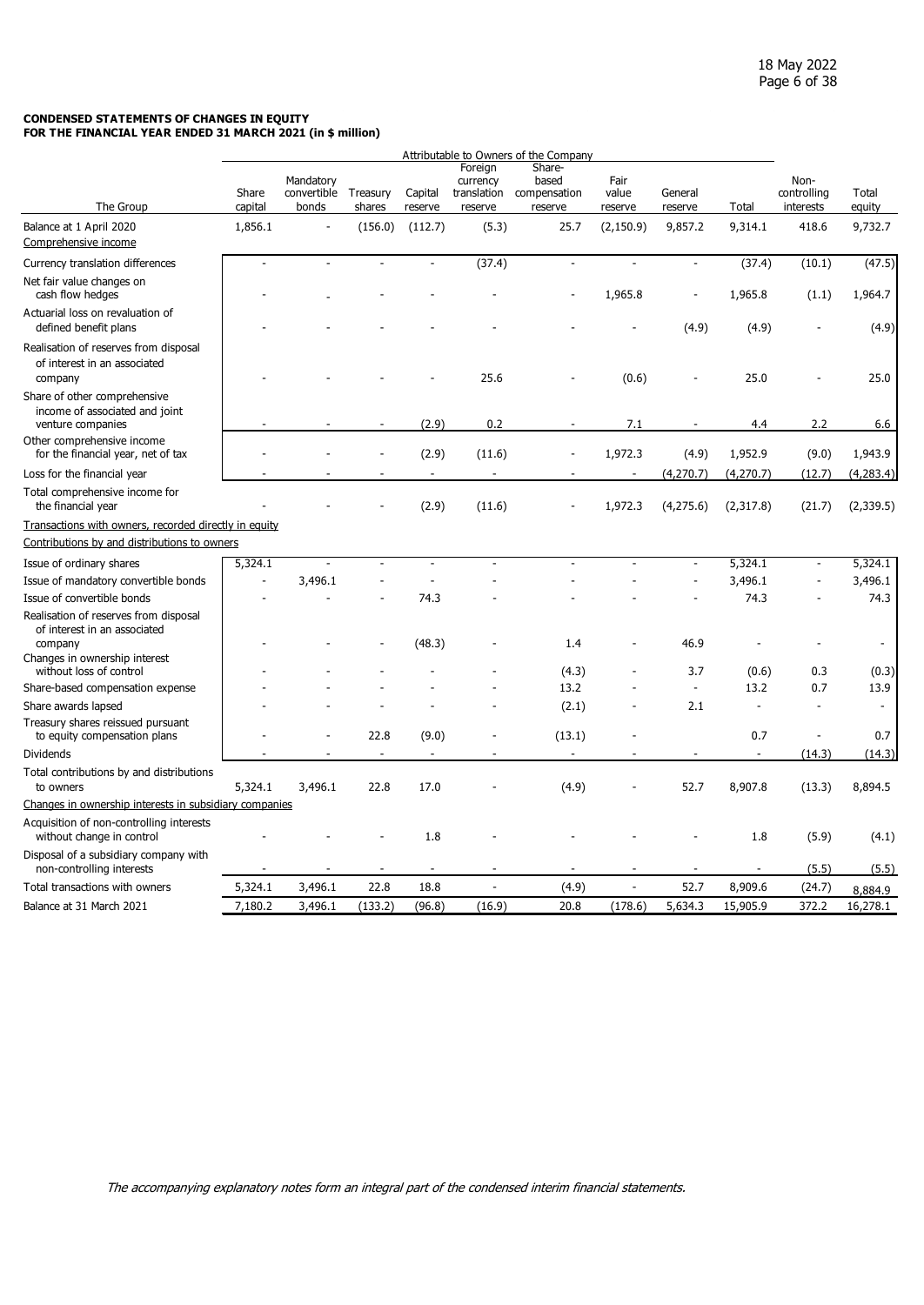#### **CONDENSED STATEMENTS OF CHANGES IN EQUITY FOR THE FINANCIAL YEAR ENDED 31 MARCH 2022 (in \$ million)**

| The Company                                                                                           | Share<br>capital | Mandatory<br>convertible<br>bonds | Treasury<br>shares | Capital<br>reserve | Share-<br>based<br>compensation<br>reserve | Fair<br>value<br>reserve | General<br>reserve       | Total    |
|-------------------------------------------------------------------------------------------------------|------------------|-----------------------------------|--------------------|--------------------|--------------------------------------------|--------------------------|--------------------------|----------|
| Balance at 1 April 2021                                                                               | 7,180.2          | 3,496.1                           | (133.2)            | (871.4)            | 17.1                                       | (136.6)                  | 6,959.7                  | 16,511.9 |
| Comprehensive income                                                                                  |                  |                                   |                    |                    |                                            |                          |                          |          |
| Net fair value changes on cash flow hedges                                                            |                  |                                   |                    |                    | $\overline{\phantom{a}}$                   | 1,076.1                  | $\overline{\phantom{a}}$ | 1,076.1  |
| Actuarial gain on revaluation of defined benefit plans                                                |                  |                                   |                    |                    |                                            |                          | 0.2                      | 0.2      |
| Effects of integration of SilkAir (Singapore)<br>Private Limited ("SilkAir")                          |                  |                                   |                    | 1.5                |                                            |                          |                          | 1.5      |
| Other comprehensive income for the financial year,<br>net of tax                                      |                  |                                   |                    | 1.5                |                                            | 1,076.1                  | 0.2                      | 1,077.8  |
| Loss for the financial year                                                                           |                  |                                   |                    |                    |                                            | $\overline{\phantom{a}}$ | (304.2)                  | (304.2)  |
| Total comprehensive income for the financial year                                                     |                  |                                   |                    | 1.5                | $\overline{\phantom{a}}$                   | 1,076.1                  | (304.0)                  | 773.6    |
| Transactions with owners, recorded directly in equity<br>Contributions by and distributions to owners |                  |                                   |                    |                    |                                            |                          |                          |          |
| Issue of mandatory convertible bonds                                                                  |                  | 6,195.1                           |                    |                    |                                            |                          | $\blacksquare$           | 6,195.1  |
| Share-based compensation expense                                                                      |                  |                                   |                    |                    | 14.2                                       |                          |                          | 14.2     |
| Treasury shares reissued pursuant to equity<br>compensation plans                                     |                  |                                   | 26.7               | (11.7)             | (14.6)                                     |                          |                          | 0.4      |
| Total transactions with owners                                                                        |                  | 6,195.1                           | 26.7               | (11.7)             | (0.4)                                      |                          | $\overline{a}$           | 6,209.7  |
| Balance at 31 March 2022                                                                              | 7,180.2          | 9,691.2                           | (106.5)            | (881.6)            | 16.7                                       | 939.5                    | 6,655.7                  | 23,495.2 |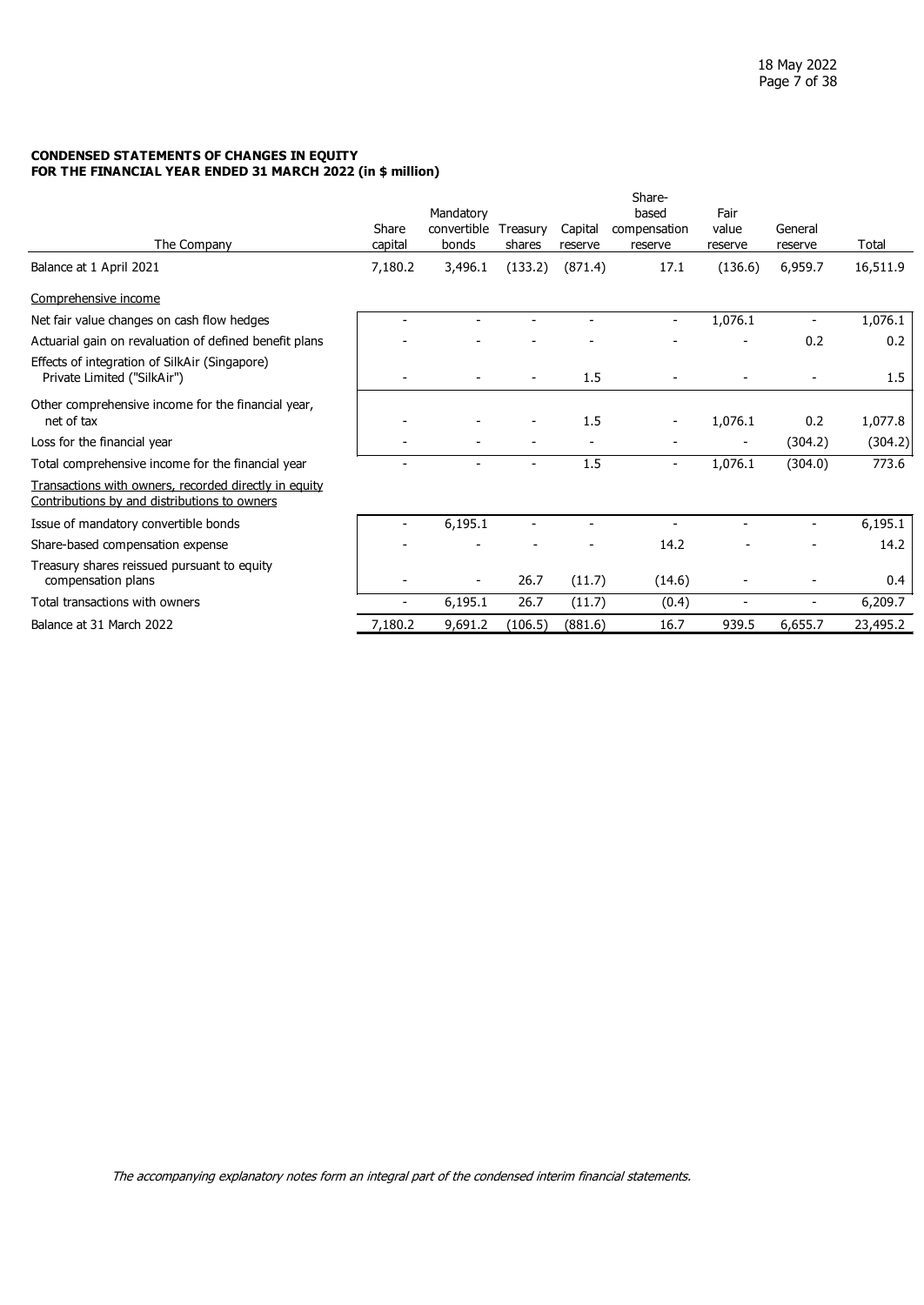#### **CONDENSED STATEMENTS OF CHANGES IN EQUITY FOR THE FINANCIAL YEAR ENDED 31 MARCH 2021 (in \$ million)**

|                                                                                                       | Share   | Mandatory<br>convertible | Treasury       | Capital                  | Share-<br>based<br>compensation | Fair<br>value            | General        |                |
|-------------------------------------------------------------------------------------------------------|---------|--------------------------|----------------|--------------------------|---------------------------------|--------------------------|----------------|----------------|
| The Company                                                                                           | capital | bonds                    | shares         | reserve                  | reserve                         | reserve                  | reserve        | Total          |
| Balance at 1 April 2020                                                                               | 1,856.1 |                          | (156.0)        | (928.8)                  | 22.1                            | (1,734.3)                | 9,803.6        | 8,862.7        |
| Effects of integration of SilkAir                                                                     |         |                          |                | (7.9)                    |                                 |                          |                | (7.9)          |
| Comprehensive income                                                                                  |         |                          |                |                          |                                 |                          |                |                |
| Net fair value changes on cash flow hedges                                                            |         |                          |                |                          | $\overline{\phantom{a}}$        | 1,597.7                  |                | 1,597.7        |
| Actuarial loss on revaluation of defined benefit plans                                                |         |                          |                |                          |                                 |                          | (4.9)          | (4.9)          |
| Other comprehensive income for the financial year,<br>net of tax                                      |         |                          |                |                          |                                 | 1,597.7                  | (4.9)          | 1,592.8        |
| Loss for the financial year                                                                           |         |                          |                |                          |                                 | $\overline{\phantom{a}}$ | (2,841.1)      | (2,841.1)      |
| Total comprehensive income for the financial year                                                     |         | $\blacksquare$           | $\blacksquare$ | $\overline{\phantom{0}}$ | $\overline{\phantom{a}}$        | 1,597.7                  | (2,846.0)      | (1,248.3)      |
| Transactions with owners, recorded directly in equity<br>Contributions by and distributions to owners |         |                          |                |                          |                                 |                          |                |                |
| Issue of ordinary shares                                                                              | 5,324.1 |                          |                | $\overline{\phantom{a}}$ | $\blacksquare$                  |                          | $\blacksquare$ | 5,324.1        |
| Issue of mandatory convertible bonds                                                                  |         | 3,496.1                  |                |                          |                                 |                          |                | 3,496.1        |
| Issue of convertible bonds                                                                            |         |                          |                | 74.3                     |                                 |                          |                | 74.3           |
| Share-based compensation expense                                                                      |         |                          |                |                          | 10.2                            |                          |                | 10.2           |
| Share awards lapsed                                                                                   |         |                          |                |                          | (2.1)                           |                          | 2.1            | $\blacksquare$ |
| Treasury shares reissued pursuant to equity<br>compensation plans                                     |         |                          | 22.8           | (9.0)                    | (13.1)                          |                          |                | 0.7            |
| Total transactions with owners                                                                        | 5,324.1 | 3,496.1                  | 22.8           | 65.3                     | (5.0)                           |                          | 2.1            | 8,905.4        |
| Balance at 31 March 2021                                                                              | 7,180.2 | 3,496.1                  | (133.2)        | (871.4)                  | 17.1                            | (136.6)                  | 6,959.7        | 16,511.9       |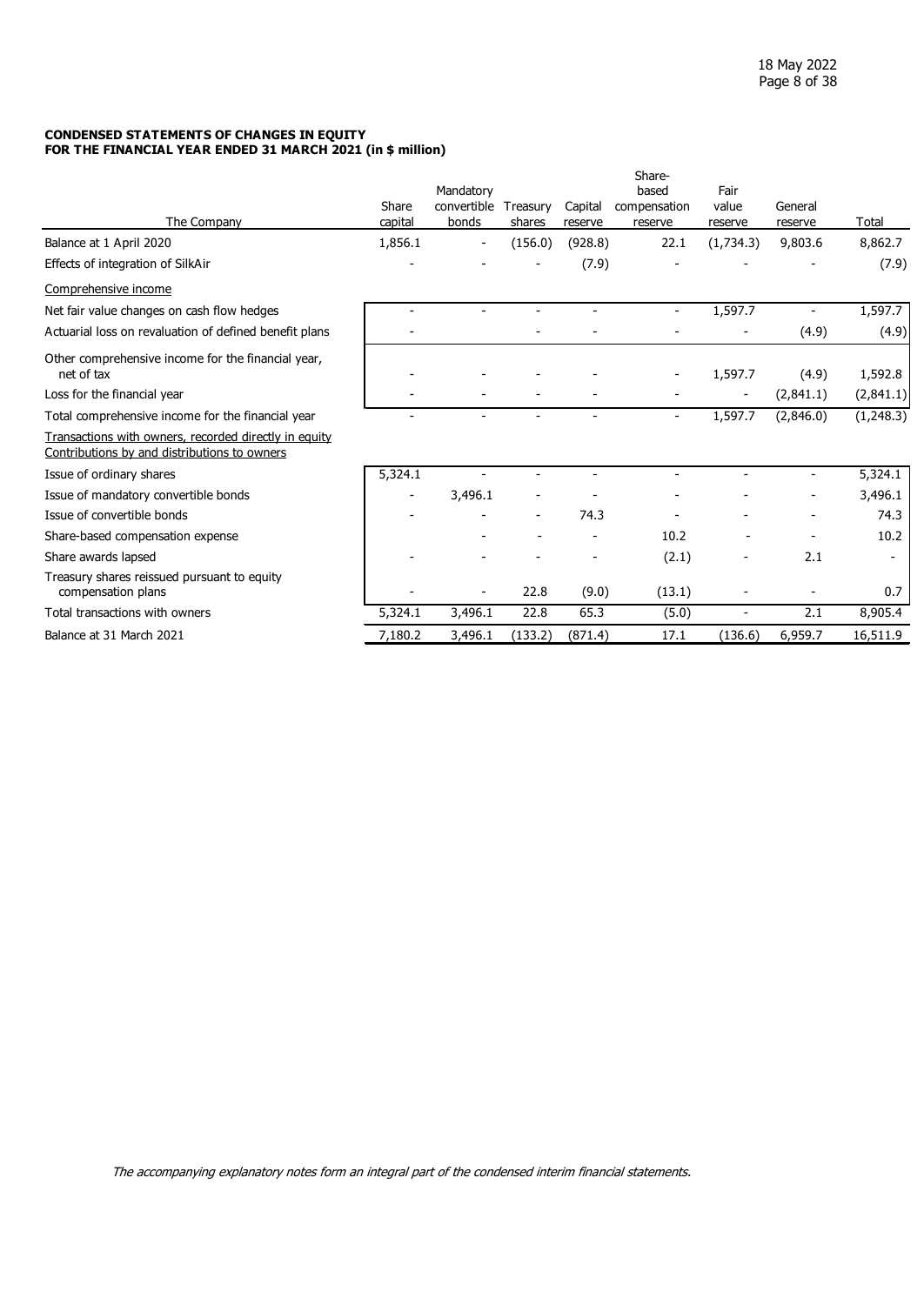#### <span id="page-8-0"></span>**CONSOLIDATED STATEMENT OF CASH FLOWS FOR THE FINANCIAL YEAR ENDED 31 MARCH 2022 (in \$ million)**

|                                                                  | The Group |                          |  |  |
|------------------------------------------------------------------|-----------|--------------------------|--|--|
|                                                                  | <b>FY</b> | FY.                      |  |  |
|                                                                  | 2021/22   | 2020/21                  |  |  |
| <b>CASH FLOW FROM OPERATING ACTIVITIES</b>                       |           |                          |  |  |
| Loss before taxation                                             | (1,090.0) | (4,957.2)                |  |  |
|                                                                  |           |                          |  |  |
| Adjustments for:                                                 |           |                          |  |  |
| Depreciation                                                     | 1,927.6   | 2,075.9                  |  |  |
| Impairment of aircraft                                           | 50.5      | 1,734.3                  |  |  |
| Impairment of base maintenance assets                            | 8.4       | 36.9                     |  |  |
| Impairment of goodwill                                           |           | 170.4                    |  |  |
| Impairment of intangible assets                                  |           | 11.4                     |  |  |
| Impairment on property, plant and equipment                      |           | 2.0                      |  |  |
| Amortisation of intangible assets                                | 72.0      | 65.8                     |  |  |
| Impairment of trade debtors                                      | 4.4       | 4.6                      |  |  |
| Impairment of amount owing by a joint venture company            |           | 12.6                     |  |  |
| Writedown of inventories                                         | 7.0       | 12.4                     |  |  |
| Income from short-term investments                               | (1.2)     | (1.2)                    |  |  |
| Provisions                                                       | 213.5     | 207.0                    |  |  |
| Share-based compensation expense                                 | 17.0      | 13.2                     |  |  |
| Exchange differences                                             | (22.9)    | 45.5                     |  |  |
| Gain on lease remeasurement                                      | (2.2)     | $\overline{\phantom{a}}$ |  |  |
| Net loss/(gain) on financial assets mandatorily measured at      |           |                          |  |  |
| fair value through profit or loss ("FVTPL")                      | 3.8       | (2.6)                    |  |  |
| Fuel hedging ineffectiveness                                     | (78.2)    | 214.0                    |  |  |
| Foreign currency hedging ineffectiveness                         |           | 12.6                     |  |  |
| Finance charges                                                  | 391.6     | 267.9                    |  |  |
| Interest income                                                  | (45.9)    | (35.4)                   |  |  |
| (Surplus)/Loss on disposal of aircraft, spares and spare engines | (85.9)    | 27.0                     |  |  |
| Dividends from long-term investments                             | (4.0)     | (8.4)                    |  |  |
| Other non-operating items                                        | 49.5      | 127.8                    |  |  |
| Share of profits of joint venture companies                      | (29.8)    | (14.0)                   |  |  |
| Share of losses of associated companies                          | 145.9     | 126.8                    |  |  |
| Operating cash flow before working capital changes               | 1,531.1   | 149.3                    |  |  |
| Increase/(Decrease) in trade and other creditors                 | 485.3     | (2,621.5)                |  |  |
| Increase/(Decrease) in sales in advance of carriage              | 1,539.7   | (1, 473.3)               |  |  |
| (Increase)/Decrease in trade debtors                             | (385.3)   | 225.8                    |  |  |
| (Increase)/Decrease in deposits and other debtors                | (76.9)    | 215.6                    |  |  |
| (Increase)/Decrease in prepayments                               | (12.5)    | 40.4                     |  |  |
| Decrease/(Increase) in inventories                               | 0.5       | (13.1)                   |  |  |
| (Decrease)/Increase in deferred revenue                          | (32.1)    | 202.0                    |  |  |
| Cash generated from/(used in) operations                         | 3,049.8   | (3, 274.8)               |  |  |
| Income taxes paid                                                | (8.3)     | (17.6)                   |  |  |
| NET CASH PROVIDED BY/(USED IN) OPERATING ACTIVITIES              | 3,041.5   | (3,292.4)                |  |  |
|                                                                  |           |                          |  |  |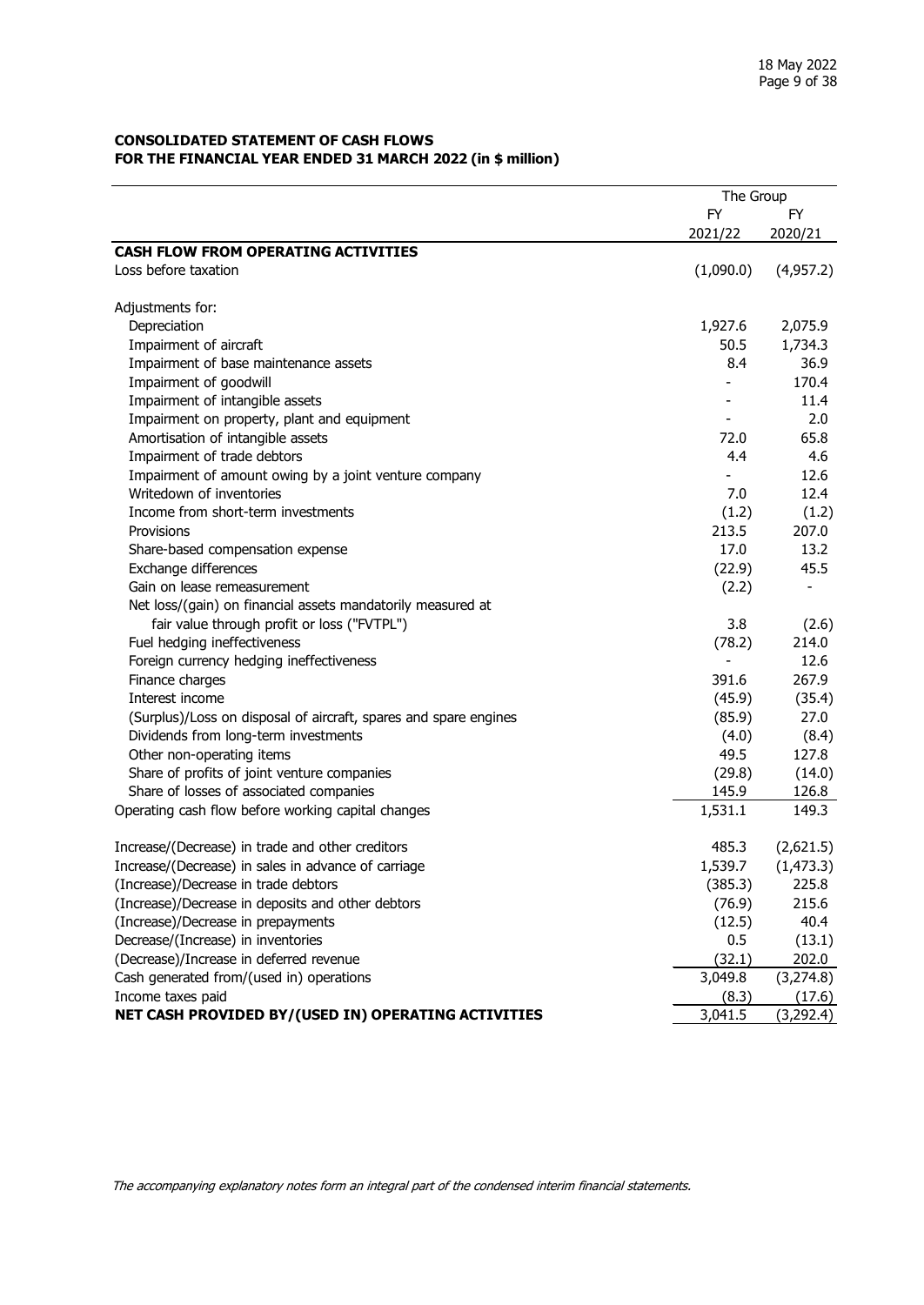#### **CONSOLIDATED STATEMENT OF CASH FLOWS FOR THE FINANCIAL YEAR ENDED 31 MARCH 2022 (in \$ million)**

|                                                                                       | The Group     |                |
|---------------------------------------------------------------------------------------|---------------|----------------|
|                                                                                       | <b>FY</b>     | <b>FY</b>      |
|                                                                                       | 2021/22       | 2020/21        |
| <b>CASH FLOW FROM INVESTING ACTIVITIES</b>                                            |               |                |
| Capital expenditure                                                                   | (3,048.7)     | (2,695.5)      |
| Purchase of intangible assets                                                         | (74.4)        | (74.1)         |
| Proceeds from disposal of aircraft and other property, plant and equipment            | 22.9          | 156.4          |
| Proceeds from disposal of assets held for sale                                        | 277.0         | $\blacksquare$ |
| Proceeds from sale and leaseback transactions                                         | 760.8         | 1,230.5        |
| Proceeds from disposal of long-term investments                                       | 21.0          | 30.3           |
| Purchase of short-term investments                                                    | (200.6)       | (584.6)        |
| Proceeds from disposal of short-term investments                                      | 66.1          | 739.7          |
| Dividends received from associated and joint venture companies                        | 31.9          | 39.5           |
| Dividends received from investments                                                   | 4.0           | 8.4            |
| Interest received from investments and deposits                                       | 33.5          | 33.7           |
| Proceeds from finance leases                                                          | 9.0           | 8.1            |
| Investments in an associated company                                                  | (152.9)       | (212.0)        |
| Proceeds from disposal of an associated company                                       | 3.8           |                |
| Proceeds from disposal of interest in a subsidiary company, net of cash disposed      | $\frac{1}{2}$ | 5.3            |
| NET CASH USED IN INVESTING ACTIVITIES                                                 | (2,246.6)     | (1,314.3)      |
|                                                                                       |               |                |
| <b>CASH FLOW FROM FINANCING ACTIVITIES</b>                                            |               |                |
| Dividends paid by subsidiary companies to non-controlling interests                   | (1.4)         | (14.3)         |
| Acquisition of non-controlling interests without a change in control                  |               | (4.1)          |
| Interest paid                                                                         | (277.0)       | (232.4)        |
| Proceeds from issuance of shares and mandatory convertible bonds                      | 6,196.8       | 8,829.2        |
| Payment of transaction costs related to shares issued and mandatory convertible bonds | (1.7)         | (9.0)          |
| Repayment of bonds                                                                    | (200.0)       | (500.0)        |
| Proceeds from issuance of bonds                                                       | 813.1         | 2,013.0        |
| Payment of transaction costs from issuance of bonds                                   | (1.8)         | (10.9)         |
| Proceeds from borrowings                                                              | 8.0           | 4,579.0        |
| Repayment of borrowings                                                               | (697.8)       | (4,344.1)      |
| Repayment of lease liabilities                                                        | (677.4)       | (551.6)        |
| Payment of transaction costs related to borrowings                                    | (1.1)         | (17.8)         |
| NET CASH PROVIDED BY FINANCING ACTIVITIES                                             | 5,159.7       | 9,737.0        |
|                                                                                       |               |                |
| <b>NET CASH INFLOW</b>                                                                | 5,954.6       | 5,130.3        |
|                                                                                       |               |                |
| CASH AND CASH EQUIVALENTS AT BEGINNING OF THE FINANCIAL YEAR                          | 7,783.0       | 2,685.3        |
| Effect of exchange rate changes                                                       | 25.1          | (32.6)         |
| CASH AND CASH EQUIVALENTS AT END OF THE FINANCIAL YEAR                                | 13,762.7      | 7,783.0        |
|                                                                                       |               |                |
| ANALYSIS OF CASH AND CASH EQUIVALENTS                                                 |               |                |
| Fixed deposits                                                                        | 11,259.3      | 5,701.9        |
| Cash and bank balances                                                                | 2,503.4       | 2,081.1        |
| CASH AND CASH EQUIVALENTS AT END OF THE FINANCIAL YEAR                                | 13,762.7      | 7,783.0        |

#### **Significant non-cash transactions**

During the financial period, the Group made pre-delivery payments for certain aircraft amounting to \$652.2 million through financing from a third-party financier.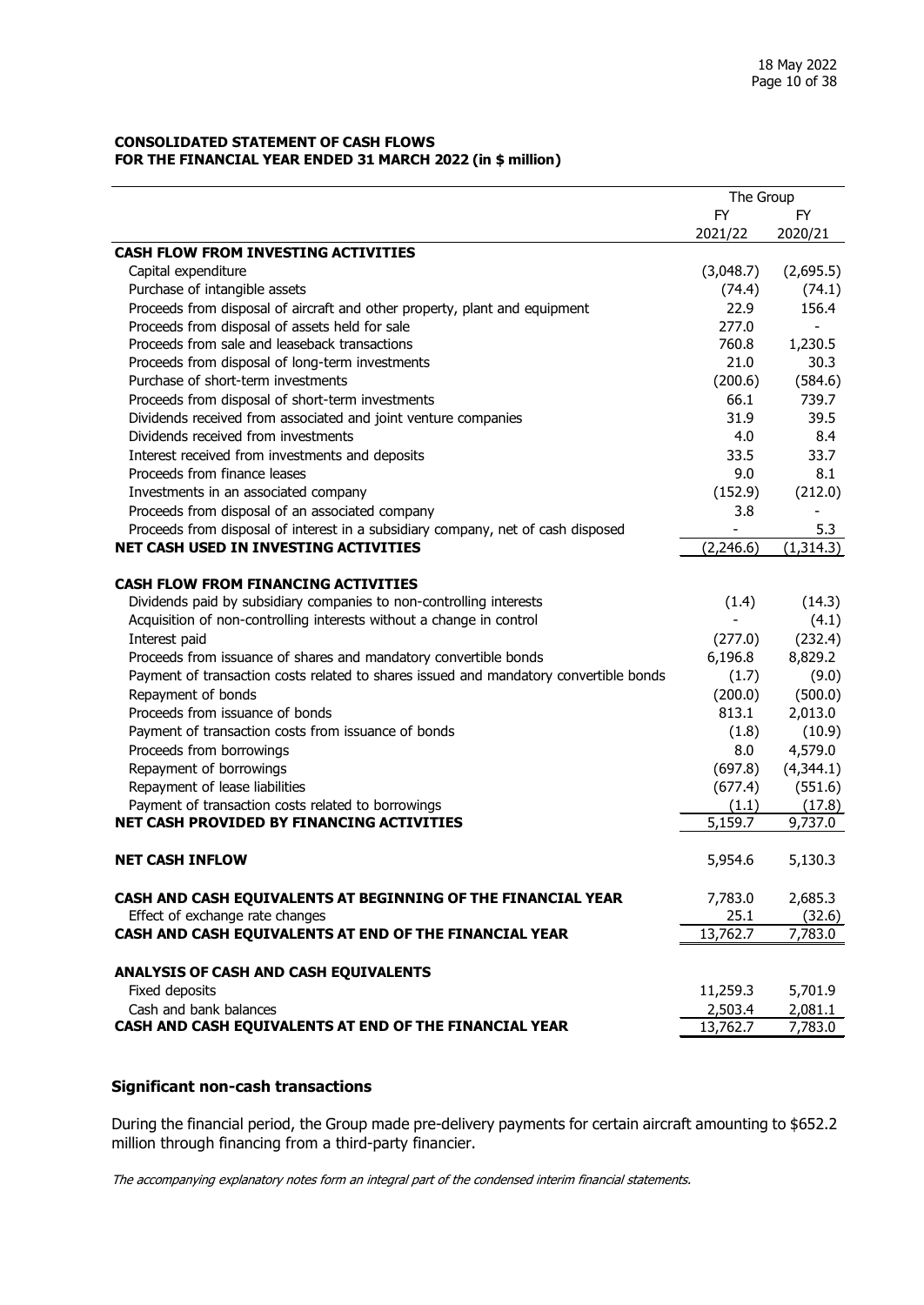#### <span id="page-10-0"></span>**NOTES TO THE CONDENSED INTERIM FINANCIAL STATEMENTS FOR THE SIX MONTHS AND FINANCIAL YEAR ENDED 31 MARCH 2022**

## **1 Corporate Information**

Singapore Airlines Limited ("the Company") is a limited liability company incorporated and domiciled in the Republic of Singapore. The Company is listed on the Singapore Exchange Securities Trading Limited and is a subsidiary company of Temasek Holdings (Private) Limited, incorporated in the Republic of Singapore.

The condensed interim financial statements ("interim financial statements") of the Group for the six months and financial year ended 31 March 2022 comprise the Company and its subsidiary companies (together referred to as "the Group" and individually as "Group entities") and the Group's interest in equity-accounted investees.

The principal activities of the Group consist of passenger and cargo air transportation, engineering services, training of pilots, air charters, tour activities, sale of merchandise and related activities. The principal activity of the Company consists of passenger and cargo air transportation.

#### **2 Basis of Preparation**

These interim financial statements for the financial year ended 31 March 2022 have been prepared in accordance with Singapore Financial Reporting Standards (International) ("SFRS(I)") 1-34 Interim Financial Reporting issued by the Accounting Standards Council Singapore and IAS 34 Interim Financial Reporting, and should be read in conjunction with the Group's last annual consolidated financial statements as at and for the year ended 31 March 2021 ("last annual financial statements"). They do not include all of the information required for a complete set of financial statements. However, selected explanatory notes are included to explain events and transactions that are significant to an understanding of the changes in the Group's financial position and performance since the last annual financial statements.

The Group has applied the same accounting policies and methods of computation in the preparation of the interim financial statements for the current reporting period as the last audited financial statements except for the adoption of SFRS(I) and International Financial Reporting Standards ("IFRS") that are mandatory for financial year beginning on or after 1 April 2021. The adoption of these SFRS(I) and IFRS have no significant impact on the financial statements. All references to SFRS(I)s and IFRSs are subsequently referred to as IFRS in the financial statements.

Certain comparative amounts have been re-presented resulting from changes to the reportable segments (refer to note  $5 -$  Segment information).

## **3 Significant Accounting Estimates and Critical Judgements**

In preparing these interim financial statements, management has made judgements and estimates that affect the application of accounting policies and the reported amounts of assets and liabilities, income and expense. Actual results may differ from these estimates.

The significant judgements made by management in applying the Group's accounting policies and the key sources of estimation uncertainty were the same as those described in the last annual financial statements.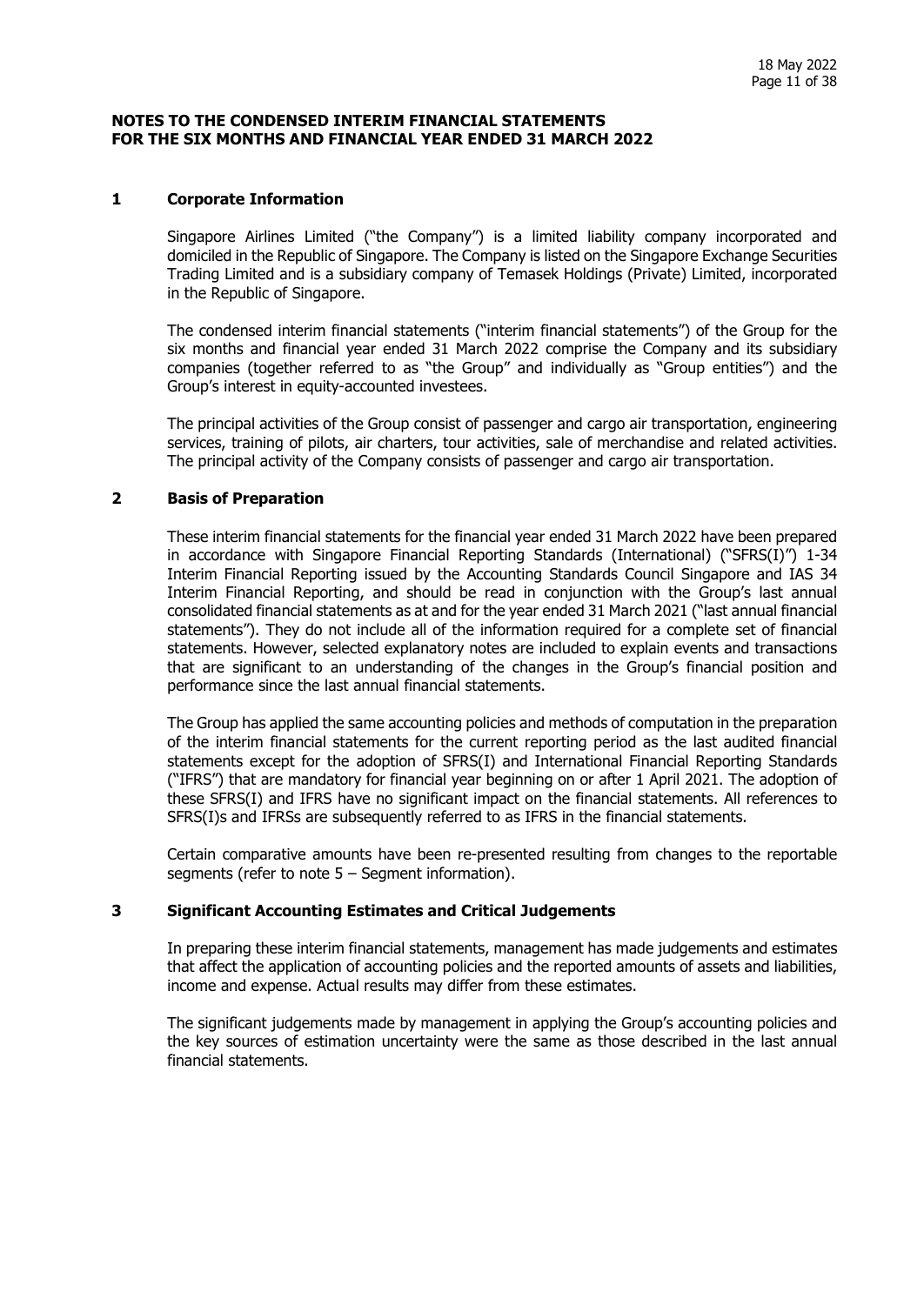## **3 Significant Accounting Estimates and Critical Judgements (continued)**

Estimates and underlying assumptions are reviewed on an ongoing basis. Revisions to accounting estimates are recognised in the period in which the estimates are revised and in any future periods affected.

Information about assumptions and estimation uncertainties that have a significant risk of resulting in a material adjustment to the carrying amounts of assets and liabilities within the next financial period are included in note 13 – Property, plant and equipment.

#### **4 Seasonal Operations**

The Group's passenger and cargo businesses are exposed to seasonality. Passenger business is generally better during the summer and year end peaks in the second and third quarters, while cargo business has a pronounced peak at the end of the calendar year. The seasonal factors on the passenger business are currently being spurred by the easing of Covid-19 pandemic travel restrictions, which took place from the fourth quarter, resulting in the marked improvement of operations in the second half of the financial year.

#### **5 Segment Information (in \$ million)**

Following the integration of SilkAir with the Company, management has determined that the Group has the following reportable segments:

- (i) The Full-Service Carrier ("FSC") segment provides passenger and cargo air transportation under the Singapore Airlines brand with a focus on full-service passenger segment serving short and long haul markets.
- (ii) The Low-Cost Carrier ("LCC") segment provides passenger air transportation under the Scoot brand with a focus on the low-cost passenger segment.
- (iii) Engineering services segment provides airframe maintenance and overhaul services, line maintenance, technical ground handling services and fleet management. It also manufactures aircraft cabin equipment, refurbishes aircraft galleys, provides technical and non-technical handling services and repair and overhaul of hydro-mechanical aircraft equipment.

Other services provided by the Group, such as tour activities and sale of merchandise, have been aggregated under the segment "Others". None of these segments meets any of the quantitative thresholds for determining reportable segments in FY2021/22 or FY2020/21.

Segment performance is evaluated based on operating profit or loss which in certain respects, as explained in the table below, is measured differently from operating profit or loss in the interim financial statements.

Transactions carried out between operating segments during the financial period are in the normal course of business.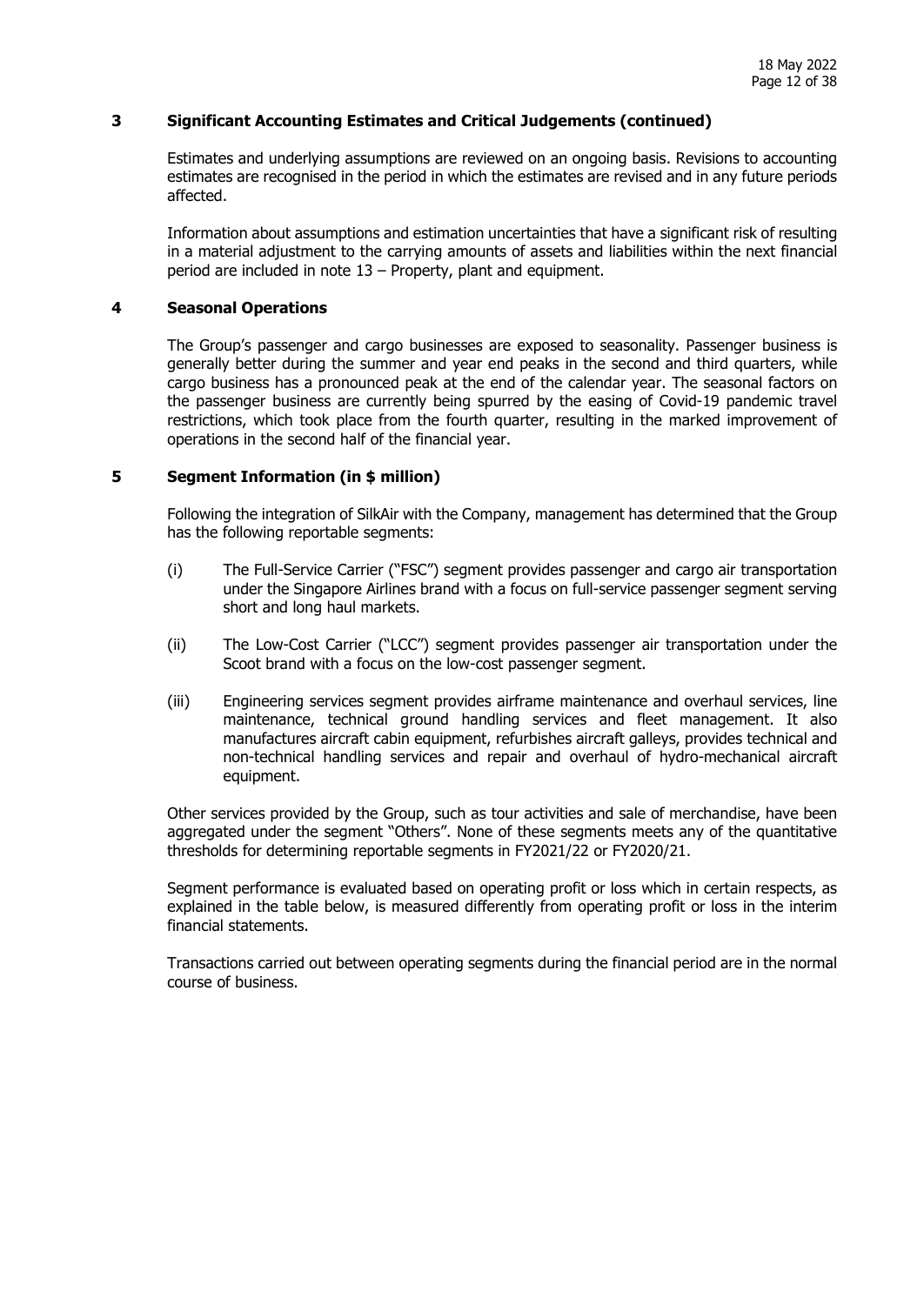#### **Business segments**

The Group's business is organised and managed separately according to the nature of the services provided. The following table presents revenue and profit information regarding business segments for the six months and financial years ended 31 March 2022 and 2021, and certain assets and liabilities information of the business segments as at those dates.

|                                                                           |            | Engineering              |                          |        | Total of |              |              |
|---------------------------------------------------------------------------|------------|--------------------------|--------------------------|--------|----------|--------------|--------------|
| $2^{nd}$ Half 2021/22                                                     | <b>FSC</b> | LCC                      | services                 | Others | segments | Elimination* | Consolidated |
| <b>TOTAL REVENUE</b>                                                      |            |                          |                          |        |          |              |              |
| External revenue                                                          | 4,426.1    | 208.9                    | 113.5                    | 39.4   | 4,787.9  |              | 4,787.9      |
| Inter-segment revenue                                                     | 15.3       | 74.0                     | 189.1                    | 13.2   | 291.6    | (291.6)      |              |
|                                                                           | 4,441.4    | 282.9                    | 302.6                    | 52.6   | 5,079.5  | (291.6)      | 4,787.9      |
| <b>RESULTS</b>                                                            |            |                          |                          |        |          |              |              |
| Segment result                                                            | 274.6      | (236.6)                  | (15.2)                   | (12.0) | 10.8     | (1.1)        | 9.7          |
| Finance charges                                                           | (177.7)    | (56.5)                   | (1.3)                    | (0.4)  | (235.9)  | 37.9         | (198.0)      |
| Interest income                                                           | 62.8       | 0.3                      | 0.8                      | 0.2    | 64.1     | (37.7)       | 26.4         |
| Impairment of aircraft                                                    | (35.5)     |                          |                          |        | (35.5)   |              | (35.5)       |
| Impairment of base maintenance assets<br>Surplus on disposal of aircraft, |            | $\overline{\phantom{a}}$ | (8.4)                    |        | (8.4)    |              | (8.4)        |
| spares and spare engines                                                  | 71.6       | 0.4                      | $\overline{\phantom{a}}$ | 1.1    | 73.1     |              | 73.1         |
| Other non-operating items                                                 | (2.9)      |                          | 1.4                      |        | (1.5)    |              | (1.5)        |
| Share of profits of joint venture                                         |            |                          |                          |        |          |              |              |
| companies                                                                 | 0.2        | $\overline{\phantom{a}}$ | 24.0                     |        | 24.2     |              | 24.2         |
| Share of (losses)/profits of associated                                   |            |                          |                          |        |          |              |              |
| companies                                                                 | (60.7)     | 0.1                      | 28.2                     |        | (32.4)   |              | (32.4)       |
| Taxation                                                                  | (34.3)     | 47.2                     | 13.3                     | (0.3)  | 25.9     |              | 25.9         |
| Profit/(Loss) for the financial period                                    | 98.1       | (245.1)                  | 42.8                     | (11.4) | (115.6)  | (0.9)        | (116.5)      |
| Attributable to:                                                          |            |                          |                          |        |          |              |              |
| Owners of the Company                                                     |            |                          |                          |        |          |              | (125.2)      |
| Non-controlling interests                                                 |            |                          |                          |        |          |              | 8.7          |
|                                                                           |            |                          |                          |        |          |              | (116.5)      |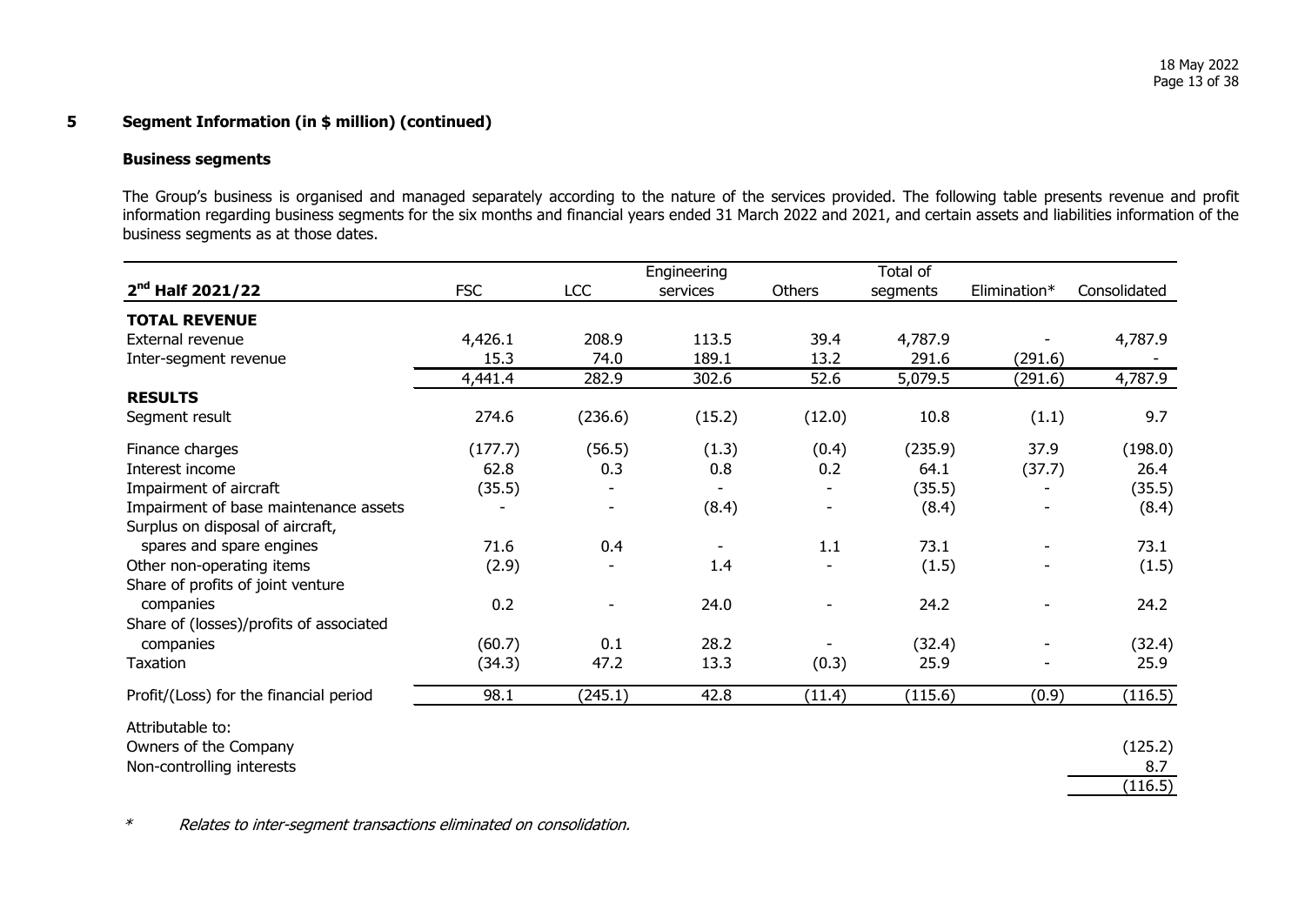## **Business segments (continued)**

|                                            |            |            | Engineering |               | Total of |              |              |
|--------------------------------------------|------------|------------|-------------|---------------|----------|--------------|--------------|
| $2nd$ Half 2020/21 (RESTATED)              | <b>FSC</b> | <b>LCC</b> | services    | <b>Others</b> | segments | Elimination* | Consolidated |
| <b>TOTAL REVENUE</b>                       |            |            |             |               |          |              |              |
| <b>External revenue</b>                    | 1,956.6    | 98.5       | 89.8        | 36.6          | 2,181.5  |              | 2,181.5      |
| Inter-segment revenue                      | 15.1       | 53.7       | 130.2       | 19.0          | 218.0    | (218.0)      |              |
|                                            | 1,971.7    | 152.2      | 220.0       | 55.6          | 2,399.5  | (218.0)      | 2,181.5      |
| <b>RESULTS</b>                             |            |            |             |               |          |              |              |
| Segment result                             | (496.3)    | (156.0)    | 5.6         | (3.0)         | (649.7)  | 0.1          | (649.6)      |
| Finance charges                            | (133.4)    | (30.9)     | (1.4)       | (0.3)         | (166.0)  | 19.1         | (146.9)      |
| Interest income                            | 31.6       | 0.6        | 1.2         | 0.3           | 33.7     | (18.5)       | 15.2         |
| Impairment of aircraft                     | (234.7)    | (51.0)     |             |               | (285.7)  |              | (285.7)      |
| Impairment of base maintenance assets      |            |            | (1.9)       |               | (1.9)    |              | (1.9)        |
| Impairment of intangible assets            |            |            | (11.4)      |               | (11.4)   |              | (11.4)       |
| Loss on disposal of aircraft,              |            |            |             |               |          |              |              |
| spares and spare engines                   | (6.7)      | (2.3)      |             |               | (9.0)    |              | (9.0)        |
| Dividends from long-term investments       | 6.6        |            |             |               | 6.6      |              | 6.6          |
| Other non-operating items                  | (48.4)     | 6.8        | (1.1)       | (7.0)         | (49.7)   |              | (49.7)       |
| Share of profits/(losses) of joint venture |            |            |             |               |          |              |              |
| companies                                  | 0.1        |            | (0.7)       |               | (0.6)    |              | (0.6)        |
| Share of (losses)/profits of associated    |            |            |             |               |          |              |              |
| companies                                  | (63.8)     |            | 12.2        |               | (51.6)   | 3.0          | (48.6)       |
| <b>Taxation</b>                            | 307.5      | 65.3       | 5.1         | (1.9)         | 376.0    |              | 376.0        |
| (Loss)/Profit for the financial period     | (637.5)    | (167.5)    | 7.6         | (11.9)        | (809.3)  | 3.7          | (805.6)      |
| Attributable to:                           |            |            |             |               |          |              |              |
| Owners of the Company                      |            |            |             |               |          |              | (803.7)      |
| Non-controlling interests                  |            |            |             |               |          |              | (1.9)        |
|                                            |            |            |             |               |          |              | (805.6)      |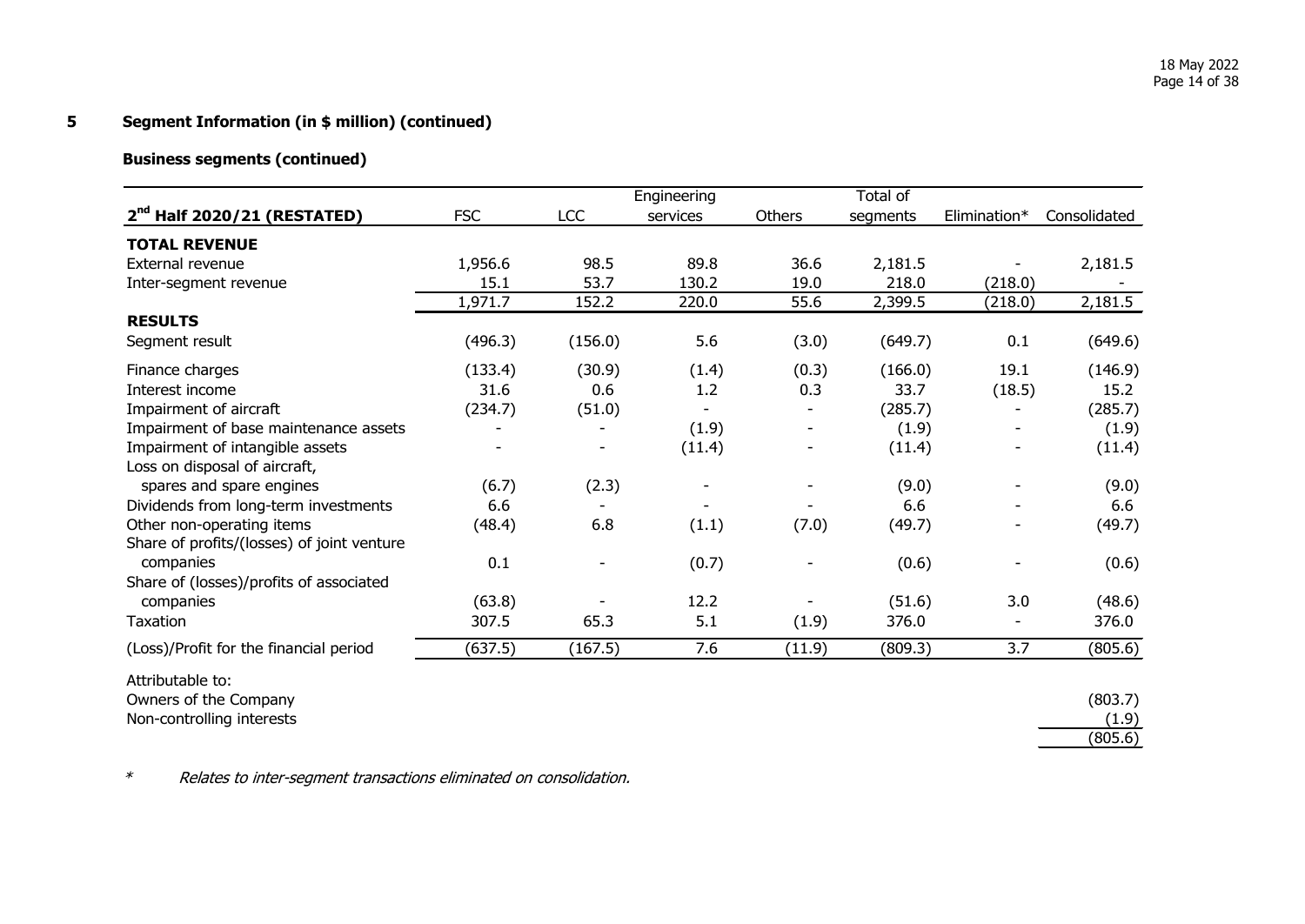## **Business segments (continued)**

|                                         |            |                          | Engineering |               | Total of |              |              |
|-----------------------------------------|------------|--------------------------|-------------|---------------|----------|--------------|--------------|
| FY2021/22                               | <b>FSC</b> | <b>LCC</b>               | services    | <b>Others</b> | segments | Elimination* | Consolidated |
| <b>TOTAL REVENUE</b>                    |            |                          |             |               |          |              |              |
| External revenue                        | 7,041.1    | 298.4                    | 196.8       | 78.5          | 7,614.8  |              | 7,614.8      |
| Inter-segment revenue                   | 27.0       | 134.4                    | 369.3       | 41.3          | 572.0    | (572.0)      |              |
|                                         | 7,068.1    | 432.8                    | 566.1       | 119.8         | 8,186.8  | (572.0)      | 7,614.8      |
| <b>RESULTS</b>                          |            |                          |             |               |          |              |              |
| Segment result                          | (111.9)    | (453.6)                  | (21.9)      | (17.1)        | (604.5)  | (5.2)        | (609.7)      |
| Finance charges                         | (357.2)    | (95.0)                   | (2.6)       | (0.6)         | (455.4)  | 63.8         | (391.6)      |
| Interest income                         | 106.0      | 0.9                      | 1.8         | 0.4           | 109.1    | (63.2)       | 45.9         |
| Impairment of aircraft                  | (50.5)     |                          |             |               | (50.5)   |              | (50.5)       |
| Impairment of base maintenance assets   |            |                          | (8.4)       |               | (8.4)    |              | (8.4)        |
| Surplus on disposal of aircraft,        |            |                          |             |               |          |              |              |
| spares and spare engines                | 84.4       | 0.4                      |             | 1.1           | 85.9     |              | 85.9         |
| Dividends from long-term investments    | 4.0        |                          |             |               | 4.0      |              | 4.0          |
| Other non-operating items               | (58.7)     | 8.0                      | 1.2         |               | (49.5)   |              | (49.5)       |
| Share of profits of joint venture       |            |                          |             |               |          |              |              |
| companies                               | 0.4        | $\overline{\phantom{a}}$ | 29.4        |               | 29.8     |              | 29.8         |
| Share of (losses)/profits of associated |            |                          |             |               |          |              |              |
| companies                               | (182.8)    |                          | 49.7        |               | (133.1)  | (12.8)       | (145.9)      |
| Taxation                                | 63.4       | 61.8                     | 18.6        | (1.9)         | 141.9    |              | 141.9        |
| (Loss)/Profit for the financial year    | (502.9)    | (477.5)                  | 67.8        | (18.1)        | (930.7)  | (17.4)       | (948.1)      |
| Attributable to:                        |            |                          |             |               |          |              |              |
| Owners of the Company                   |            |                          |             |               |          |              | (962.0)      |
| Non-controlling interests               |            |                          |             |               |          |              | 13.9         |
|                                         |            |                          |             |               |          |              | (948.1)      |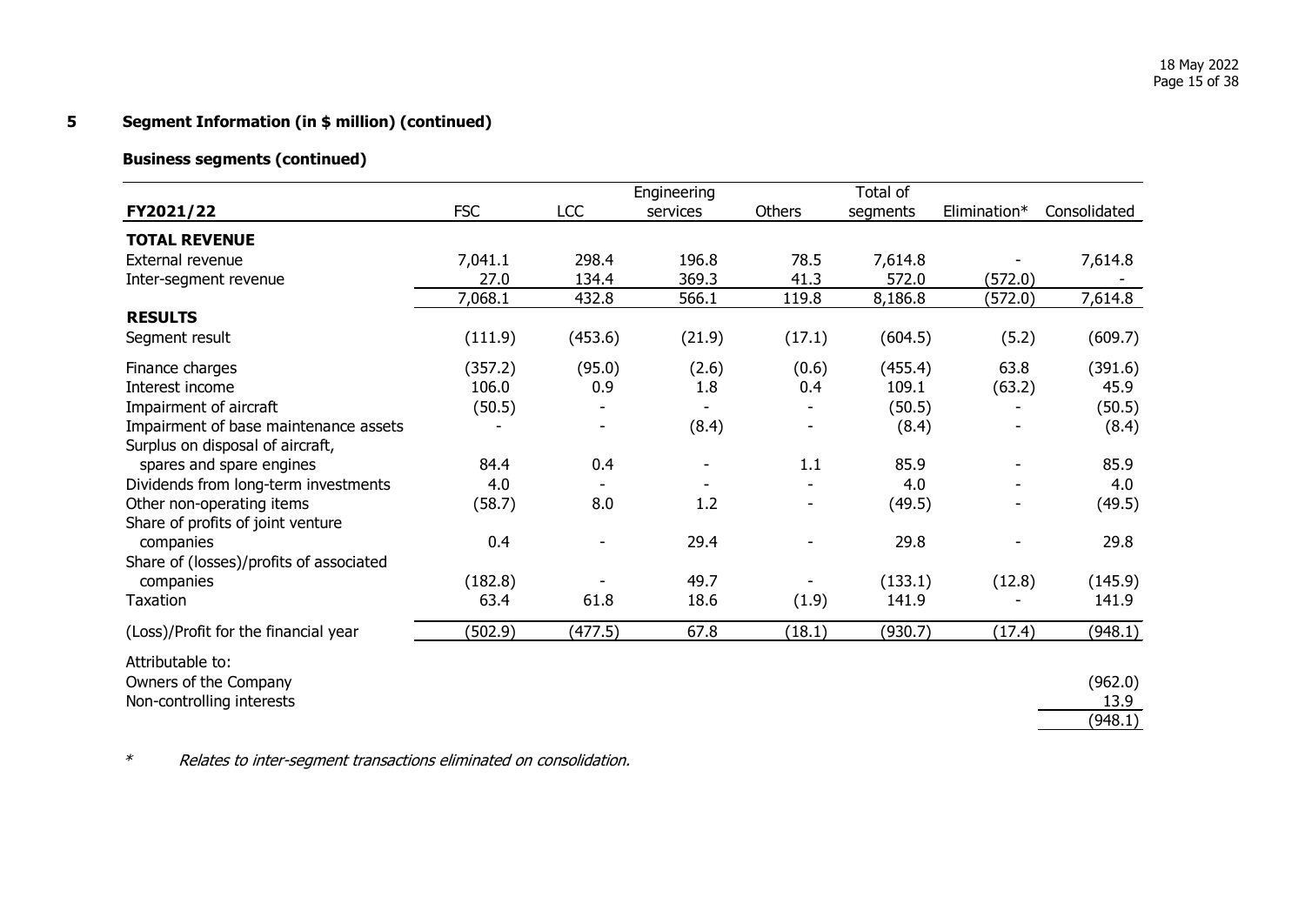# **Business segments (continued)**

|                                            |            |            | Engineering |        | Total of   |              |              |
|--------------------------------------------|------------|------------|-------------|--------|------------|--------------|--------------|
| <b>FY2020/21 (RESTATED)</b>                | <b>FSC</b> | <b>LCC</b> | services    | Others | segments   | Elimination* | Consolidated |
| <b>TOTAL REVENUE</b>                       |            |            |             |        |            |              |              |
| External revenue                           | 3,452.2    | 125.7      | 163.4       | 74.6   | 3,815.9    |              | 3,815.9      |
| Inter-segment revenue                      | 25.8       | 86.6       | 279.6       | 53.6   | 445.6      | (445.6)      |              |
|                                            | 3,478.0    | 212.3      | 443.0       | 128.2  | 4,261.5    | (445.6)      | 3,815.9      |
| <b>RESULTS</b>                             |            |            |             |        |            |              |              |
| Segment result                             | (1,921.0)  | (569.7)    | (19.0)      | (3.9)  | (2,513.6)  | 1.1          | (2, 512.5)   |
| Finance charges                            | (243.0)    | (68.2)     | (2.9)       | (0.5)  | (314.6)    | 46.7         | (267.9)      |
| Interest income                            | 74.8       | 1.6        | 3.9         | 0.8    | 81.1       | (45.7)       | 35.4         |
| Impairment of aircraft                     | (1,663.6)  | (70.7)     |             |        | (1,734.3)  |              | (1,734.3)    |
| Impairment of goodwill                     |            | (170.4)    |             |        | (170.4)    |              | (170.4)      |
| Impairment of base maintenance assets      |            |            | (36.9)      |        | (36.9)     |              | (36.9)       |
| Impairment of intangible assets            |            |            | (11.4)      |        | (11.4)     |              | (11.4)       |
| Loss on disposal of aircraft,              |            |            |             |        |            |              |              |
| spares and spare engines                   | (24.6)     | (2.4)      |             |        | (27.0)     |              | (27.0)       |
| Dividends from long-term investments       | 8.4        |            |             |        | 8.4        |              | 8.4          |
| Other non-operating items                  | (78.9)     | (32.7)     | (9.2)       | (7.0)  | (127.8)    |              | (127.8)      |
| Share of (losses)/profits of joint venture |            |            |             |        |            |              |              |
| companies                                  | (0.2)      |            | 14.2        |        | 14.0       |              | 14.0         |
| Share of (losses)/profits of associated    |            |            |             |        |            |              |              |
| companies                                  | (155.4)    | (0.1)      | 25.7        |        | (129.8)    | 3.0          | (126.8)      |
| Taxation                                   | 594.7      | 65.6       | 16.0        | (2.5)  | 673.8      |              | 673.8        |
| Loss for the financial year                | (3, 408.8) | (847.0)    | (19.6)      | (13.1) | (4, 288.5) | 5.1          | (4, 283.4)   |
| Attributable to:                           |            |            |             |        |            |              |              |
| Owners of the Company                      |            |            |             |        |            |              | (4, 270.7)   |
| Non-controlling interests                  |            |            |             |        |            |              | (12.7)       |
|                                            |            |            |             |        |            |              | (4,283.4)    |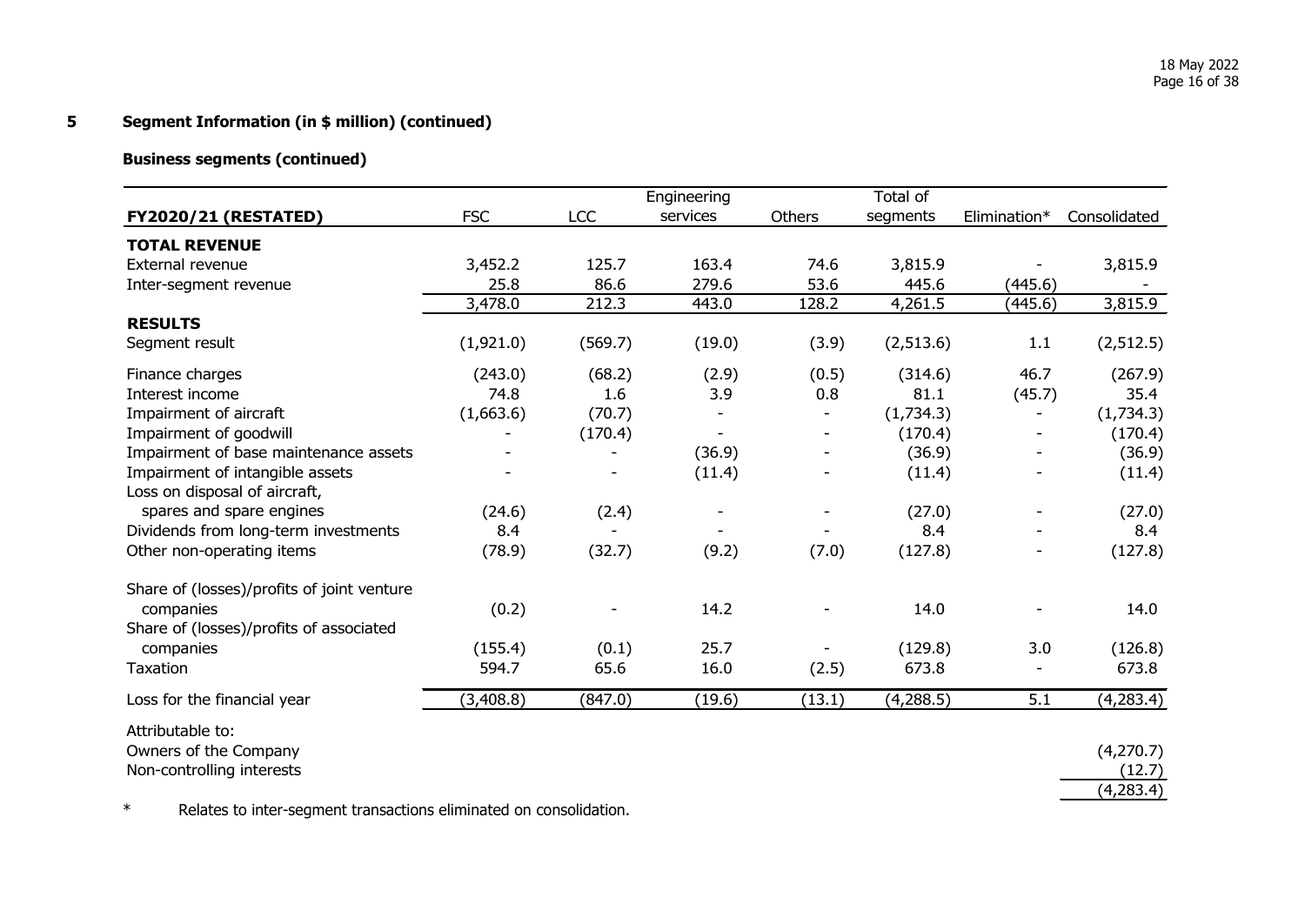# **Business segments (continued)**

|                                             |            |            | Engineering              |        | Total of |              |              |
|---------------------------------------------|------------|------------|--------------------------|--------|----------|--------------|--------------|
|                                             | <b>FSC</b> | <b>LCC</b> | services                 | Others | segments | Elimination* | Consolidated |
| <b>AS AT 31 MARCH 2022</b>                  |            |            |                          |        |          |              |              |
| Segment assets                              | 42,074.9   | 5,217.5    | 1,169.4                  | 286.5  | 48,748.3 | (1, 159.1)   | 47,589.2     |
| Investments in associated and joint venture |            |            |                          |        |          |              |              |
| companies                                   | 388.0      | -          | 651.2                    |        | 1,039.2  |              | 1,039.2      |
| Long-term investments                       | 39.9       |            |                          | 2.7    | 42.6     |              | 42.6         |
| <b>Total assets</b>                         | 42,502.8   | 5,217.5    | 1,820.6                  | 289.2  | 49,830.1 | (1, 159.1)   | 48,671.0     |
|                                             |            |            |                          |        |          |              |              |
| Segment liabilities                         | 6,784.2    | 732.4      | 139.1                    | 97.0   | 7,752.7  | (1, 299.9)   | 6,452.8      |
| Lease liabilities                           | 2,737.5    | 886.0      | 66.9                     | 10.5   | 3,700.9  | (18.4)       | 3,682.5      |
| Long-term liabilities                       | 1,077.7    |            | $\overline{\phantom{a}}$ |        | 1,077.7  |              | 1,077.7      |
| Provisions                                  | 642.5      | 682.3      | 3.0                      | ۰      | 1,327.8  |              | 1,327.8      |
| Defined benefit plans                       | 99.9       |            |                          |        | 99.9     |              | 99.9         |
| <b>Borrowings</b>                           | 11,694.7   | 298.0      | 2.8                      | 16.8   | 12,012.3 |              | 12,012.3     |
| <b>Tax liabilities</b>                      | 1,226.4    | 0.2        | (12.6)                   | 3.6    | 1,217.6  |              | 1,217.6      |
| <b>Total liabilities</b>                    | 24,262.9   | 2,598.9    | 199.2                    | 127.9  | 27,188.9 | (1,318.3)    | 25,870.6     |
| Capital expenditure                         | 2,747.6    | 281.7      | 18.4                     | 1.0    | 3,048.7  |              | 3,048.7      |
| Purchase of intangible assets               | 60.7       | 4.4        | 4.9                      | 4.4    | 74.4     |              | 74.4         |
|                                             |            |            |                          |        |          |              |              |
| Depreciation                                | 1,599.4    | 282.0      | 59.8                     | 3.3    | 1,944.5  | (16.9)       | 1,927.6      |
| Impairment of aircraft                      | 50.5       |            |                          |        | 50.5     |              | 50.5         |
| Impairment of base maintenance assets       |            |            | 8.4                      |        | 8.4      |              | 8.4          |
| Amortisation of intangible assets           | 58.9       | 3.2        | 3.5                      | 6.4    | 72.0     |              | 72.0         |
| Non-cash items other than depreciation,     |            |            |                          |        |          |              |              |
| impairment of property, plant and equipment |            |            |                          |        |          |              |              |
| and amortisation of intangible assets       | 11.4       | 4.0        | 6.5                      | 1.1    | 23.0     |              | 23.0         |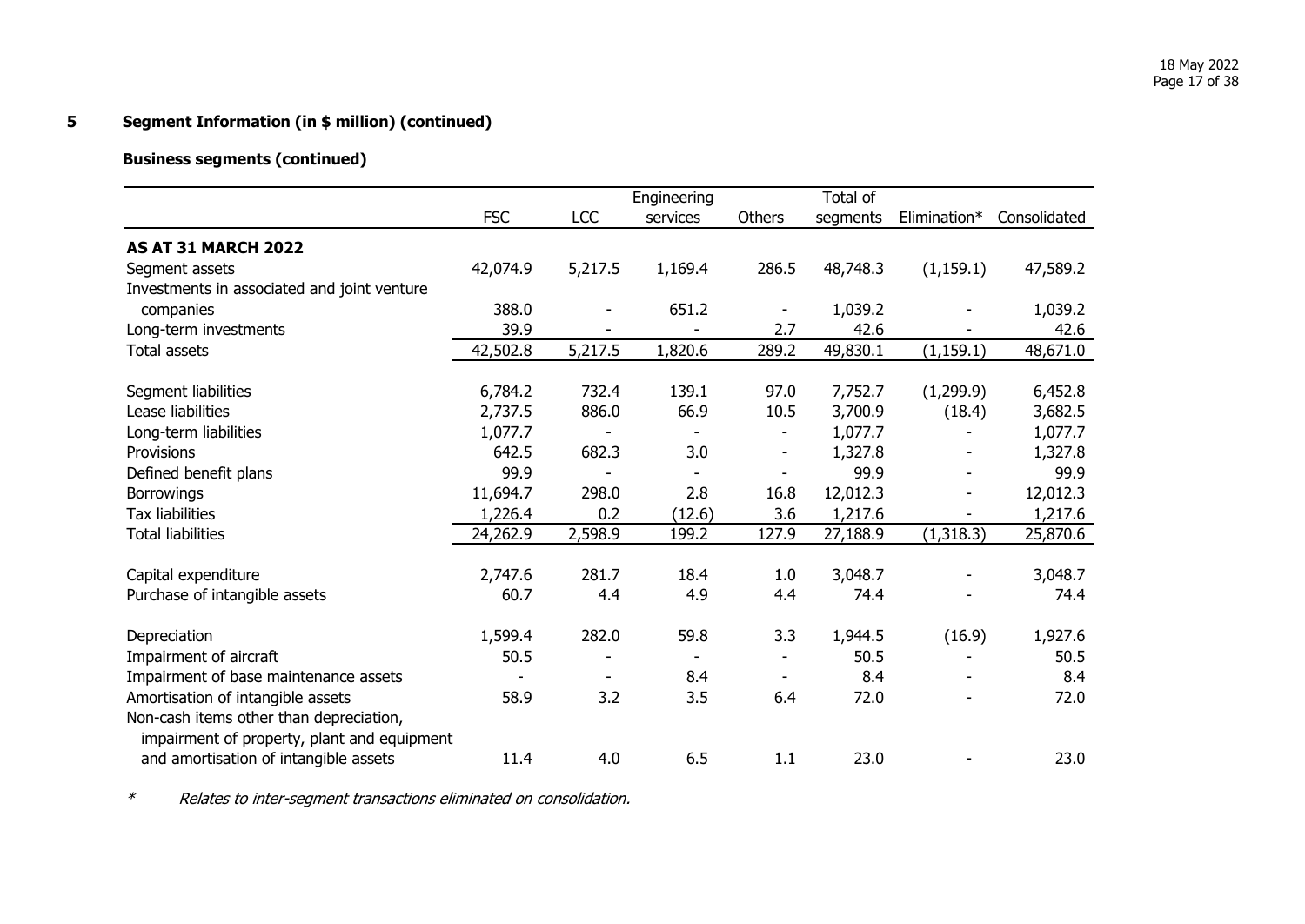# **Business segments (continued)**

|                                             |            |                          | Engineering |                          | Total of |              |              |
|---------------------------------------------|------------|--------------------------|-------------|--------------------------|----------|--------------|--------------|
|                                             | <b>FSC</b> | LCC                      | services    | Others                   | segments | Elimination* | Consolidated |
| AS AT 31 MARCH 2021 (RESTATED)              |            |                          |             |                          |          |              |              |
| Segment assets                              | 31,428.0   | 4,520.8                  | 1,207.8     | 289.4                    | 37,446.0 | (947.9)      | 36,498.1     |
| Investments in associated and joint venture |            |                          |             |                          |          |              |              |
| companies                                   | 431.3      |                          | 602.0       | $\overline{\phantom{a}}$ | 1,033.3  |              | 1,033.3      |
| Long-term investments                       | 47.2       |                          |             | 2.7                      | 49.9     |              | 49.9         |
| <b>Total assets</b>                         | 31,906.5   | 4,520.8                  | 1,809.8     | 292.1                    | 38,529.2 | (947.9)      | 37,581.3     |
| Segment liabilities                         | 3,996.5    | 736.6                    | 169.3       | 93.2                     | 4,995.6  | (1, 164.2)   | 3,831.4      |
| Lease liabilities                           | 2,346.8    | 466.6                    | 74.2        | 11.4                     | 2,899.0  | (34.0)       | 2,865.0      |
| Long-term liabilities                       | 496.3      | 10.1                     |             |                          | 506.4    |              | 506.4        |
| Provisions                                  | 802.3      | 590.3                    | 1.4         |                          | 1,394.0  |              | 1,394.0      |
| Defined benefit plans                       | 106.6      |                          |             |                          | 106.6    |              | 106.6        |
| <b>Borrowings</b>                           | 11,107.1   | 345.6                    | 9.9         | 9.3                      | 11,471.9 |              | 11,471.9     |
| <b>Tax liabilities</b>                      | 1,120.7    | (7.5)                    | 10.8        | 3.9                      | 1,127.9  |              | 1,127.9      |
| <b>Total liabilities</b>                    | 19,976.3   | 2,141.7                  | 265.6       | 117.8                    | 22,501.4 | (1, 198.2)   | 21,303.2     |
| Capital expenditure                         | 2,222.4    | 457.2                    | 15.2        | 0.7                      | 2,695.5  |              | 2,695.5      |
| Purchase of intangible assets               | 64.6       | 2.0                      | 5.2         | 2.3                      | 74.1     |              | 74.1         |
|                                             |            |                          |             |                          |          |              |              |
| Depreciation                                | 1,752.2    | 269.6                    | 67.8        | 3.3                      | 2,092.9  | (17.0)       | 2,075.9      |
| Impairment of property, plant and equipment | 2.0        |                          |             |                          | 2.0      |              | 2.0          |
| Impairment of aircraft                      | 1,663.6    | 70.7                     |             | $\overline{\phantom{a}}$ | 1,734.3  |              | 1,734.3      |
| Impairment of goodwill                      |            | 170.4                    |             |                          | 170.4    |              | 170.4        |
| Impairment of base maintenance assets       |            | $\overline{\phantom{a}}$ | 36.9        |                          | 36.9     |              | 36.9         |
| Impairment of intangible assets             |            |                          | 11.4        |                          | 11.4     |              | 11.4         |
| Amortisation of intangible assets           | 53.6       | 3.2                      | 3.4         | 5.6                      | 65.8     |              | 65.8         |
| Non-cash items other than depreciation,     |            |                          |             |                          |          |              |              |
| impairment of property, plant and equipment |            |                          |             |                          |          |              |              |
| and amortisation of intangible assets       | (37.4)     | (7.2)                    | 7.5         | 1.6                      | (35.5)   |              | (35.5)       |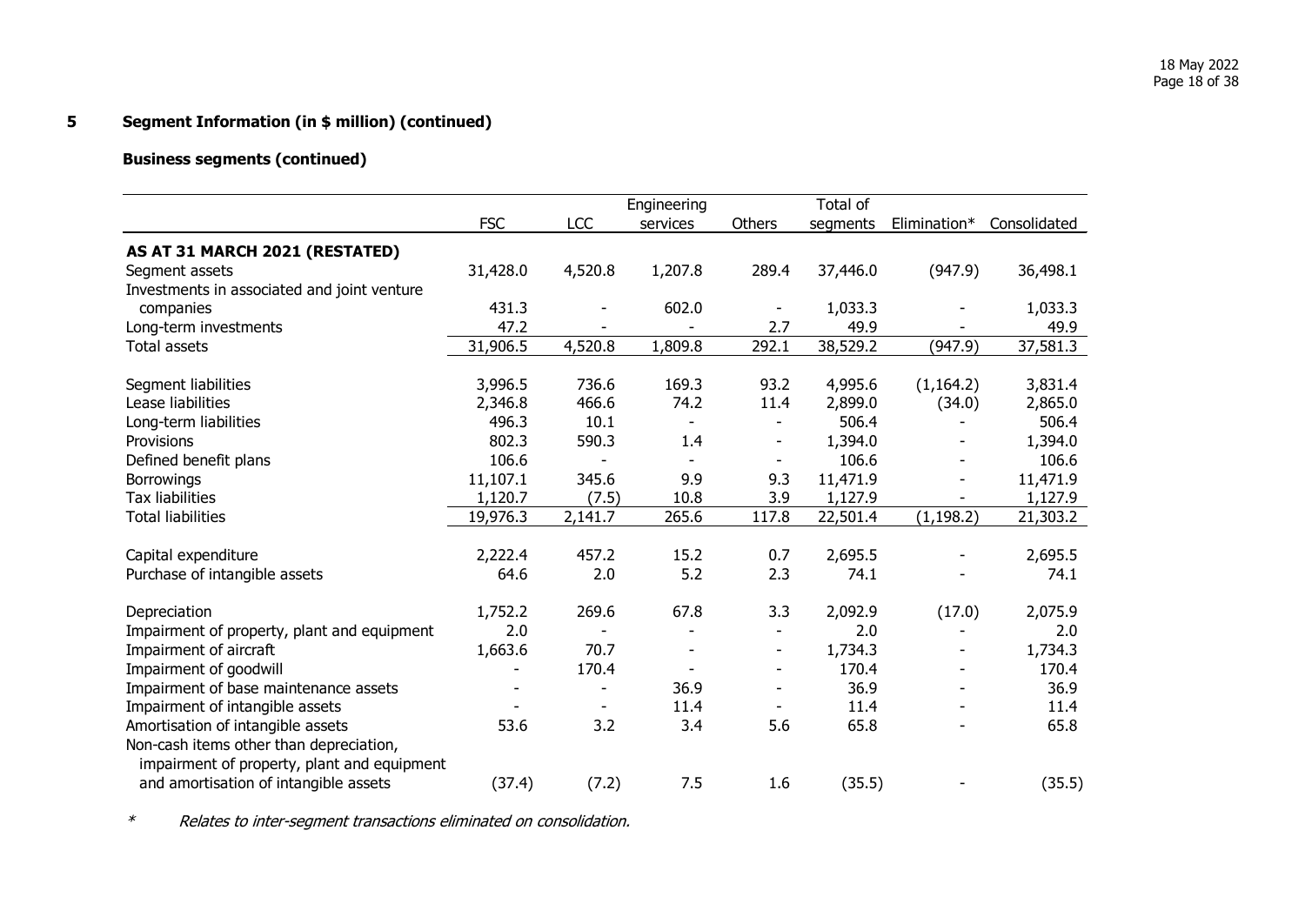## **Geographical segments**

The following table presents revenue information on airline operations by geographical areas for the six months and financial years ended 31 March 2022 and 2021.

|                                               | By area of original sale |               |         |         |  |
|-----------------------------------------------|--------------------------|---------------|---------|---------|--|
|                                               | $2^{nd}$ Half            | $2^{nd}$ Half | FY      | FY      |  |
|                                               | 2021/22                  | 2020/21       | 2021/22 | 2020/21 |  |
| East Asia                                     | 2,757.3                  | 1,325.8       | 4,447.6 | 2,253.5 |  |
| Europe                                        | 745.8                    | 299.3         | 1,158.2 | 530.1   |  |
| South West Pacific                            | 432.7                    | 182.5         | 677.3   | 302.5   |  |
| Americas                                      | 292.6                    | 69.8          | 427.2   | 120.7   |  |
| West Asia and Africa                          | 290.1                    | 115.2         | 435.9   | 187.6   |  |
| Systemwide                                    | 4,518.5                  | 1,992.6       | 7,146.2 | 3,394.4 |  |
| Non-scheduled services and incidental revenue | 205.8                    | 131.3         | 354.7   | 295.9   |  |
|                                               | 4,724.3                  | 2,123.9       | 7,500.9 | 3,690.3 |  |

No single customer contributed to more than 10% of the Group's revenue during the six months and financial years ended 31 March 2022 and 2021.

## **6 Operating Profit/(Loss) (in \$ million)**

Operating profit/(loss) for the six months and financial years ended 31 March 2022 and 2021 was arrived at after charging/(crediting):

|                                                        | The Group     |               |         |         |  |
|--------------------------------------------------------|---------------|---------------|---------|---------|--|
|                                                        | $2^{nd}$ Half | $2^{nd}$ Half | FY      | FY      |  |
|                                                        | 2021/22       | 2020/21       | 2021/22 | 2020/21 |  |
| Interest income from short-term investments            | (0.5)         | (0.5)         | (1.0)   | (1.1)   |  |
| Dividend income from short-term investments            | (0.1)         |               | (0.2)   | (0.1)   |  |
| Income from operating lease of aircraft                |               |               |         | (19.2)  |  |
| Loss/(Surplus) on disposal of short-term investments   | 0.2           | (0.7)         | (0.6)   | (2.1)   |  |
| Bad debts written off                                  | 0.3           | 3.7           | 0.3     | 7.5     |  |
| Impairment/(Write-back of impairment) of trade debtors | 4.4           | (10.0)        | 4.4     | 4.6     |  |
| (Write-back)/Writedown of inventories                  | (0.5)         | 9.5           | 7.0     | 12.4    |  |
| Exchange loss/(gain), net                              | 28.0          | (2.6)         | (0.9)   | 12.2    |  |
| Currency hedging loss                                  | 0.3           | 6.8           |         | 6.2     |  |
| Foreign currency hedging ineffectiveness               |               | (19.7)        | ۰       | 12.6    |  |
| Fuel hedging (gain)/loss recognised in "Fuel costs"    | (167.4)       | 176.6         | (219.2) | 334.2   |  |
| Gain on lease remeasurement                            | (2.2)         | (0.2)         | (2.2)   | (0.2)   |  |
| Net loss/(gain) on financial assets mandatorily        |               |               |         |         |  |
| measured at FVTPL                                      | 2.2           | (0.9)         | 3.8     | (2.6)   |  |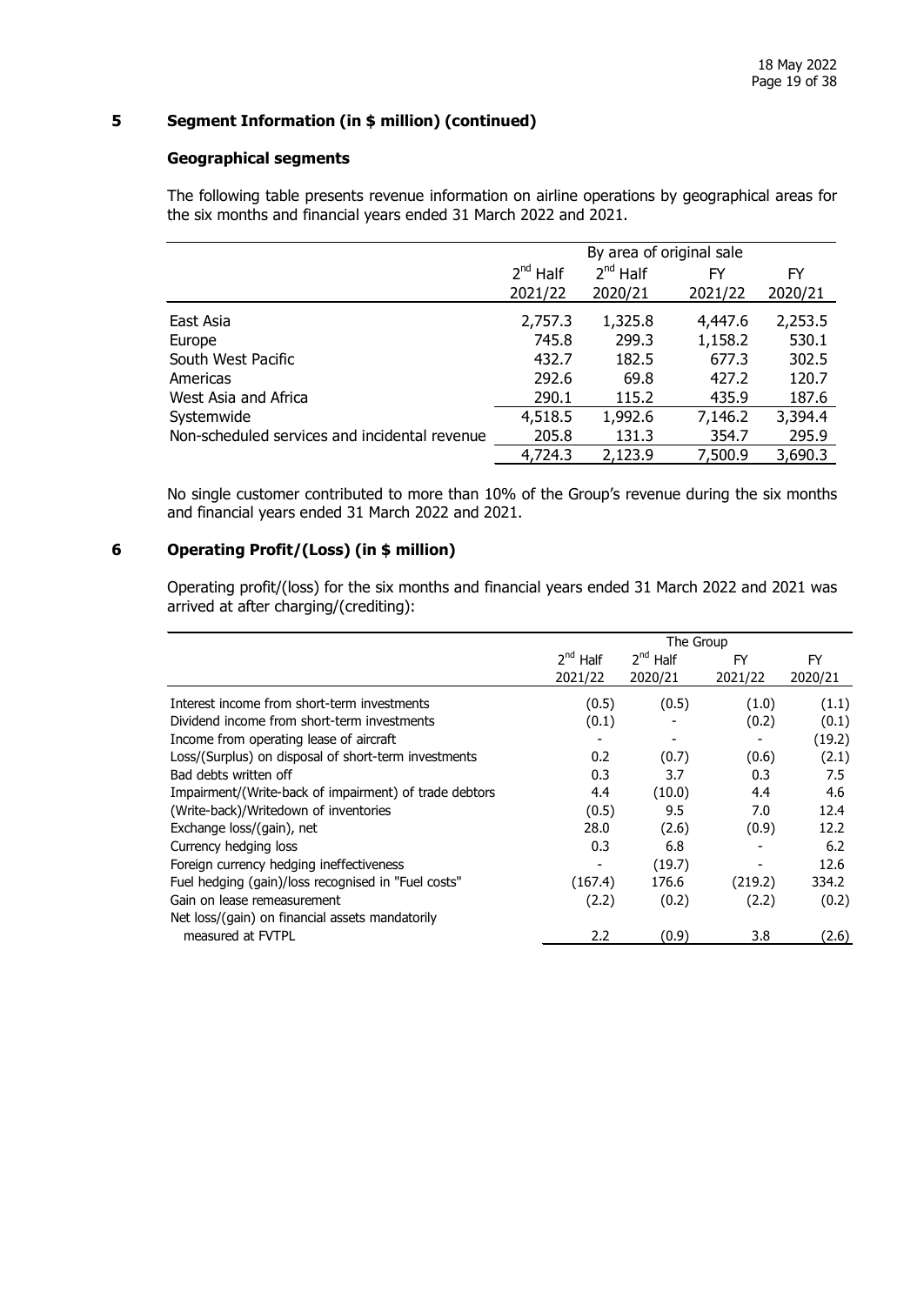## **7 Other Non-Operating Items (in \$ million)**

|                                                                    | The Group     |               |           |               |  |
|--------------------------------------------------------------------|---------------|---------------|-----------|---------------|--|
|                                                                    | $2^{nd}$ Half | $2^{nd}$ Half | <b>FY</b> | <b>FY</b>     |  |
|                                                                    | 2021/22       | 2020/21       | 2021/22   | 2020/21       |  |
|                                                                    |               |               |           |               |  |
| Provision for onerous contract                                     |               |               | (38.9)    |               |  |
| Write-back/(Impairment) of long term investments                   | 0.1           |               | (5.2)     |               |  |
| (Provision)/Write-back for expected credit losses on investments   |               |               |           |               |  |
| and loans and guarantee to a joint venture company                 | (3.1)         | 0.6           | (5.1)     | (1.2)         |  |
| Write-back/(Provision) for expected credit losses on other debtors | 0.8           |               | (4.7)     |               |  |
| Loss on sale and leaseback transactions                            |               | (6.8)         | (3.9)     | (6.8)         |  |
| Impairment of investment in an associated company                  | (2.1)         |               | (2.1)     | (0.2)         |  |
| Refleeting and restructuring costs                                 | (0.4)         | (16.5)        | (1.1)     | (30.3)        |  |
| Surplus on disposal of intangible assets                           |               |               | 8.0       |               |  |
| Gain/(Loss) on disposal of an associated company                   | 2.6           | (25.0)        | 2.6       | (25.0)        |  |
| Headcount rationalisation costs                                    | (0.3)         | (3.0)         | 0.5       | (44.7)        |  |
| Surplus/(Loss) on disposal of other property, plant and equipment  | 0.9           | 0.3           | 0.4       | (4.9)         |  |
| Write-back of provision/(Provision) for liquidation                |               |               |           |               |  |
| costs relating to NokScoot                                         |               | 4.3           |           | (13.1)        |  |
| Net loss on financial assets mandatorily measured at FVTPL         |               | (7.0)         |           | (4.9)         |  |
| Impairment of investment in a joint venture company                |               |               |           | (0.1)         |  |
| Gain on sale of a subsidiary company                               |               | 2.0           |           | 2.0           |  |
| Write-back of provision for early lease termination                |               | 1.4           |           | $1.4^{\circ}$ |  |
|                                                                    | (1.5)         | (49.7)        | (49.5)    | (127.8)       |  |

## **8 Taxation (in \$ million)**

The Group is subject to income taxes in numerous jurisdictions. Judgement is involved in determining the provision for income taxes. There are certain transactions and computations for which the ultimate tax determination is uncertain during the ordinary course of business. The Group recognises liabilities for expected tax issues based on estimates of whether additional taxes will be due. Where the final tax outcome of these matters is different from the amounts that were initially recognised, such differences will impact the income tax and deferred tax provisions in the period in which such determination is made.

#### Major components of income tax expense

The major components of income tax expense for the financial years ended 31 March 2022 and 2021 are:

|                                                  | The Group     |               | The Group |         |
|--------------------------------------------------|---------------|---------------|-----------|---------|
|                                                  | $2^{nd}$ Half | $2^{nd}$ Half | FY        | FY      |
|                                                  | 2021/22       | 2020/21       | 2021/22   | 2020/21 |
| Current taxation                                 |               |               |           |         |
| Provision for the period                         | 34.1          | 6.6           | 80.0      | 9.3     |
| (Over)/Under provision in respect of prior years | (13.8)        | 36.4          | (13.8)    | 36.2    |
|                                                  | 20.3          | 43.0          | 66.2      | 45.5    |
| Deferred taxation                                |               |               |           |         |
| Movement in temporary differences                | (23.3)        | (391.2)       | (185.1)   | (692.0) |
| Over provision in respect of prior years         | (22.9)        | (27.8)        | (23.0)    | (27.3)  |
|                                                  | (46.2)        | (419.0)       | (208.1)   | (719.3) |
|                                                  | (25.9)        | (376.0)       | (141.9)   | (673.8) |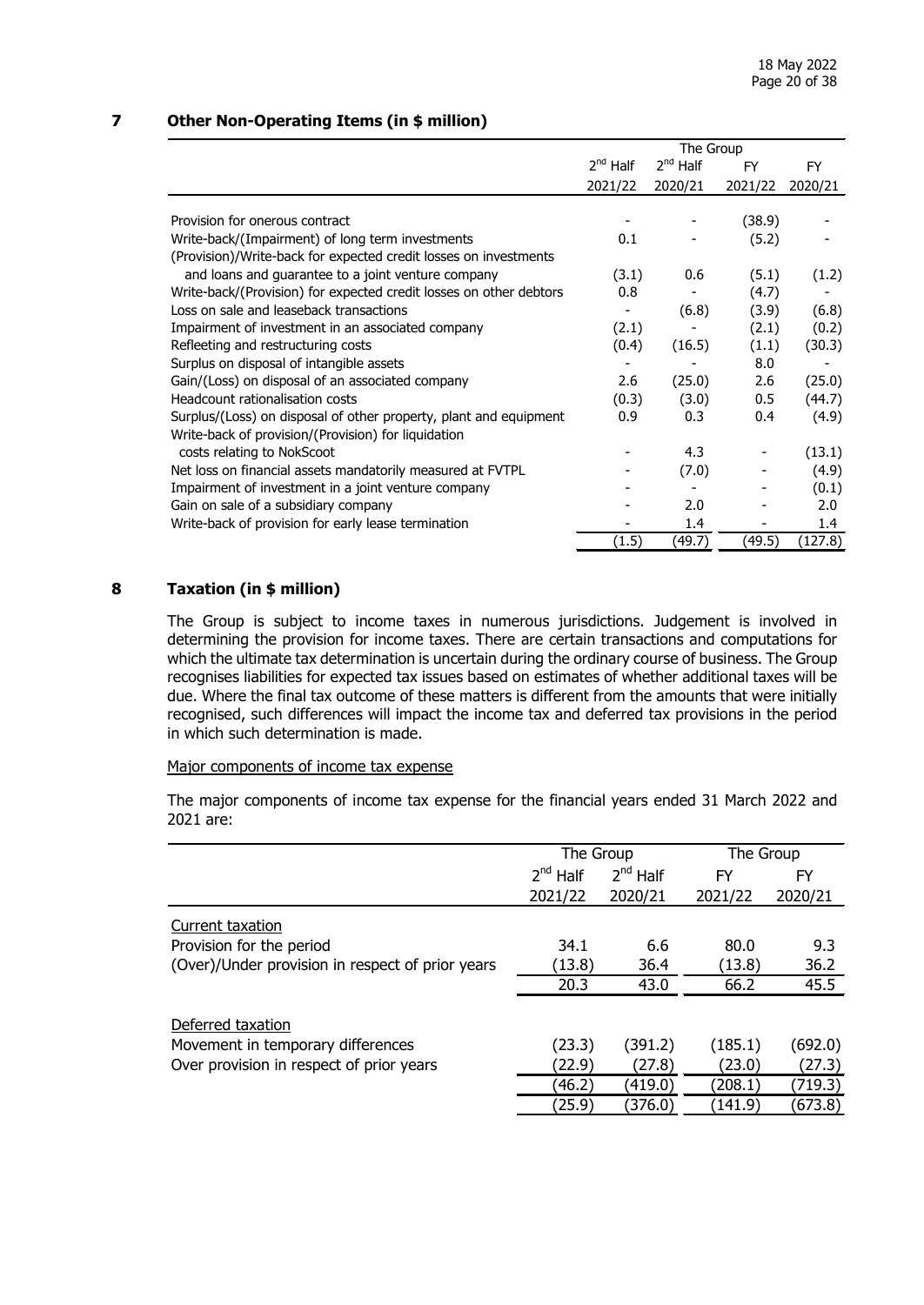## **8 Taxation (in \$ million) (continued)**

The Group has tax losses and deductible temporary differences (for which no deferred tax asset has been recognised) of approximately \$984.1 million (2021: \$563.3 million) that are available for offset against future taxable profits of the companies. This is due to the uncertainty of the recoverability of the deferred tax asset.

## **9 Share Capital (in \$ million)**

|                                                              | The Group and the Company |                                |         |                    |  |  |
|--------------------------------------------------------------|---------------------------|--------------------------------|---------|--------------------|--|--|
|                                                              | Number of shares          |                                | Amount  |                    |  |  |
|                                                              | 2022                      | 2021                           | 2022    | 2021               |  |  |
| Issued and fully paid share capital<br>Ordinary shares       |                           |                                |         |                    |  |  |
| Balance at 1 April<br>Shares issued pursuant to rights issue | 2,977,543,504             | 1,199,851,018<br>1,777,692,486 | 7,180.2 | 1,856.1<br>5,324.1 |  |  |
| Balance at 31 March                                          | 2,977,543,504             | 2,977,543,504                  | 7,180.2 | 7,180.2            |  |  |
| Special share<br>Balance at 1 April and 31 March             |                           |                                | #       | #                  |  |  |
|                                                              |                           |                                |         |                    |  |  |

The value is \$0.50

The holders of ordinary shares (except treasury shares) are entitled to receive dividends as and when declared by the Company. All ordinary shares, which have no par value, carry one vote per share without restriction. All shares rank equally with regards to the Group's residual assets.

The Company's ability to operate its existing route network and flight frequency is derived solely from and dependent entirely on the Air Service Agreements ("ASAs") concluded between the Government of Singapore and the governments of other countries. ASAs are therefore critical to the Company's operations. In almost all the ASAs, it is a condition that the Company must at all times be "effectively controlled" and "substantially owned" by Singapore nationals for the tenure of the respective ASAs.

In order to comply with the above requirement, one non-tradeable Special Share was issued to the Ministry of Finance ("the Special Member"). The Special Share enjoys all the rights attached to ordinary shares. In addition, pursuant to Article 3A of the Articles of Association, no resolution may be passed on certain matters without prior written approval of the Special Member.

The Company can also issue non-tradeable redeemable cumulative preference shares, which carry full voting rights ("ASA shares"). When issued, the ASA shares will be paid at \$0.01 each and will carry equal voting rights as those of ordinary shares. These shares will be issued only when the Directors determine that the Company's operating rights under any of the ASAs are threatened by reason of the nationality of the majority shareholders.

There are no subsidiary holdings of the Company as at 31 March 2022.

#### Share-based Incentive Plans

The SIA Restricted Share Plan 2014 ("RSP") and the SIA Performance Share Plan 2014 ("PSP") are share-based incentive plans for senior executives and key Senior Management, which were approved by the shareholders of the Company at the Extraordinary General Meeting held on 30 July 2014.

The RSP awards fully paid ordinary shares of the Company, conditional on position and individual performance targets set at the start of the performance period based on Group and Company objectives.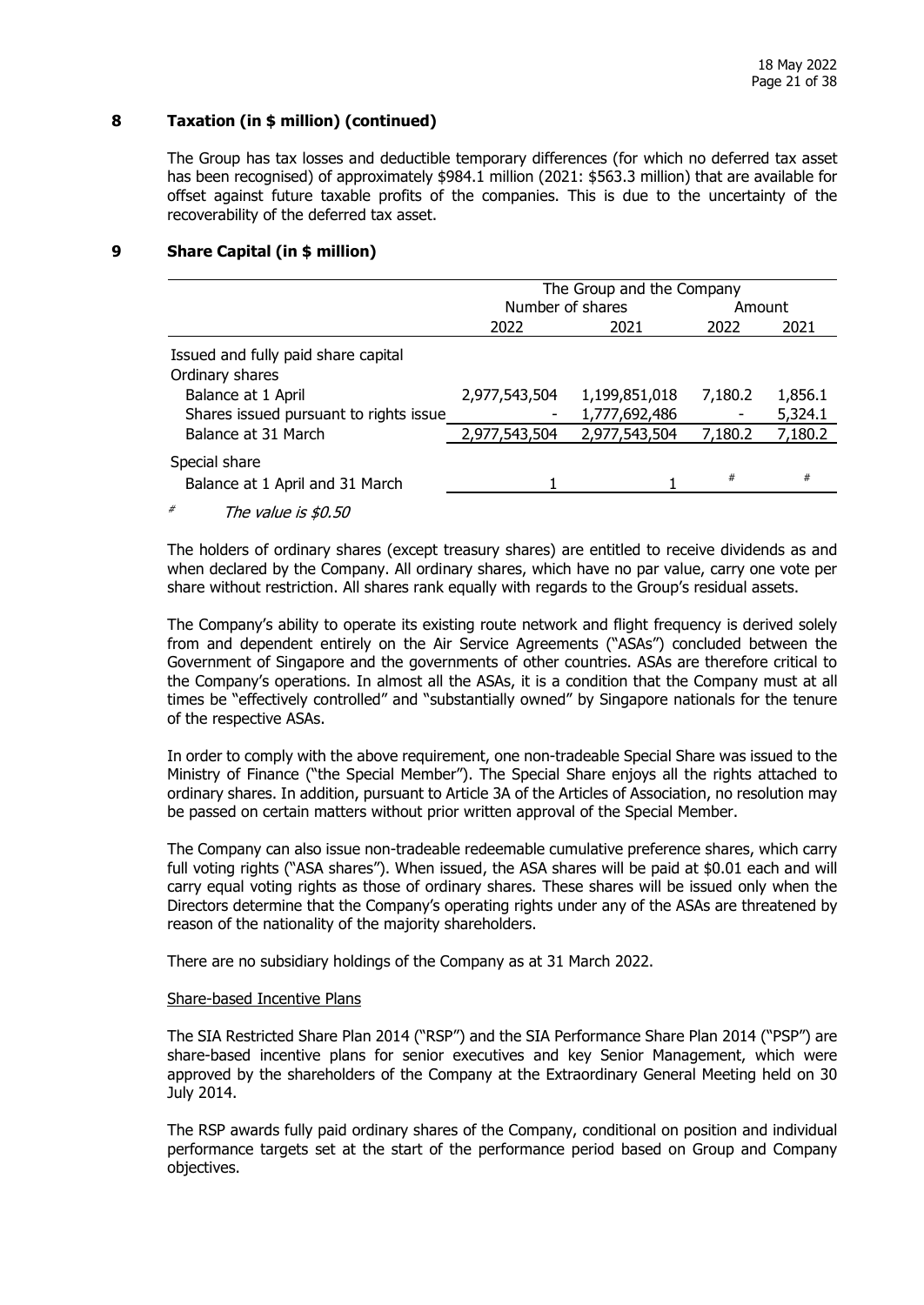## **9 Share Capital (in \$ million) (continued)**

#### Share-based Incentive Plans (continued)

In respect of FY2021/22 Strategic Share Award ("SSA") under RSP, the award made in July 2021 to Senior Management (Senior Vice Presidents and above) was based on Board Compensation and Industrial Relations Committee assessment of SIA Management's Covid-19 response and recovery for FY2020/21.

The FY2021/22 RSP award was made in July 2021 on a contingent performance basis to Senior Management and other key executives (Vice Presidents and Divisional Vice Presidents).

The PSP awards fully paid ordinary shares of the Company, conditional on performance targets set at the start of a three-year overlapping performance period based on stretched long-term corporate objectives. The FY2021/22 PSP award was made in July 2021 on a contingent performance basis to Senior Management.

The key terms and conditions of the share-based incentive plans issued in FY2021/22 are set out in the latest SIA annual report covering FY2021/22.

|                            | Number of Share Awards |                          |                          |                              |               |               |  |
|----------------------------|------------------------|--------------------------|--------------------------|------------------------------|---------------|---------------|--|
|                            | Balance at             |                          |                          |                              |               | Balance at    |  |
| Date of grant              | 1 April 2021           | Granted                  | Adjustment               | Cancelled                    | Vested        | 31 March 2022 |  |
| <b>RSP</b>                 |                        |                          |                          |                              |               |               |  |
| 19.07.2018                 | 342,348                |                          |                          |                              | (342, 348)    |               |  |
| 19.07.2019                 | 398,966                |                          |                          | (1,586)                      | (217, 430)    | 179,950       |  |
| 16.07.2020                 | 1,661,658              |                          | $(165,388)$ #            | (22, 578)                    | (580, 616)    | 893,076       |  |
| 15.07.2021                 |                        | 1,658,723                |                          | (17, 998)                    |               | 1,640,725     |  |
|                            | 2,402,972              | 1,658,723                | (165, 388)               | (42,162)                     | (1, 140, 394) | 2,713,751     |  |
| <b>PSP</b>                 |                        |                          |                          |                              |               |               |  |
| 19.07.2018                 | 405,920                |                          | $(210, 700)$ #           |                              | (195, 220)    |               |  |
| 19.07.2019                 | 608,880                |                          |                          |                              |               | 608,880       |  |
| 16.07.2020                 | 605,600                |                          |                          |                              |               | 605,600       |  |
| 15.07.2021                 |                        | 717,293                  |                          |                              |               | 717,293       |  |
|                            | 1,620,400              | 717,293                  | (210, 700)               | $\overline{\phantom{0}}$     | (195, 220)    | 1,931,773     |  |
|                            |                        |                          |                          |                              |               |               |  |
| <b>Deferred Share</b>      |                        |                          |                          |                              |               |               |  |
| <b>Award</b><br>11.09.2018 | 169,022                |                          | 6,000<br>$\ast$          |                              | (175, 022)    |               |  |
|                            | 169,022                | $\overline{\phantom{a}}$ | 6,000                    | $\qquad \qquad \blacksquare$ | (175, 022)    |               |  |
|                            |                        |                          |                          |                              |               |               |  |
| <b>Transformation</b>      |                        |                          |                          |                              |               |               |  |
| <b>Share Award</b>         |                        |                          |                          |                              |               |               |  |
| 19.07.2018                 | 141,857                |                          | 106,420<br>$\wedge$      |                              | (248, 277)    |               |  |
| 19.07.2019                 | 27,000                 |                          |                          |                              | (13,500)      | 13,500        |  |
|                            | 168,857                | $\blacksquare$           | 106,420                  | $\overline{a}$               | (261, 777)    | 13,500        |  |
| <b>SSA</b>                 |                        |                          |                          |                              |               |               |  |
| 16.07.2020                 | 478,000                |                          |                          |                              | (239,000)     | 239,000       |  |
| 05.02.2021                 | 39,300                 |                          |                          |                              | (19,650)      | 19,650        |  |
| 15.07.2021                 |                        | 820,300                  |                          |                              | (410, 150)    | 410,150       |  |
|                            | 517,300                | 820,300                  | $\overline{\phantom{a}}$ | $\overline{\phantom{0}}$     | (668, 800)    | 668,800       |  |

Movement of share awards during the financial period

# Adjustment at the end of performance period upon meeting stated performance targets and adjustments for number of days in service for retirees.

\* Adjustment at the end of the performance period relating to accumulated dividend yield during the financial year.

^ Adjustment at the end of the performance period relating to an additional equity kicker during the financial year.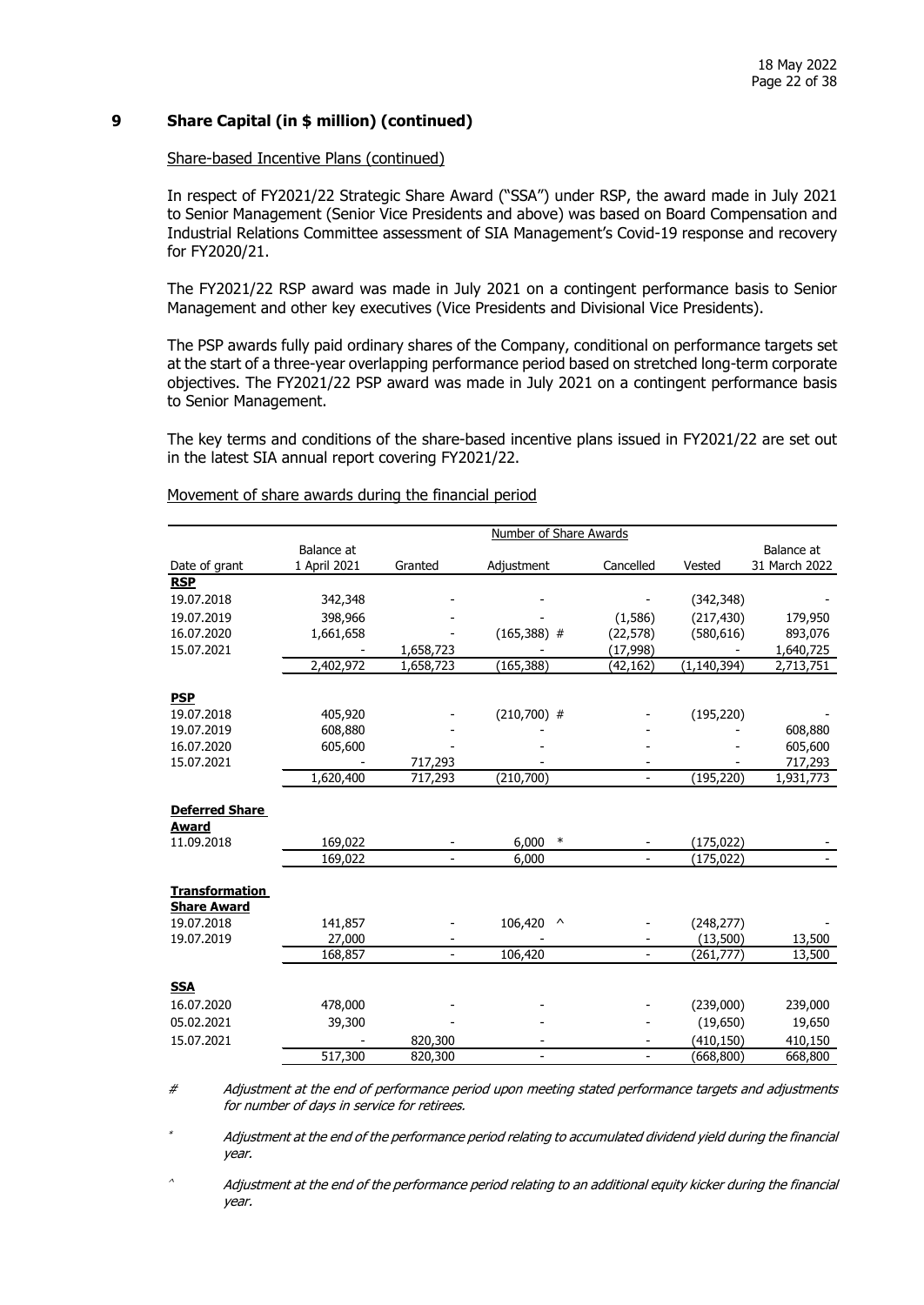## **10 Mandatory Convertible Bonds (in \$ million)**

|                                                                | The Group and<br>the Company |
|----------------------------------------------------------------|------------------------------|
| Balance at 1 April 2021                                        | 3,496.1                      |
| Issued during the financial period<br><b>Transaction costs</b> | 6,196.8<br>(1.7)             |
| Balance at 31 March 2022                                       | 9,691.2                      |

During the financial period, the Company issued \$6,196.8 million of MCBs ("Rights 2021 MCBs").

The Rights 2021 MCBs were issued in the denomination of \$1.00 for each MCB, on the basis of 209 MCBs for every 100 existing ordinary shares held by shareholders on 28 May 2021. They will mandatorily convert into ordinary shares of the Company on 8 June 2030. The MCBs shall be convertible on the conversion date only. At the end of the 10-year tenure of the MCBs, 2,173,960,638 ordinary shares will be issued upon mandatory conversion of the Rights 2021 MCBs, subject to any prior redemption of the MCBs. The MCBs may be redeemable at the option of the Company in whole or in part on every six-month anniversary of the issue date at fixed amounts.

The total number of ordinary shares to be issued on 8 June 2030, the end of the 10-year tenure of the MCBs is 3,478,587,238.

## **11 Treasury Shares**

|                                                                          | The Group and the Company |                        |  |  |
|--------------------------------------------------------------------------|---------------------------|------------------------|--|--|
|                                                                          | Number of shares          | Amount<br>(\$ million) |  |  |
| Balance at 1 April 2021                                                  | 12,570,529                | (133.2)                |  |  |
| Treasury shares transferred on vesting of share-based<br>incentive plans | (2,441,413)               | 25.9                   |  |  |
| Treasury shares transferred on payment of Directors'                     |                           |                        |  |  |
| remuneration                                                             | (80,300)                  | 0.8                    |  |  |
| Balance at 31 March 2022                                                 | 10,048,816                | (106.5)                |  |  |

Treasury shares relate to ordinary shares of the Company that are held by the Company.

During the financial period, the Company did not purchase any treasury shares (FY2020/21: nil).

As at 31 March 2022, the number of ordinary shares in issue was 2,977,543,504 of which 10,048,816 were held by the Company as treasury shares (2021: 2,977,543,504 ordinary shares of which 12,570,529 were held as treasury shares).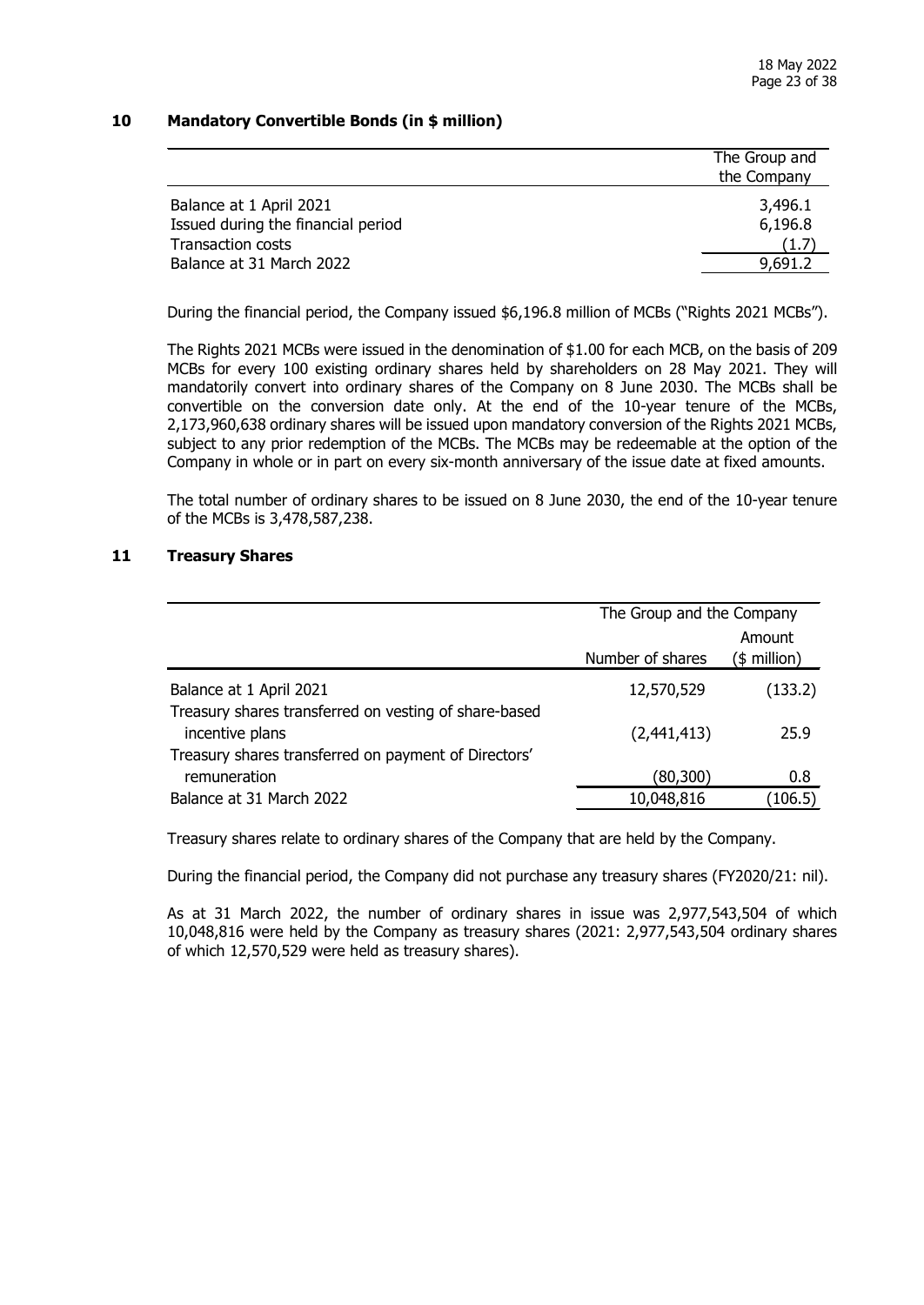# **12 Borrowings (in \$ million)**

|                                                    | The Group |          |  |
|----------------------------------------------------|-----------|----------|--|
|                                                    | 31 March  | 31 March |  |
|                                                    | 2022      | 2021     |  |
| Amount repayable in one year or less, or on demand |           |          |  |
| Secured                                            |           |          |  |
| Loans                                              | 587.1     | 540.8    |  |
| Unsecured                                          |           |          |  |
| Notes payable                                      |           | 200.0    |  |
| Loans                                              | 19.7      | 166.3    |  |
|                                                    | 19.7      | 366.3    |  |
|                                                    | 606.8     | 907.1    |  |
|                                                    |           |          |  |
| Amount repayable after one year<br>Secured         |           |          |  |
| Loans                                              | 4,966.7   | 4,948.6  |  |
|                                                    |           |          |  |
| Unsecured                                          |           |          |  |
| Notes payable                                      | 5,655.7   | 4,845.7  |  |
| Loans                                              |           | 2.8      |  |
| Convertible bonds                                  | 783.1     | 767.7    |  |
|                                                    | 6,438.8   | 5,616.2  |  |
|                                                    | 11,405.5  | 10,564.8 |  |
|                                                    |           |          |  |
| <b>Total Borrowings</b>                            | 12,012.3  | 11,471.9 |  |

#### Details of any collateral

The secured bank loans are secured via mortgage of certain aircraft.

#### Lease Liabilities

Excluded from the borrowings above are lease liabilities of \$3,682.5 million (2021: \$2,865.0 million) which are secured over the right-of-use assets.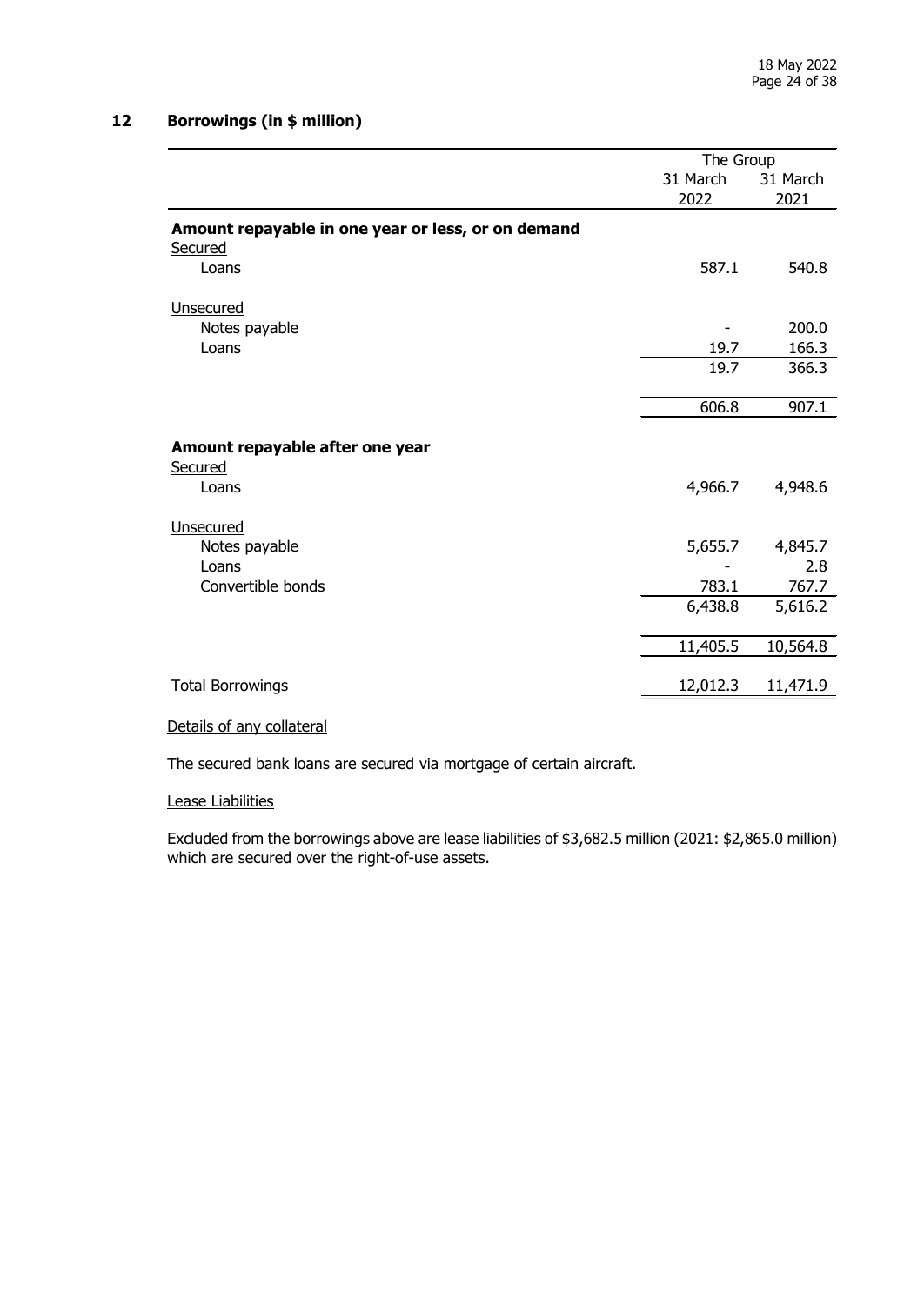## **13 Property, Plant and Equipment (in \$ million)**

#### **The Group**

|                                                |           | Aircraft      | Advance and |         |           |
|------------------------------------------------|-----------|---------------|-------------|---------|-----------|
|                                                |           | spares and    | progress    |         |           |
|                                                | Aircraft  | spare engines | payments    | Others  | Total     |
| Cost                                           |           |               |             |         |           |
| At 1 April 2021                                | 23,156.7  | 894.0         | 6,455.7     | 1,903.4 | 32,409.8  |
| <b>Additions</b>                               | 80.7      | 11.9          | 3,527.1     | 17.4    | 3,637.1   |
| <b>Transfers</b>                               | 1,348.5   | 13.5          | (1, 371.3)  | 9.3     |           |
| Transfer to assets held for sale               | (365.3)   | (52.5)        |             |         | (417.8)   |
| Write-off                                      | (2.6)     |               |             |         | (2.6)     |
| <b>Disposals</b>                               | (1,513.7) | (12.4)        |             | (14.2)  | (1,540.3) |
| Exchange differences                           | 10.6      |               |             | 0.4     | 11.0      |
| At 31 March 2022                               | 22,714.9  | 854.5         | 8,611.5     | 1,916.3 | 34,097.2  |
| Accumulated depreciation and impairment losses |           |               |             |         |           |
| At 1 April 2021                                | 6,454.4   | 557.8         | 388.2       | 1,526.1 | 8,926.5   |
| Depreciation                                   | 1,343.1   | 36.4          |             | 84.6    | 1,464.1   |
| Impairment loss                                | 38.0      |               |             | 1.0     | 39.0      |
| <b>Transfers</b>                               | (1.5)     | $1.5\,$       |             |         |           |
| Transfer to assets held for sale               | (231.6)   | (46.7)        |             |         | (278.3)   |
| Write-off                                      | (2.6)     |               |             |         | (2.6)     |
| <b>Disposals</b>                               | (597.7)   | (11.0)        |             | (13.6)  | (622.3)   |
| Exchange differences                           |           |               |             | 0.2     | 0.2       |
| At 31 March 2022                               | 7,002.1   | 538.0         | 388.2       | 1,598.3 | 9,526.6   |
| Net book value                                 |           |               |             |         |           |
| At 1 April 2021                                | 16,702.3  | 336.2         | 6,067.5     | 377.3   | 23,483.3  |
| At 31 March 2022                               | 15,712.8  | 316.5         | 8,223.3     | 318.0   | 24,570.6  |

## Impairment of aircraft

During FY2021/22, a review of the Group's network and fleet requirements was carried out based on the latest expected recovery profile. Pursuant to the review, impairment charges of \$57.2 million on two 737-800NGs identified as surplus to requirements and further write-down to three previously impaired 777-300ERs due to changes in trade-in plans were recorded. There was a further impairment of \$11.6 million of two held-for-sale 777-200 aircraft due to changes in market values. In addition, a write-back of \$18.3 million was recorded on previously impaired aircraft with updates in estimated provisions required.

During the previous financial period, the Group reviewed the potential shape and size of its overall network to determine the resultant fleet size and mix needed for future operations. As a result, the Group removed 45 surplus older generation aircraft from the operating fleet of FSC and LCC CGUs and recorded an impairment loss of \$1,734.3 million to write down the aircraft to their estimated recoverable values. Included as part of the amount are the impairments related to owned and leased aircraft, spare engines, spares and inventories, write-off of advanced progress payments for engine overhauls, and additional delease costs and other related costs which arose from the impairment review exercise.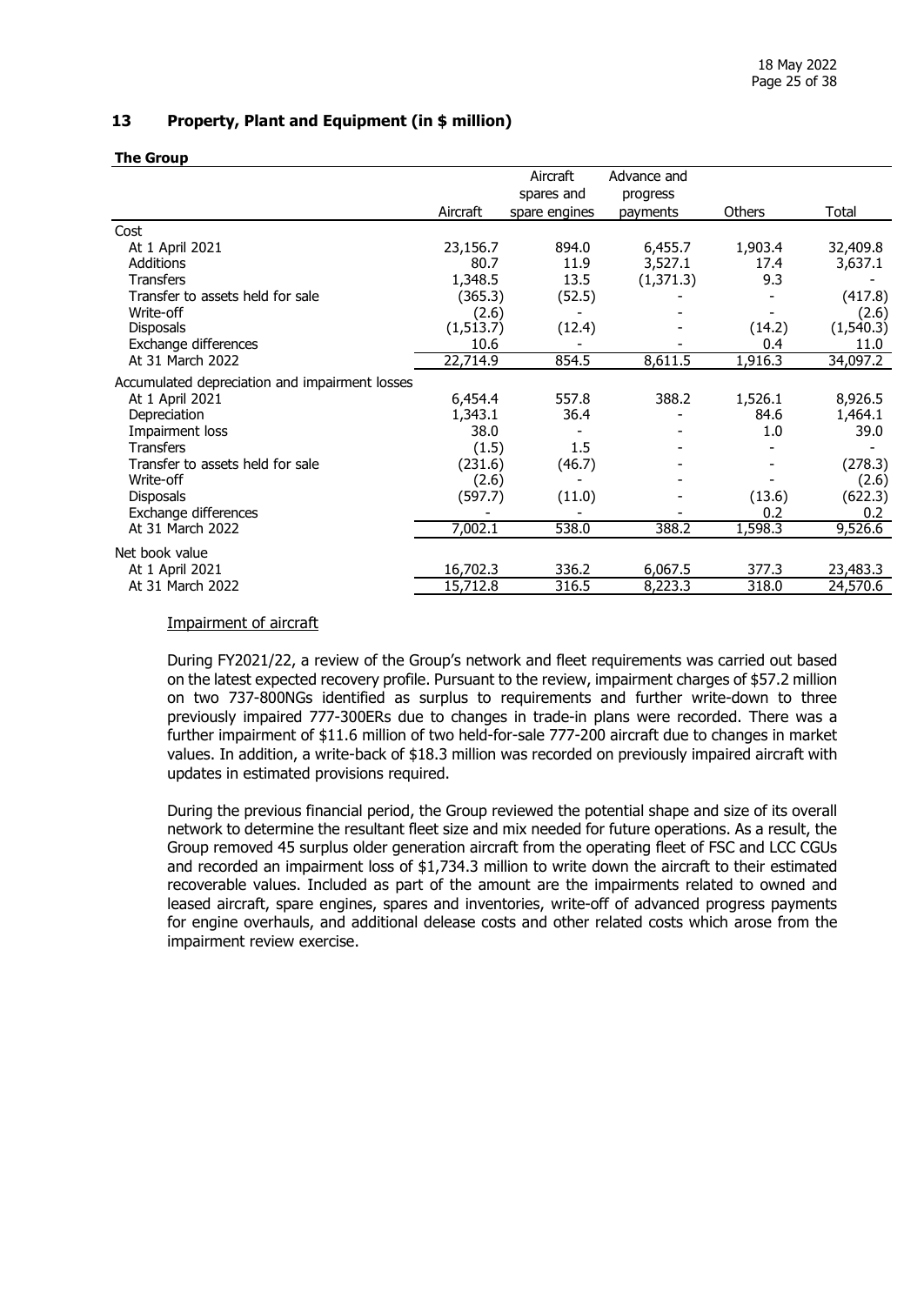## **13 Property, Plant and Equipment (in \$ million) (continued)**

#### Impairment test

The Covid-19 pandemic and its detrimental effect on the travel industry caused by global travel restrictions and border controls continues to have an adverse impact on profits and cash flows. Management has determined that this event is an indicator that the Property, Plant and Equipment and Intangible Assets may be impaired. Management's impairment test included the following CGUs:

#### FSC CGU

The recoverable amount of the FSC CGU has been determined based on value-in-use calculations using cash flow projections from financial forecasts approved by Management covering a five-year period (2021: five-year period). The financial forecasts which were approved include Management's planned recovery from Covid-19 related global travel restrictions and border controls. The post-tax discount rate applied to cash flow projections is 7.0% (2021: 7.0%) and the forecast long-term growth rate used to extrapolate the cash flow projections beyond the five-year period (2021: fiveyear period) is 4.0% (2021: 4.0%).

#### LCC CGU

The recoverable amount of the LCC CGU has been determined based on value-in-use calculations using cash flow projections from financial forecasts approved by Management covering a five-year period (2021: five-year period). The financial forecasts which were approved include Management's planned recovery from Covid-19 related global travel restrictions and border controls. The post-tax discount rate applied to cash flow projections is 7.0% (2021: 7.0%) and the forecast long-term growth rate used to extrapolate the cash flow projections beyond the five-year period (2021: fiveyear period) is 5.0% (2021: 5.1%).

#### Sensitivity Analysis

The calculations of value-in-use for the FSC and LCC CGUs are most sensitive to the following assumptions:

Yield – The forecast yield is set with regards to the CGUs' historical performance, operation plans and expected economic and market conditions. The forecast yield does not exceed historical yield achieved.

Growth rate – The forecast long-term growth rate is based on published industry research and does not exceed the long-term average growth rate for the industry.

The impairment assessment is sensitive to changes to these assumptions and any significant adverse movements in these assumptions could impact the results of the impairment test.

#### Assets held for sale

Assets held for sale comprised certain aircraft, spares and spare engines. The sale of the remaining assets as at 31 March 2022 is expected to be completed within one year.

|                                                     | The Group |
|-----------------------------------------------------|-----------|
| At 1 April 2021                                     | 98.6      |
| Reclassification from property, plant and equipment | 139.5     |
| <b>Impairment losses</b>                            | (20.0)    |
| <b>Disposals</b>                                    | (184.5)   |
| Exchange differences                                | 3.5       |
| At 31 March 2022                                    | 37.1      |
|                                                     |           |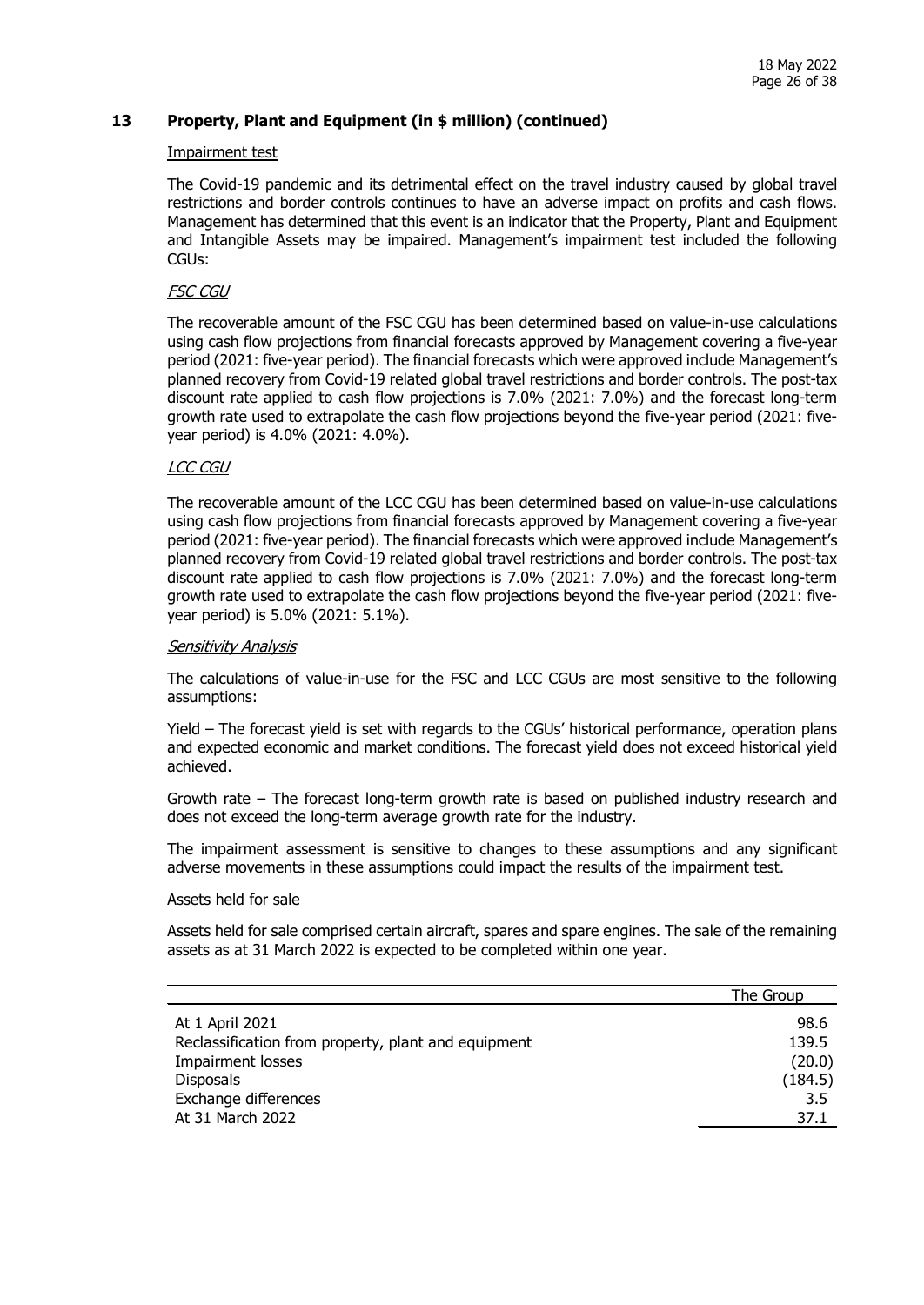## **14 Right-of-Use Assets (in \$ million)**

|                                | Aircraft |                          |        |         |  |  |
|--------------------------------|----------|--------------------------|--------|---------|--|--|
|                                | Aircraft | spare engines            | Others | Total   |  |  |
| At 1 April 2021                | 1,985.1  | 274.1                    | 136.5  | 2,395.7 |  |  |
| <b>Additions</b>               | 1,319.8  | $\blacksquare$           | 49.3   | 1,369.1 |  |  |
| Reassessment and modifications | (0.4)    |                          | 7.4    | 7.0     |  |  |
| Depreciation                   | (381.8)  | (27.9)                   | (53.8) | (463.5) |  |  |
| Impairment                     | (18.2)   | $\overline{\phantom{a}}$ |        | (18.2)  |  |  |
| At 31 March 2022               | 2,904.5  | 246.2                    | 139.4  | 3,290.1 |  |  |

#### **The Group**

During the financial period, the Group completed sale-and-leaseback transactions for three 787-10 and one A350-900 aircraft. Upon completion, the Company recorded \$745.0 million as lease liabilities and a loss on sale-and-leaseback of \$3.9 million.

The Group has commenced lease agreements for nine A321neo aircraft. Upon commencement, the Group recorded \$539.8 million as lease liabilities.

#### **15 Associated companies**

During the financial period, the Company injected \$152.9 million in TATA SIA Airlines Limited ("TATA-SIA"). There was no change in the Group's 49% equity stake in TATA-SIA after the capital injection.

#### **16 Significant commitment and contingent liabilities**

The Group and the Company have commitments for capital expenditure. Such commitments aggregated \$14,363.3 million (2021: \$16,821.8 million) for the Group and \$12,304.1 million (2021: \$13,423.3 million) for the Company. The commitments relate principally to the acquisition of aircraft fleet and related equipment.

In addition, the Group's share of associated companies' and joint venture companies' commitments for capital expenditure totalled \$568.2 million (2021: \$644.7 million) and \$11.4 million (2021: \$15.3 million) respectively.

There have been no significant changes to the Group's and Company's contingent liabilities from the last annual financial statements.

## **17 Financial Instruments (in \$ million)**

## **Classification and fair values of financial instruments**

Financial assets are measured on an ongoing basis at amortised cost, fair value through other comprehensive income ("FVOCI") or FVTPL. Financial liabilities are measured on an ongoing basis at either amortised cost or FVTPL. The carrying amounts and fair values of financial assets and financial liabilities, including their levels in the fair value hierarchy are as per the following tables.

Financial assets and financial liabilities that are classified as measured at amortised cost with carrying amounts being a reasonable approximation of their fair values are not presented in these tables. These financial assets include trade debtors, deposits and other debtors, amounts owing by subsidiary companies and cash and bank balances. These financial liabilities include trade and other creditors, amounts owing to subsidiary companies and loans.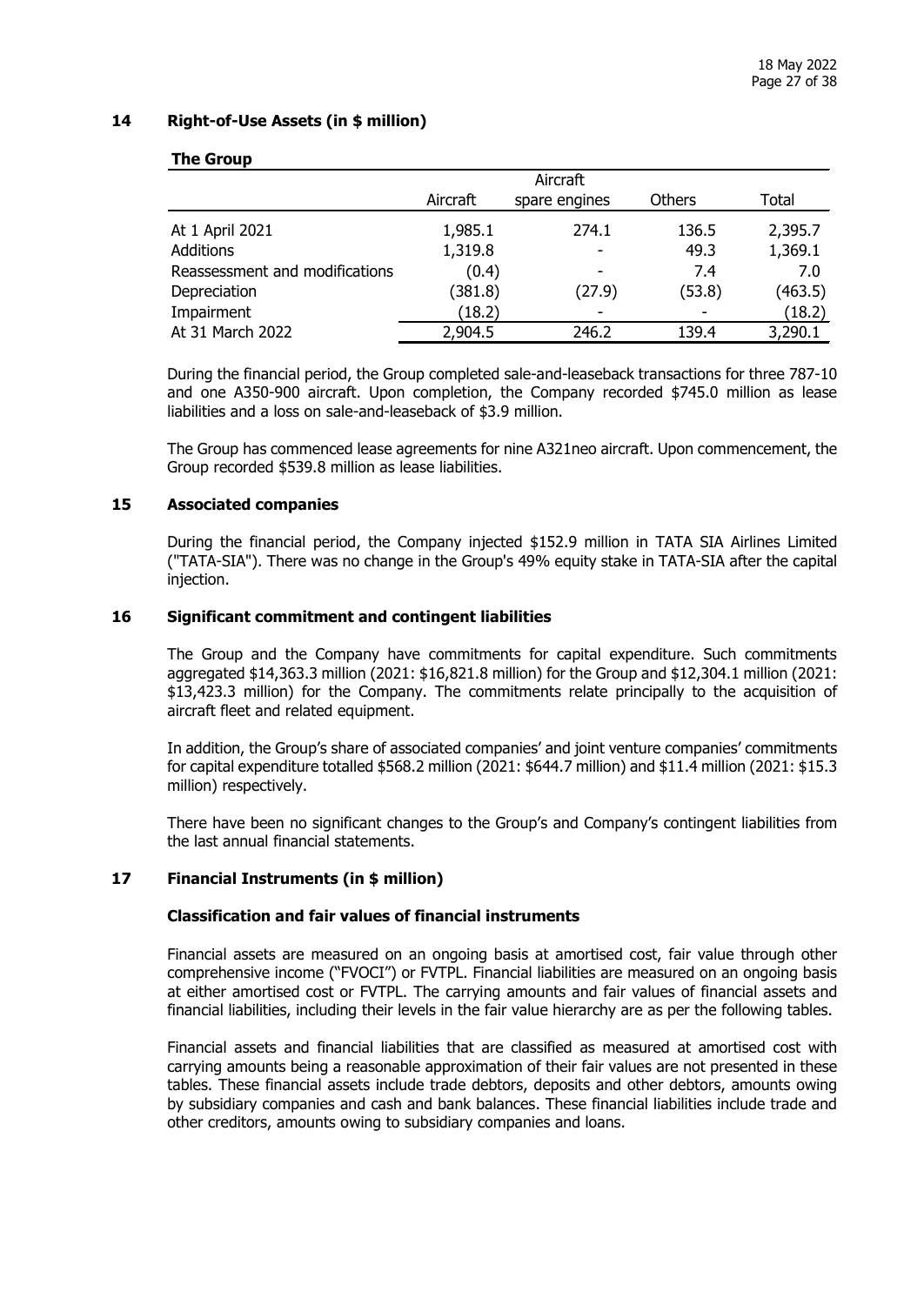# **17 Financial Instruments (in \$ million) (continued)**

# **Classification and fair values of financial instruments (continued)**

## **The Group**

|                                                     |                   | Carrying amount |                          |         |         | Fair value |         |
|-----------------------------------------------------|-------------------|-----------------|--------------------------|---------|---------|------------|---------|
|                                                     | Amortised<br>cost | <b>FVTPL</b>    | <b>FVOCI</b>             | Total   | Level 1 | Level 2    | Level 3 |
| 31 March 2022                                       |                   |                 |                          |         |         |            |         |
| Financial assets<br>Long-term investments<br>Quoted |                   |                 |                          |         |         |            |         |
| Non-equity investments<br>Unquoted                  | 0.4               |                 |                          | 0.4     | 0.4     |            |         |
| Equity investments                                  |                   | 40.9            | 1.3                      | 42.2    |         |            | 42.2    |
| Other long-term receivables                         | 196.4             |                 |                          | 196.4   |         |            | 192.9   |
| Derivative assets*<br>Investments                   |                   | 2,939.3         | ۰                        | 2,939.3 | ۰       | 2,939.3    |         |
| Quoted                                              |                   |                 |                          |         |         |            |         |
| Equity investments                                  |                   | 2.1             |                          | 2.1     | 2.1     |            |         |
| Non-equity investments <sup>®</sup>                 |                   | 51.8            |                          | 51.8    | 51.8    |            |         |
| Non-equity investments                              | 352.5             |                 |                          | 352.5   | 352.5   |            |         |
|                                                     | 549.3             | 3,034.1         | 1.3                      | 3,584.7 | 406.8   | 2,939.3    | 235.1   |
| <b>Financial liabilities</b>                        |                   |                 |                          |         |         |            |         |
| Derivative liabilities <sup>*</sup>                 |                   | 1,650.6         |                          | 1,650.6 |         | 1,650.6    |         |
| Notes payable                                       | 5,655.7           |                 | -                        | 5,655.7 | 5,607.7 |            |         |
| Convertible bonds                                   | 783.1             |                 | $\overline{\phantom{a}}$ | 783.1   | 939.3   |            |         |
|                                                     | 6,438.8           | 1,650.6         | ٠                        | 8,089.4 | 6,547.0 | 1,650.6    |         |

\* Mandatorily measured at FVTPL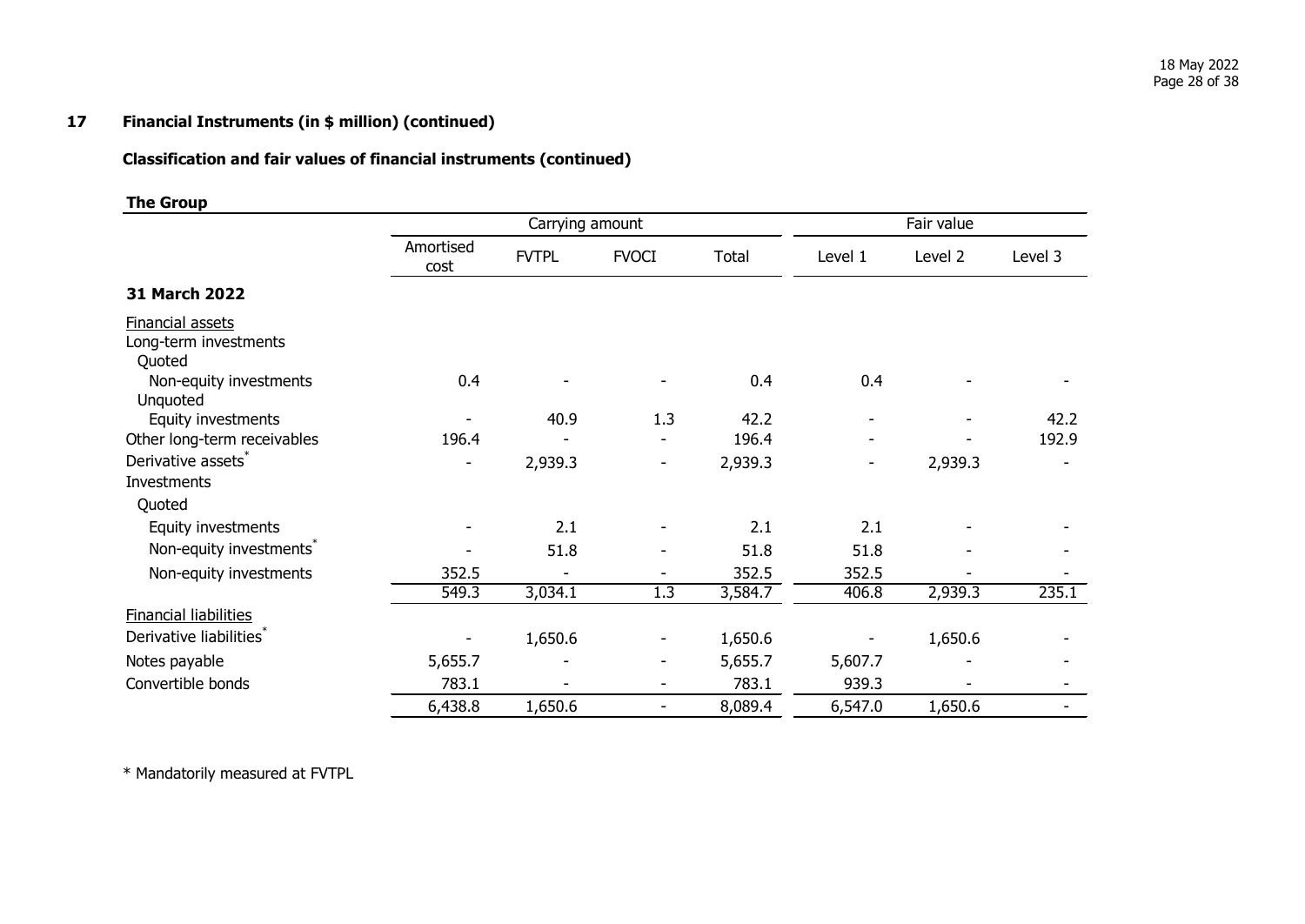# **17 Financial Instruments (in \$ million) (continued)**

# **Classification and fair values of financial instruments (continued)**

## **The Group**

|                                                            |                   | Carrying amount |                          |         |         | Fair value |         |
|------------------------------------------------------------|-------------------|-----------------|--------------------------|---------|---------|------------|---------|
|                                                            | Amortised<br>cost | <b>FVTPL</b>    | <b>FVOCI</b>             | Total   | Level 1 | Level 2    | Level 3 |
| 31 March 2021                                              |                   |                 |                          |         |         |            |         |
| <b>Financial assets</b><br>Long-term investments<br>Quoted |                   |                 |                          |         |         |            |         |
| Non-equity investments<br>Unquoted                         | 2.5               |                 |                          | 2.5     | 2.6     |            |         |
| Equity investments                                         |                   | 41.0            | 6.4                      | 47.4    |         |            | 47.4    |
| Other long-term receivables                                | 462.7             |                 |                          | 462.7   |         |            | 460.0   |
| Derivative assets*                                         |                   | 331.4           |                          | 331.4   |         | 331.4      |         |
| Investments                                                |                   |                 |                          |         |         |            |         |
| Quoted                                                     |                   |                 |                          |         |         |            |         |
| Equity investments                                         |                   | 3.7             |                          | 3.7     | 3.7     |            |         |
| Non-equity investments <sup>®</sup>                        |                   | 51.6            |                          | 51.6    | 51.6    |            |         |
| Non-equity investments                                     | 216.5             | $\blacksquare$  |                          | 216.5   | 216.6   |            |         |
|                                                            | 681.7             | 427.7           | 6.4                      | 1,115.8 | 274.5   | 331.4      | 507.4   |
| <b>Financial liabilities</b>                               |                   |                 |                          |         |         |            |         |
| Derivative liabilities <sup>*</sup>                        |                   | 415.2           |                          | 415.2   |         | 415.2      |         |
| Notes payable                                              | 5,045.7           | -               | -                        | 5,045.7 | 5,165.1 |            |         |
| Convertible bonds                                          | 767.7             | -               | $\overline{\phantom{a}}$ | 767.7   | 1,028.2 |            |         |
|                                                            | 5,813.4           | 415.2           | $\overline{\phantom{a}}$ | 6,228.6 | 6,193.3 | 415.2      |         |

\* Mandatorily measured at FVTPL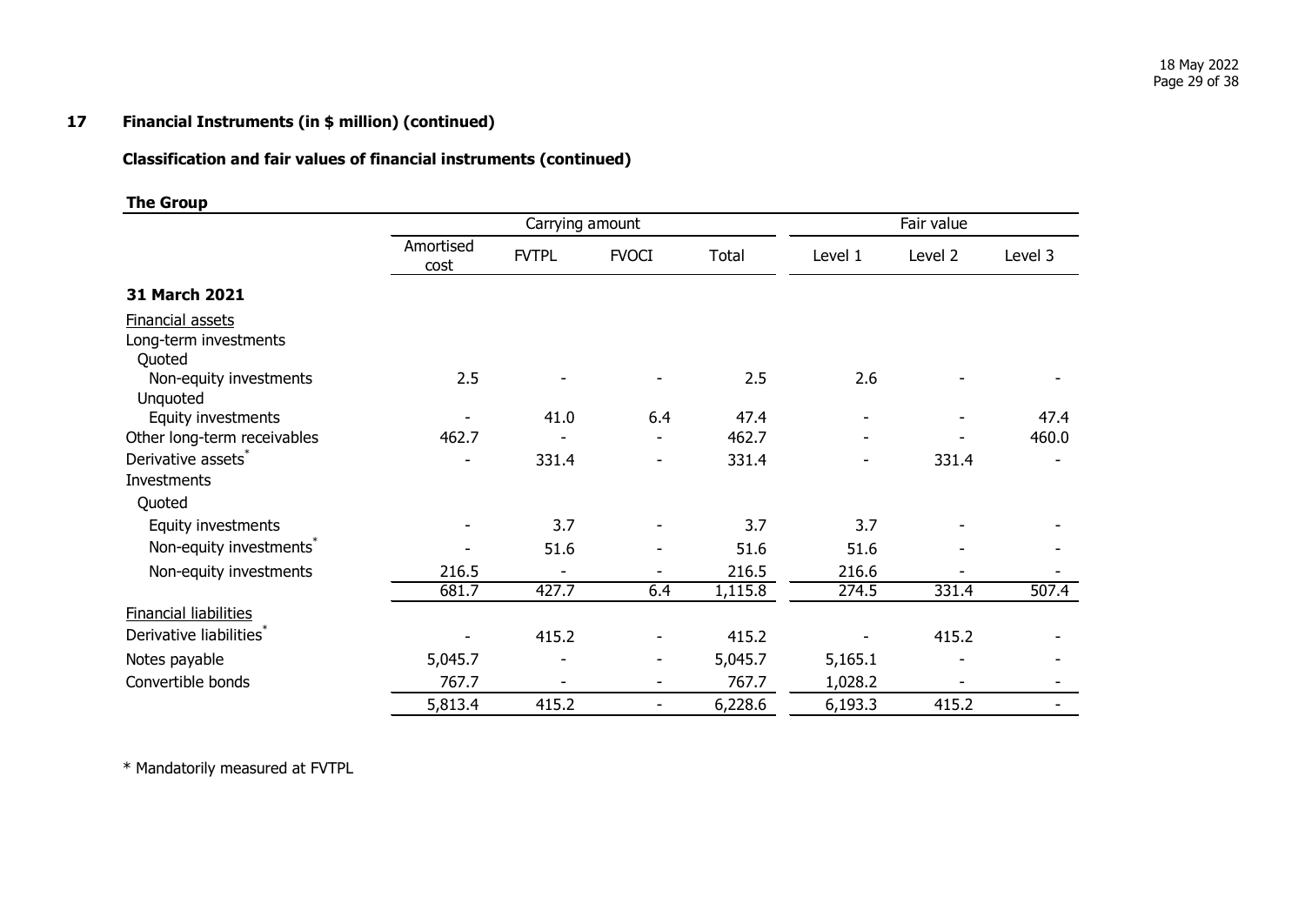## **17 Financial Instruments (in \$ million) (continued)**

#### **Classification and fair values of financial instruments (continued)**

#### **Financial instruments carried at fair value**

The Group classifies fair value measurement using a fair value hierarchy that reflects the significance of the inputs used in making the measurements. The fair value hierarchy has the following levels:

- Level 1 Quoted prices (unadjusted) in active markets for identical assets or liabilities
- Level 2 Inputs other than quoted prices included within Level 1 that are observable for the asset or liability, either directly (i.e., as prices) or indirectly (i.e., derived from prices)
- Level  $3$  Unobservable inputs for the asset or liability

There has been no transfer between Level 1 and Level 2 during the financial year.

#### Determination of fair value

The fair values of the financial instruments are determined as follows:

- Jet fuel swap contracts mark-to-market valuations, adjusted for bilateral counterparty credit risks.
- InterContinental Exchange ("ICE") Brent swap and Brent-MOPS crack swap contracts by reference to available market information and the marked-to-market values of these swap contracts, adjusted for bilateral counterparty credit risks. As the Group hedges with ICE Brent and Brent-MOPS crack contracts, the ICE Brent futures contract price and its differential relative to MOPS price are used as the mark-to-market prices.
- Forward currency contracts by reference to current forward prices for contracts with similar maturity profiles, adjusted for bilateral counterparty credit risks.
- Interest rate swap contracts by discounting the future cash flows of swap contracts at market interest rate, adjusted for bilateral counterparty credit risks.
- Cross currency swap contracts by reference to market prices for existing cash flow profiles pre-agreed with counterparties at trade inception, adjusted for bilateral counterparty credit risks.
- Quoted investments by reference to stock exchange quoted market bid prices at the close of business at the end of the reporting period. For investments where there is no active market, fair value is determined using valuation techniques that are commonly used by market participants.
- Other long-term receivables by discounting expected future cash flows at market incremental lending rate for similar types of lending at the end of the reporting period.
- Notes payable by reference to stock exchange quoted market bid prices at the close of business at the end of the reporting period.
- Convertible bonds by reference to stock exchange quoted market bid prices at the close of business at the end of the reporting period.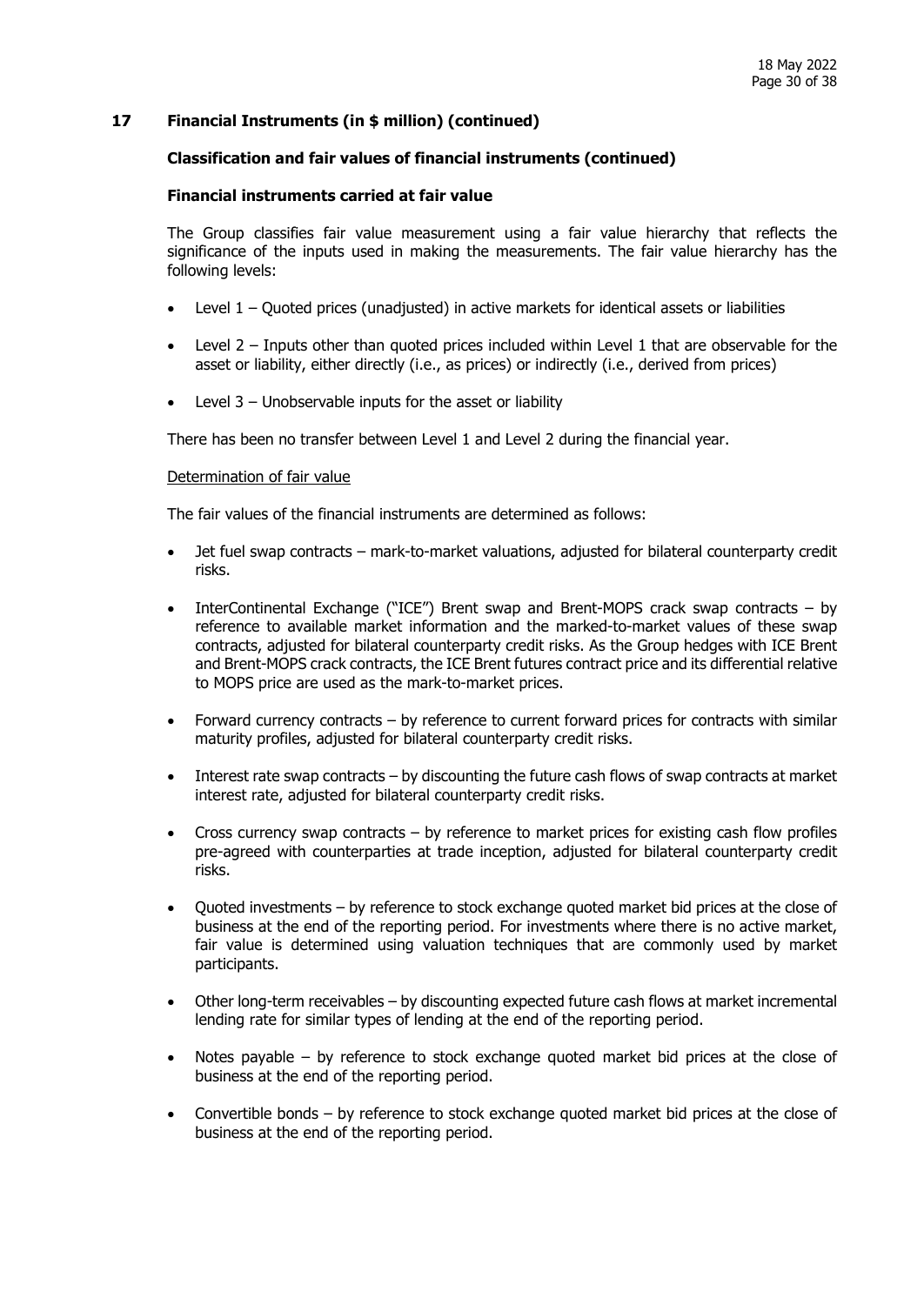## **18 Related Party Transactions**

For the purposes of these financial statements, parties are considered to be related to the Group if the Group has the ability, directly or indirectly, to control the party or exercise significant influence over the party in making financial and operating decisions, or vice versa, or where the Group and the party are subject to common control. Related parties may be individuals or other entities.

In addition to the related party information disclosed elsewhere in the interim financial statements, the following significant related party transactions were carried out in the normal course of business during the financial year:

|                                                                  | The Group |           |
|------------------------------------------------------------------|-----------|-----------|
|                                                                  | FY2021/22 | FY2020/21 |
| Purchases of services from associated companies                  | 121.9     | 126.3     |
| Services rendered to associated companies                        | (21.7)    | (23.3)    |
| Purchases of services from joint venture companies               | 7.6       | 5.7       |
| Services rendered to joint venture companies                     | (5.2)     | (35.9)    |
| Purchases of services from related parties                       | 603.5     | 324.8     |
| Services rendered to related parties                             | (9.7)     | (22.0)    |
| Professional fees paid to a firm of which a Director is a member | 1.2       | 3.0       |

## **19 Subsequent Events**

The Group raised \$117.6 million in April 2022 through the completion of sale-and-leaseback transactions for two A320neo aircraft.

On 10 May 2022, the Company announced that its wholly-owned subsidiary company, Tradewinds Tours & Travel Private Limited, intends to submit an application to the Accounting and Corporate Regulatory Authority to strike its name off the register. The approval is subject to the requirements of Sections 344A and 344C of the Companies Act 1967 of Singapore.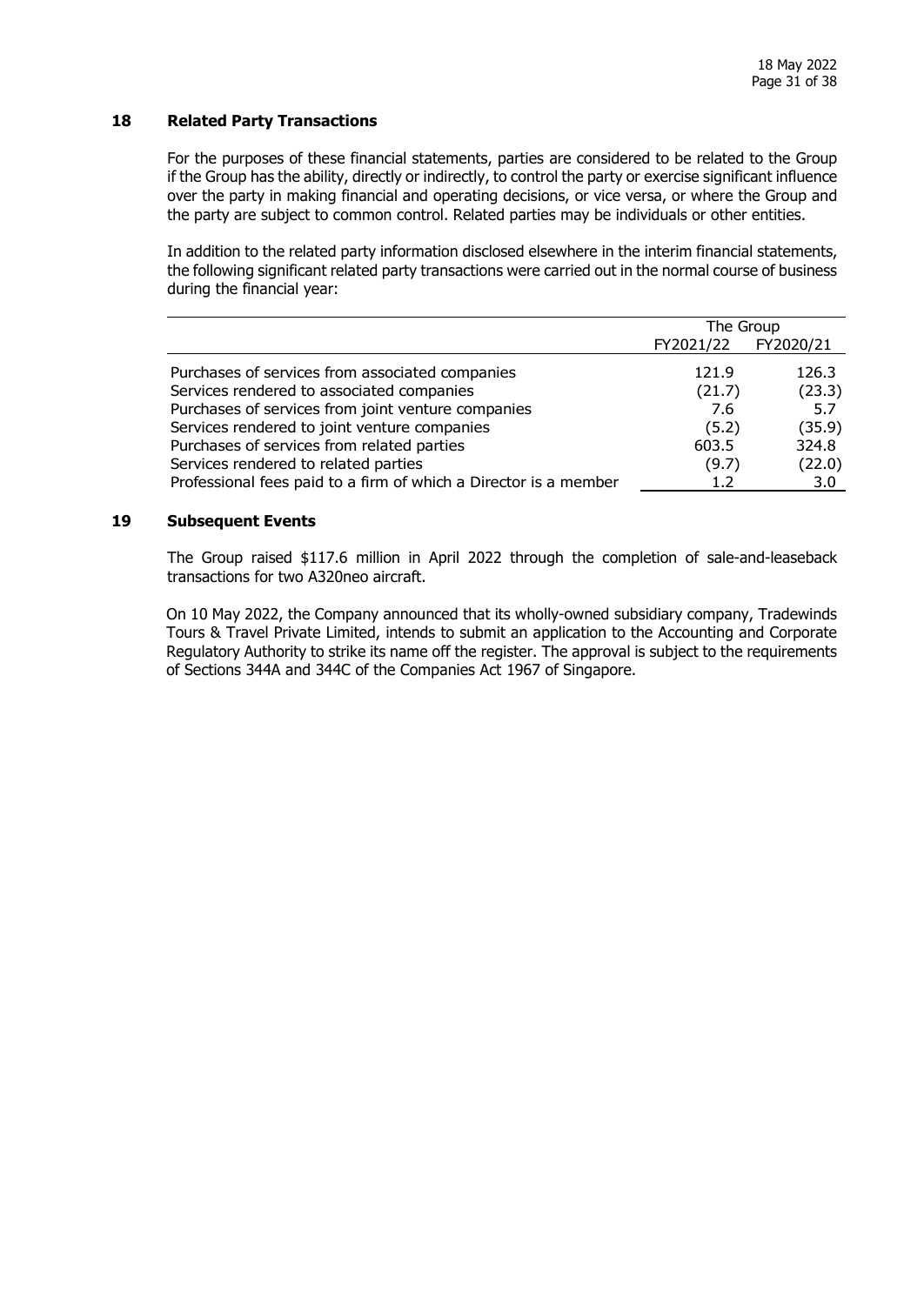#### <span id="page-31-0"></span>**OTHER INFORMATION FOR THE SIX MONTHS AND FINANCIAL YEAR ENDED 31 MARCH 2022**

## **1 Audit**

The condensed consolidated statement of financial position of the Group as at 31 March 2022 and the related condensed consolidated profit and loss account, condensed consolidated statement of comprehensive income, condensed consolidated statement of changes in equity and condensed consolidated statement of cash flows for the six-month period then ended and certain explanatory notes have not been audited or reviewed.

The financial statements for the full year ended 31 March 2022, which have been prepared in accordance with SFRS(I) and IFRS have been audited in accordance with Singapore Standards on Auditing. The auditors' report dated 18 May 2022, as extracted from the financial statements (separately prepared and not included in this filing) of the Group is attached.

#### **2 Auditors' report**

See attached Independent Auditors' Report.

## **3 Review of performance of the Group**

## **GROUP FINANCIAL PERFORMANCE**

#### Financial Year FY2021/22 – Profit and Loss

The Group's Profit and Loss Account is summarised as follows:

|                                                      |                          |               | Better/ | $2nd$ Half    | $1st$ Half    | Better/ |
|------------------------------------------------------|--------------------------|---------------|---------|---------------|---------------|---------|
|                                                      | FY2021/22                | FY2020/21     | (Worse) | FY2021/22     | FY2021/22     | (Worse) |
| <b>Group Financial Results</b>                       | (\$ million)             | $($$ million) | (%)     | $($$ million) | $($$ million) | (%)     |
| <b>Total Revenue</b>                                 | 7,615                    | 3,816         | 99.6    | 4,788         | 2,827         | 69.4    |
| <b>Total Expenditure</b>                             | 8,225                    | 6,329         | (30.0)  | 4,778         | 3,447         | (38.6)  |
| Net Fuel Cost                                        | 2,189                    | 1,016         | (115.5) | 1,379         | 810           | (70.2)  |
| Fuel Cost (before hedging)                           | 2,408                    | 682           | n.m.    | 1,546         | 862           | (79.4)  |
| Fuel Hedging (Gain)/Loss                             | (219)                    | 334           | n.m.    | (167)         | (52)          | n.m.    |
| Fuel Hedging Ineffectiveness                         | $\overline{\phantom{a}}$ | 497           | 100.0   | -             |               |         |
| Fair Value (Gain)/Loss on<br><b>Fuel Derivatives</b> | (78)                     | (283)         | (72.4)  |               | (79)          | n.m.    |
| Non-fuel Expenditure                                 | 6,114                    | 5,099         | (19.9)  | 3,398         | 2,716         | (25.1)  |
| <b>Operating (Loss)/Profit</b>                       | (610)                    | (2,513)       | 75.7    | 10            | (620)         | n.m.    |
| <b>Net Loss</b>                                      | (962)                    | (4, 271)      | 77.5    | (125)         | (837)         | 85.1    |

The Singapore Airlines (SIA) Group carried 3.9 million passengers in FY2021/22, up six-fold from a year before, with international air travel recovering in the last six months as global border restrictions eased. The Group ramped up passenger capacity (measured in available seat-kilometres) in a calibrated manner, growing from 24% of pre-Covid levels in April 2021 to 51% by the end of FY2021/22 in March 2022.

Singapore's launch and subsequent expansion of the Vaccinated Travel Lane (VTL) scheme was the game changer for the Group. It facilitated quarantine-free mass travel for the first time since the Covid-19 pandemic began, and significantly boosted the demand for flights to and through Singapore. By deploying capacity and increasing services in an agile manner, SIA and Scoot were the first to launch flights for almost all VTL points. This allowed the carriers to capture the pent-up demand for air travel as it returned.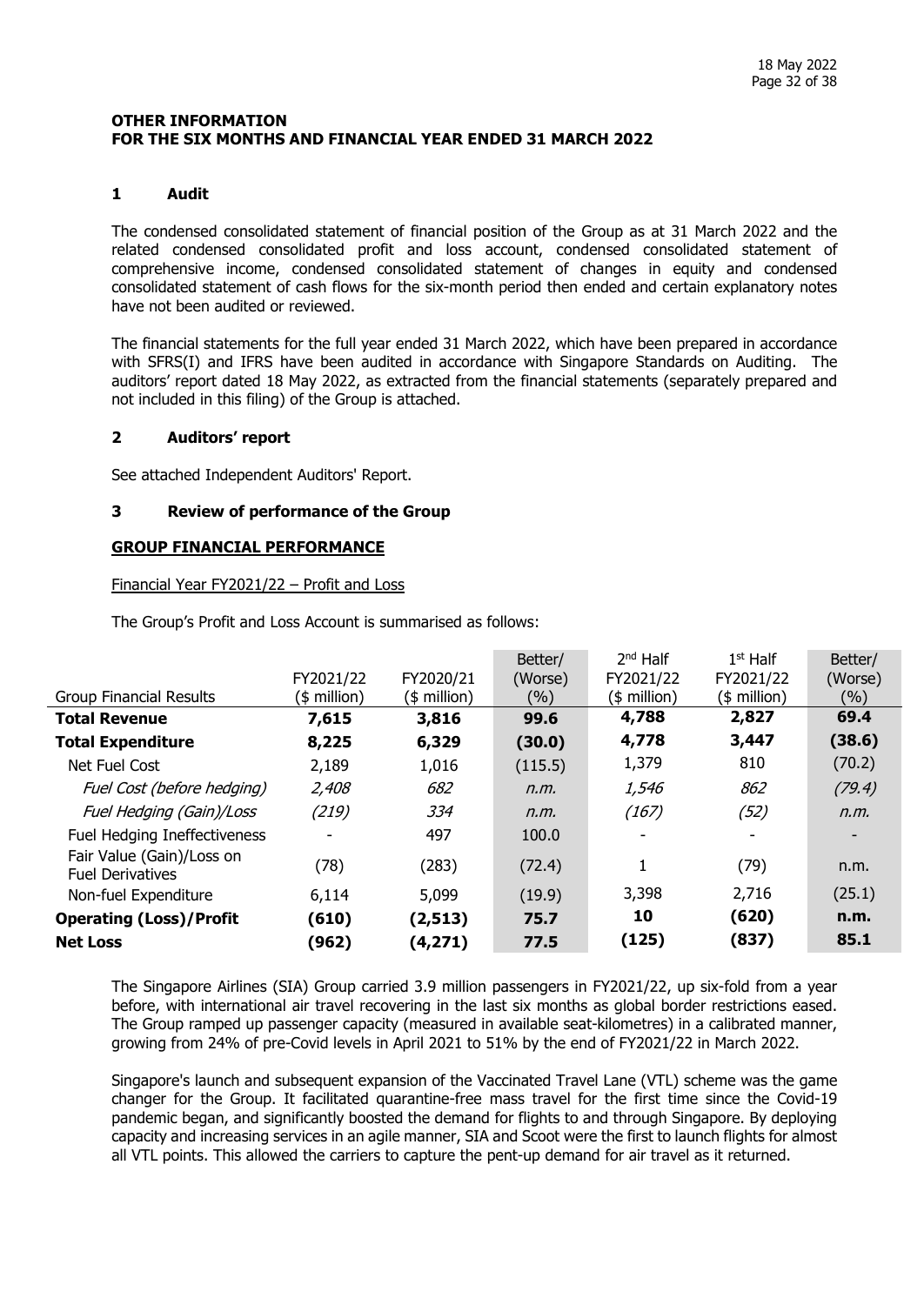#### **3 Review of performance of the Group (continued)**

#### **GROUP FINANCIAL PERFORMANCE (continued)**

#### Financial Year FY2021/22 – Profit and Loss (continued)

As a result, passenger flown revenue grew by \$2,121 million (+309.6%) year-on-year to \$2,806 million. This was on the back of a 614.9% growth in traffic (revenue-passenger kilometres), which outpaced the capacity expansion of 215.7% and resulted in the passenger load factor rising 16.8 percentage points to 30.1%. Cargo flown revenue reached a record \$4,339 million (+\$1,630 million or +60.2%), driven by strong demand amid continued capacity constraints for both sea freight and air freight. This led to a 44.5% increase in loads carried, and 10.8% rise in yields. Consequently, Group revenue rose \$3,799 million (+99.6%) year-on-year to \$7,615 million.

Group expenditure grew by \$1,896 million (+30.0%) year-on-year to \$8,225 million. This increase consisted of a \$1,173 million increase (+115.5%) in net fuel costs, a \$1,015 million increase (+19.9%) in non-fuel expenditure, and an offset of \$292 million from the year-on-year impact of the fuel hedging ineffectiveness recorded last year, as well as fair value changes on fuel derivatives. Net fuel cost rose to \$2,189 million, mainly on higher fuel prices (+\$1,081 million) and an increase in volume uplifted (+\$661 million), which was partially offset by a swing from a fuel hedging loss to a gain (-\$553 million). The increase in non-fuel expenditure by 19.9% was well within the 215.7% increase in passenger capacity and the 50.1% increase in cargo capacity.

The SIA Group recorded an operating loss of \$610 million, an improvement of \$1,903 million (+75.7%) from the \$2,513 million loss a year before.

Impairment charges for aircraft of \$51 million were recorded for the year (-\$1,683 million or -97.1% yearon-year). This was mainly due to impairment charges for two Boeing 737-800s deemed surplus to requirements, as well as a further write-down to three previously impaired 777-300ERs due to a change in aircraft trade-in plans. This follows a review of the Group's network requirements, as well as the market values of the aircraft in its fleet in FY2021/22.

The Group posted a net loss of \$962 million for the year, an improvement of \$3,309 million (+77.5%). This was primarily driven by better operating performance (+\$1,903 million) and lower non-cash impairment charges (+\$1,894 million), and partially offset by a \$532 million reduction in tax credit due to the lower net loss.

The Group recorded an operating cash surplus<sup>1</sup> of \$824 million for FY2021/22, an improvement of \$3,195 million on the back of its stronger performance.

#### Second Half FY2021/22 - Profit and Loss

The Group recorded an operating profit of \$10 million for the six months to 31 March 2022, compared to a \$620 million operating loss in the first half (+\$630 million). This came as borders reopened in almost all key markets, and as the rapid expansion of VTLs during the six months supported the demand for air travel.

Group revenue rose \$1,961 million (+69.4%) half-on-half to \$4,788 million. Passenger flown revenue increased by \$1,300 million (+172.6%) to \$2,053 million as passenger traffic grew 257.2%, outpacing the 46.2% expansion in capacity. As a result, passenger load factor improved 23.4 percentage points to 39.6% in the second half. Cargo flown revenue increased by \$589 million (+31.4%) as the yields (+22.1%) and loads carried (+7.6%) were elevated by the strong cargo demand.

 $<sup>1</sup>$  Includes net cash provided by operating activities and repayment of lease liabilities, and excludes proceeds from forward sales.</sup>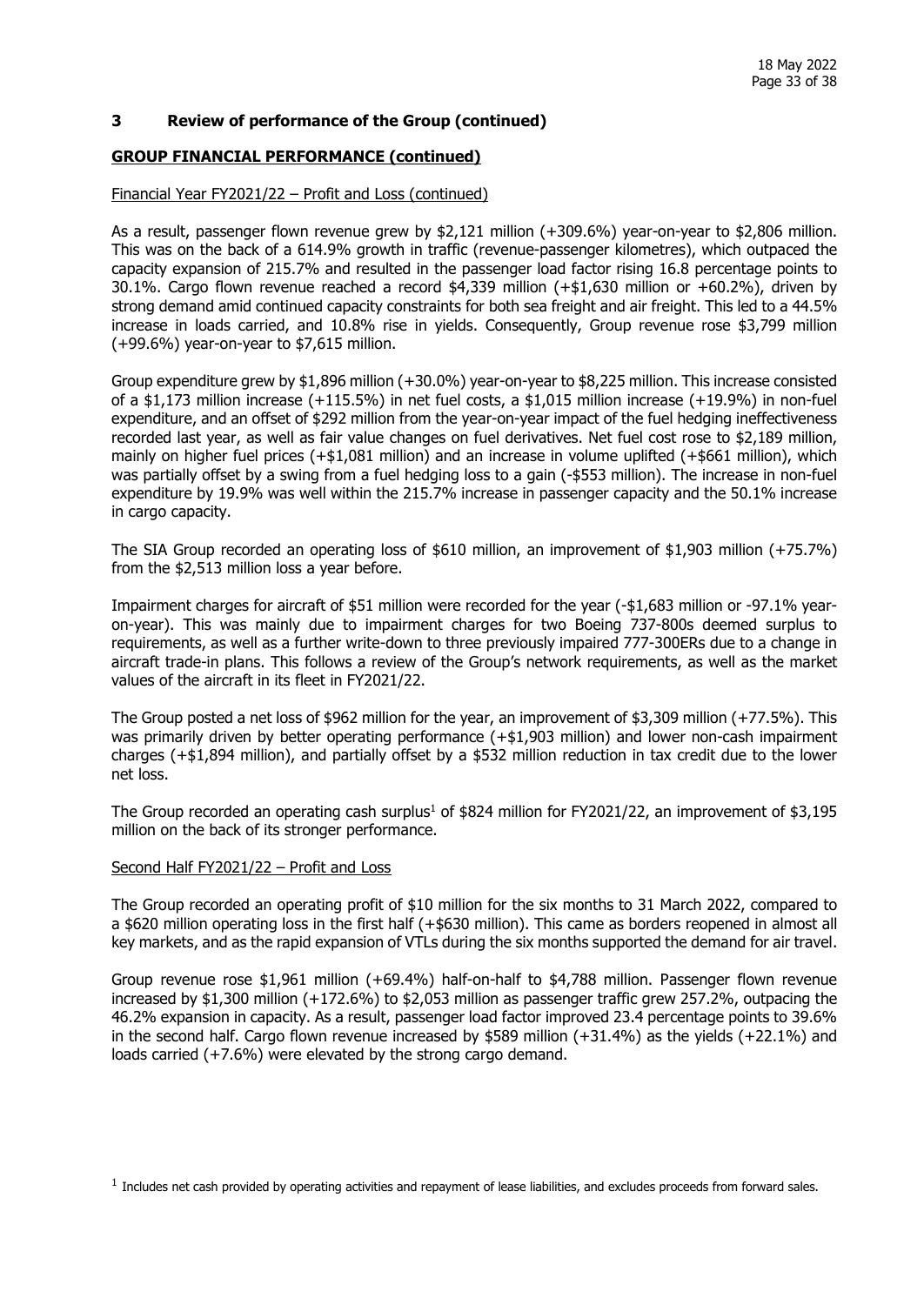#### **3 Review of performance of the Group (continued)**

#### **GROUP FINANCIAL PERFORMANCE (continued)**

#### Second Half FY2021/22 - Profit and Loss (continued)

Group expenditure grew by \$1,331 million (+38.6%) half-on-half to \$4,778 million. This increase consisted of a \$569 million increase (+70.2%) in net fuel costs, a \$682 million increase (+25.1%) in non-fuel expenditure, and \$80 million from the half-on-half impact of the fair value changes on fuel derivatives. Net fuel cost rose to \$1,379 million, mainly on higher fuel prices (+\$354 million) and an increase in volume uplifted (+\$323 million), which was partially offset by higher fuel hedging gain (-\$115 million). The increase in non-fuel expenditure by 25.1% corresponded with the 46.2% increase in passenger capacity and 21.7% increase in cargo capacity.

Group net loss was \$125 million for the second half, an improvement of \$712 million (+85.1%) from the first half. This was mainly attributable to the better operating performance (+\$630 million) as well as an improvement in share of results of joint venture and associated companies (+\$100 million), and partially offset by higher non-cash impairment charges (-\$29 million).

#### **BALANCE SHEET REVIEW (March 2022 vs March 2021)**

Equity attributable to owners of the company increased by \$6,506 million (+40.9%) to \$22,412 million as at 31 March 2022 largely due to the following:

- issuance of \$6,197 million of MCBs;
- fair value reserve gains (+\$1,255 million) which arose mainly from fuel hedges with the rise in average forward fuel prices; partially offset by
- net loss of \$962 million incurred for the financial year.

Total Group assets increased by \$11,090 million (+29.5%) to \$48,671 million. The increase was mainly attributable to an increase in cash and bank balances (+\$5,980 million), derivative assets (+\$2,608 million), property, plant and equipment (+\$1,087 million) and right-of-use assets (+\$894 million). The increase in cash and bank balances arose primarily due to net proceeds from issuance of MCBs (+\$6,195 million), net cash generated from operations (+\$3,042 million), net proceeds from issuance of bonds (+\$811 million), as well as proceeds from sale-and-leaseback agreements (+\$761 million). These were partly offset by capital expenditure (-\$3,049 million), net repayment of borrowings (-\$690 million), lease payments (-\$677 million) and repayment of medium-term notes (-\$200 million).

Total Group liabilities increased by \$4,567 million (+21.4%) to \$25,871 million, primarily arising from the increase in sales in advance of carriage (+\$1,540 million), derivative liabilities (+\$1,235 million), lease liabilities (+\$818 million) and borrowings (+\$540 million).

|                                         |                  | The Group        |                  | The Company      |
|-----------------------------------------|------------------|------------------|------------------|------------------|
|                                         | 31 March<br>2022 | 31 March<br>2021 | 31 March<br>2022 | 31 March<br>2021 |
| Net asset value per ordinary share (\$) | 7.55             | 5.36             | 7.92             | 5.57             |

#### Net Asset Value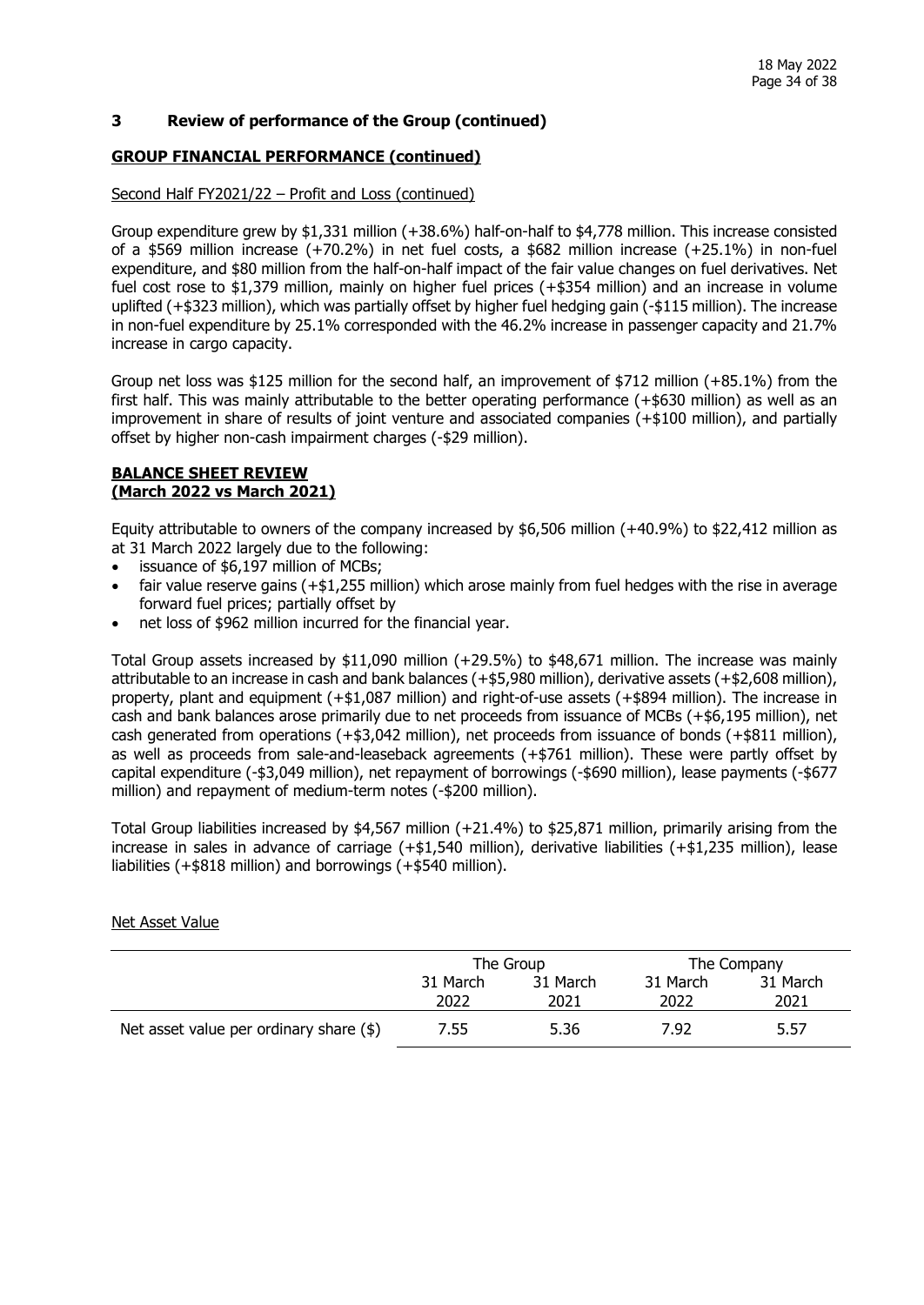#### **4 Whether a forecast, or a prospect statement, has been previously disclosed to shareholders, any variance between it and the actual results.**

Not applicable.

**5 A commentary at the date of announcement of the competitive conditions of the industry in which the group operates and any known factors or events that may affect the group in the next reporting period and the next 12 months.** 

## **OUTLOOK**

Singapore further relaxed border restrictions in April 2022, removing the need for quarantine, as well as both pre-departure and on-arrival Covid-19 tests for fully vaccinated travellers. Key markets around the world have further eased travel restrictions, supporting a strong recovery in demand in air travel across all cabin classes, with forward sales<sup>2</sup> in the next 3 months up to August 2022 approaching pre-Covid-19 levels. The Group will closely monitor demand, remain nimble and alert to all opportunities that may arise, and adjust its capacity and services accordingly.

Cargo demand is expected to experience near-term volatility as a result of the Russia-Ukraine conflict, as well as the knock-on effects of pandemic controls in China on the supply chain. Cargo yields, however, are likely to remain healthy due to the continued industry capacity crunch on key trade lanes.

Inflationary pressures, in particular on fuel prices, remain a concern. In comparison to the average jet fuel price of US\$90.31 per barrel (before hedging) for FY2021/22, spot prices have moved up by more than 50% and were close to US\$150 per barrel, as of early May. The Group will maintain cost discipline, even as operations expand in line with demand.

The Group's second three-year Transformation programme, that began in FY2020/21, continues to make good progress in revenue and cost initiatives as well as in the areas of innovation and digital transformation. The SIA Group will remain agile and leverage on opportunities to reinforce its leadership position in the airline industry.

<sup>2</sup> Forward sales, when measured as a percentage of the total number of seats available.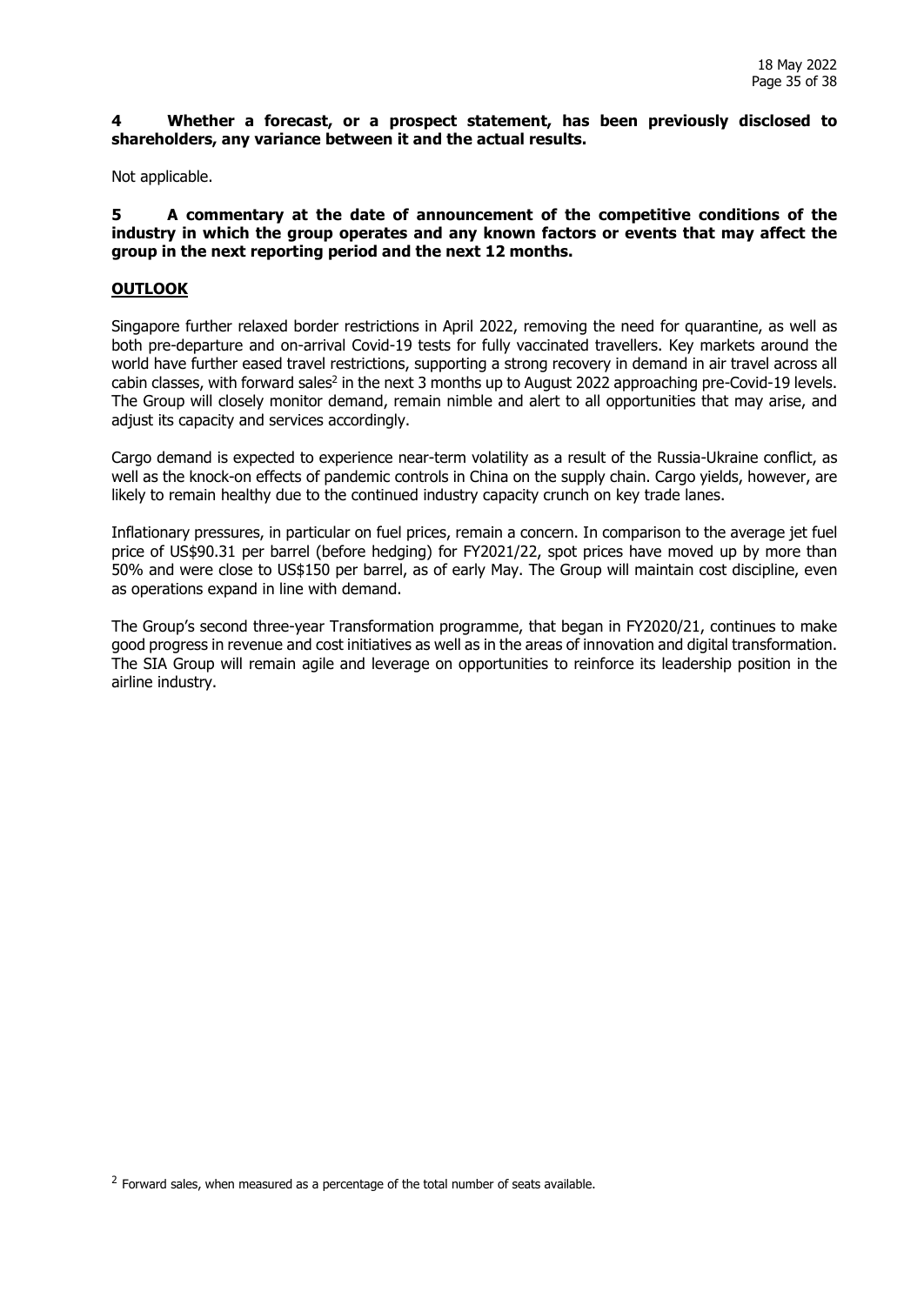## **6 Dividend**

## **(a) Current Financial Period Reported on**

## **Any dividend declared for the current financial period reported on?**

No.

## **(b) Corresponding Period of the Immediately Preceding Financial Year**

# **Any dividend declared for the corresponding period of the immediately preceding financial year?**

No.

## **(c) Date payable**

Not applicable.

## **(d) Books closure date**

Not applicable.

## **7 If no dividend has been declared/recommended, a statement to that effect and the reason(s) for the decision.**

No final dividend has been declared due to the significant loss incurred by the Group for the financial year from the extended impact of Covid-19 pandemic.

## **8 A breakdown of the total annual dividend (in dollar value) for the issuer's latest full year and its previous full year.**

Not applicable.

## **9 A breakdown of sales.**

Breakdown of Revenue and Results (in \$ million)

| The Group                                                                                                           | 2021/22            | 2020/21               | % Change      |
|---------------------------------------------------------------------------------------------------------------------|--------------------|-----------------------|---------------|
| <b>First Half</b><br>Revenue reported for the first half-year<br>Loss after tax reported for the first half-year    | 2,826.9<br>(831.6) | 1,634.4<br>(3, 477.8) | 73.0<br>76.1  |
| <b>Second Half</b><br>Revenue reported for the second half-year<br>Loss after tax reported for the second half-year | 4,787.9<br>(116.5) | 2,181.5<br>(805.6)    | 119.5<br>85.5 |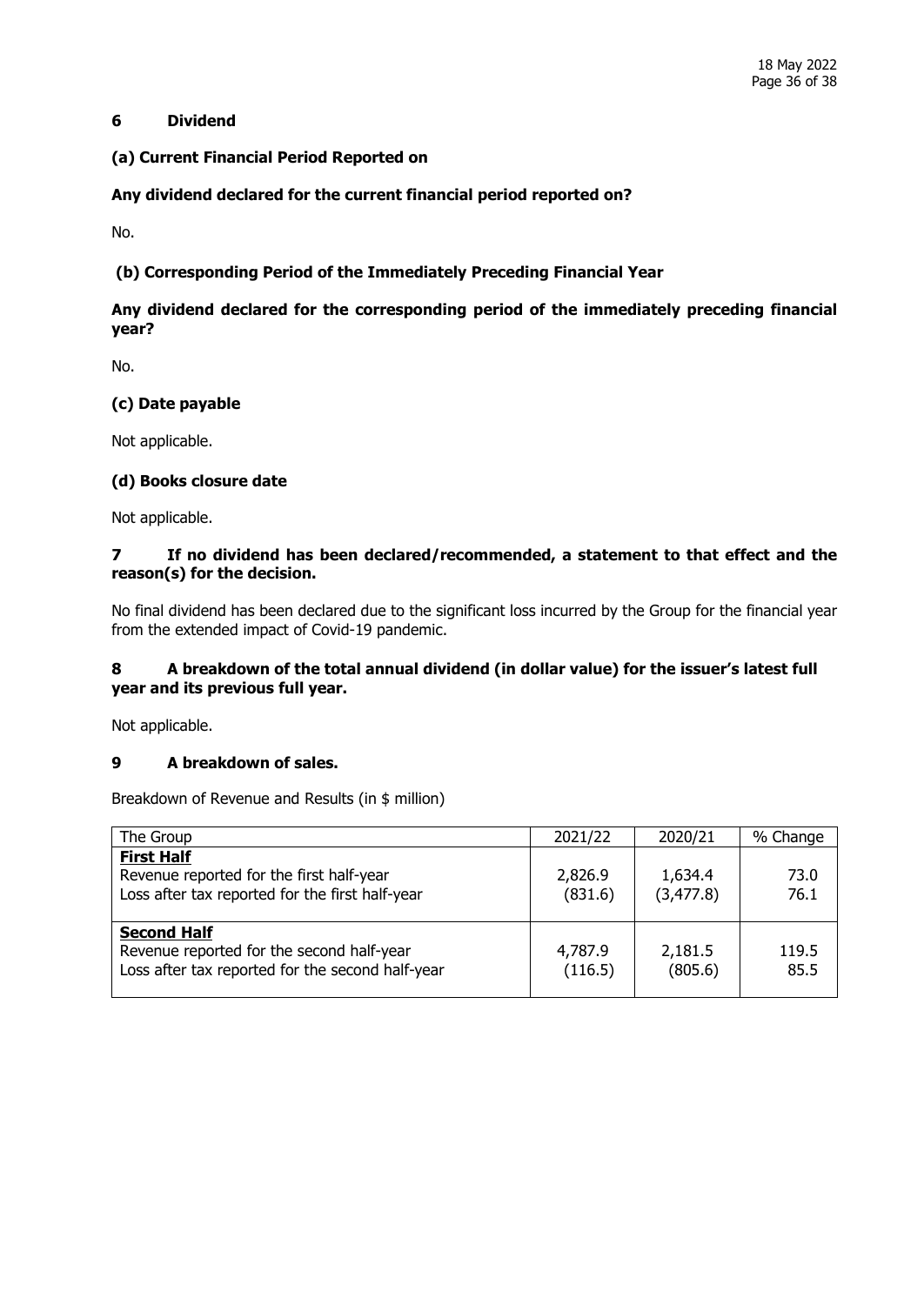## **10 Interested Person Transactions**

The aggregate values of all Interested Person Transactions ("IPTs") entered into during the Financial Year 2021/22 are as follows:

| $2021/22$ and as iditoris.                                  |              |                             |                             |
|-------------------------------------------------------------|--------------|-----------------------------|-----------------------------|
| Name of Interested Person                                   | Nature of    | Aggregate value of all IPTs | Aggregate value of all      |
|                                                             | Relationship | during the financial year   | <b>IPTs conducted under</b> |
|                                                             |              |                             |                             |
|                                                             |              | under review (excluding     | shareholders' mandate       |
|                                                             |              | transactions less than      | pursuant to Rule 920        |
|                                                             |              | \$100,000 and transactions  | (excluding transactions     |
|                                                             |              |                             |                             |
|                                                             |              | conducted under             | less than \$100,000)        |
|                                                             |              | shareholders' mandate       |                             |
|                                                             |              | pursuant to Rule 920)       |                             |
|                                                             |              | (S\$)                       | $\overline{(S\$)}$          |
|                                                             | #            |                             |                             |
| <b>CapitaLand Investment Limited Group</b>                  |              |                             |                             |
| - CapitaLand Integrated Commercial Trust                    |              |                             | 582,333                     |
| - The Work Project (Commercial) Pte Ltd                     |              |                             | 216,723                     |
| <b>Certis CISCO Group</b>                                   | #            |                             |                             |
| - Certis CISCO Aviation Security Pte. Ltd.                  |              |                             | 1,416,640                   |
|                                                             |              |                             |                             |
| - Sydney Night Patrol & Inquiry Co Pty Ltd                  |              |                             | 593,070                     |
| <b>Gategroup Holding AG Group</b>                           | #            |                             |                             |
| - Compagnie d'Exploitation des Services Auxiliaires Aériens |              |                             | 3,905,542                   |
|                                                             |              |                             |                             |
| - Gate Gourmet Amsterdam B.V.                               |              |                             | 726,848                     |
| - Gate Gourmet Belgium NV                                   |              |                             | 111,898                     |
| - Gate Gourmet Denmark APS                                  |              |                             | 1,693,025                   |
| - Gate Gourmet Services Pty Ltd                             |              |                             | 4,714,162                   |
|                                                             |              |                             |                             |
| - Gate Gourmet Spain S.L.                                   |              |                             | 627,518                     |
| - Gate Gourmet Switzerland GmbH                             |              |                             | 3,731,250                   |
| - Gategroup Trading Hong Kong Ltd                           |              |                             | 1,990,770                   |
| - SPIRIANT Asia Pacific Limited                             |              |                             | 574,247                     |
|                                                             |              |                             |                             |
| <b>KrisShop Pte Ltd</b>                                     | #            |                             | 6,907,784                   |
| <b>SATS Ltd Group</b>                                       | #            |                             |                             |
| - Air India SATS Airport Services Private Limited           |              |                             | 3,480,528                   |
| - Asia Airfreight Terminal Co Ltd                           |              |                             | 1,912,300                   |
|                                                             |              |                             |                             |
| - MacroAsia Catering Services Inc.                          |              |                             | 1,936,824                   |
| - Mumbai Cargo Service Centre Airport Private Limited       |              |                             | 1,705,305                   |
| - PT Jas Aero-Engineering Services                          |              |                             | 1,069,218                   |
|                                                             |              |                             |                             |
| - PT Jasa Angkasa Semesta Tbk                               |              |                             | 3,369,067                   |
| - SATS Aero Laundry Pte. Ltd.                               |              |                             | 17,204,665                  |
| - SATS HK Limited                                           |              |                             | 3,800,033                   |
| - SATS Ltd                                                  |              |                             | 358,235,370                 |
|                                                             |              |                             |                             |
| - SATS Security Services Private Limited                    |              |                             | 19,865,321                  |
| - Taj Madras Flight Kitchen Private Limited                 |              |                             | 284,461                     |
| - Taj SATS Air Catering Limited                             |              |                             | 1,742,355                   |
| - TFK Corporation                                           |              |                             | 859,152                     |
|                                                             |              |                             |                             |
| <b>SembCorp Industries Ltd Group</b>                        | #            |                             |                             |
| - Sembcorp Solar Singapore Pte Ltd                          |              |                             | 353,488                     |
| <b>Singapore Technologies Engineering Limited Group</b>     | #            |                             |                             |
| - SPTEL Pte. Ltd.                                           |              |                             | 787,563                     |
|                                                             |              |                             |                             |
| - ST Engineering Aerospace Services Company Pte Ltd         |              |                             | 567,548                     |
| - ST Engineering Aerospace Systems Pte. Ltd.                |              |                             | 296,700                     |
| <b>Singapore Telecommunications Limited Group</b>           | #            |                             |                             |
| - Optus Networks Pty Limited                                |              |                             |                             |
|                                                             |              |                             | 415,425                     |
| - Singapore Telecommunications Limited                      |              |                             | 1,403,840                   |
| <b>StarHub Ltd Group</b>                                    | #            |                             |                             |
| - Ensign InfoSecurity (Singapore) Pte. Ltd.                 |              |                             | 238,824                     |
| - Ensign InfoSecurity (SmartTech) Pte Ltd                   |              |                             | 703,870                     |
|                                                             |              |                             |                             |
| - Ensign InfoSecurity (Systems) Pte. Ltd.                   |              |                             | 126,490                     |
| - StarHub Ltd                                               |              |                             | 309,311                     |
| <b>TeleChoice International Limited Group</b>               | #            |                             |                             |
| - S & I Systems Pte Ltd                                     |              |                             | 110,430                     |
|                                                             |              |                             |                             |
| <b>Temasek Holdings (Private) Limited and Associates</b>    | #            |                             |                             |
| - MediaCorp Pte Ltd                                         |              |                             | 961,600                     |
| - SMM Pte Ltd                                               |              |                             | 8,334,760                   |
|                                                             |              |                             |                             |
| - Stellar Lifestyle Pte Ltd                                 |              |                             | 252,889                     |
| - UST Global (Singapore) Pte. Limited                       |              |                             | 475,838                     |
| <b>Total Interested Person Transactions</b>                 |              |                             | 458,594,985                 |

# An associate of the Company's controlling shareholder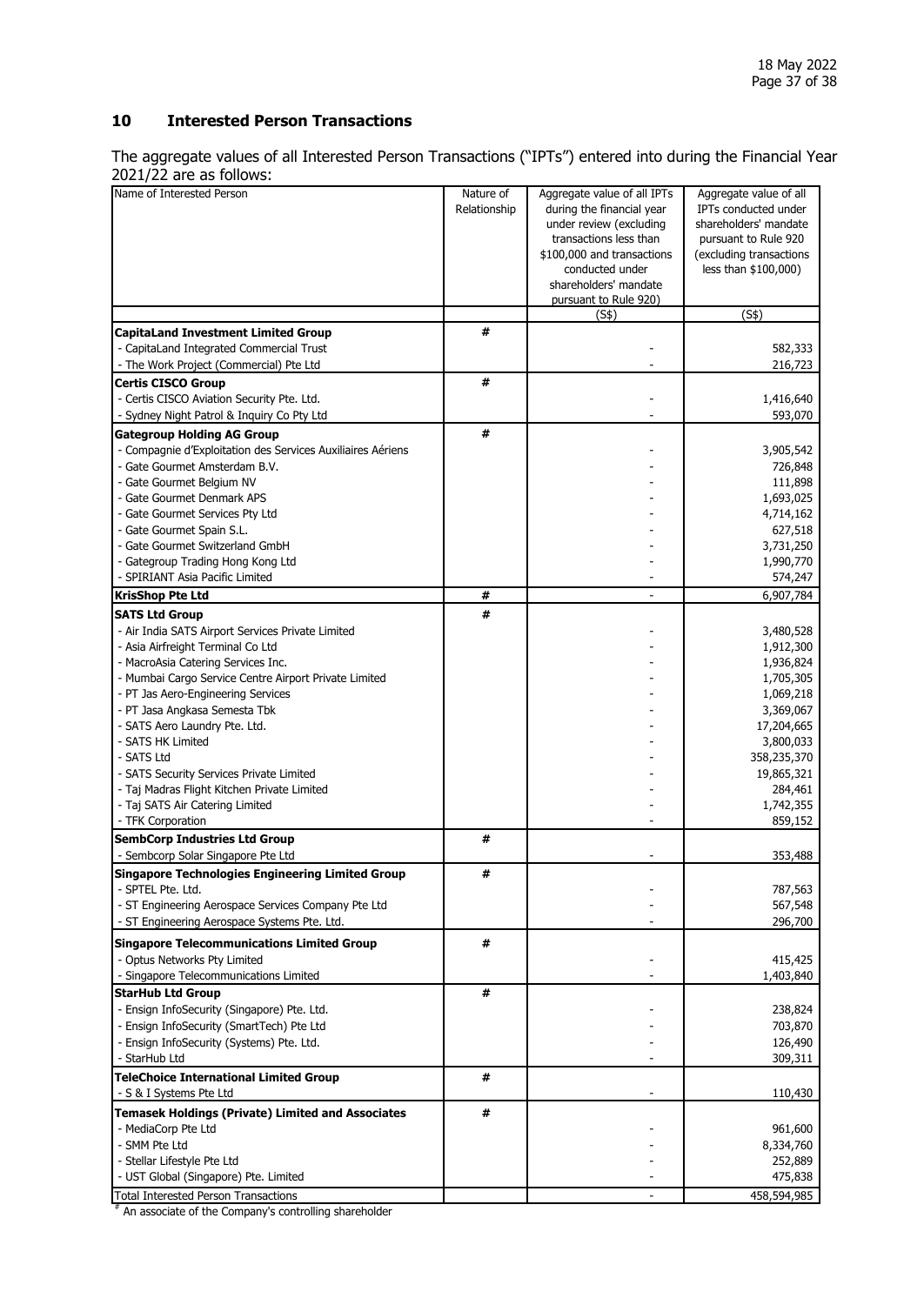#### **11 Confirmation that the Issuer has procured undertakings from all its Directors and Executive Officers (in the format set out in Appendix 7.7) under Rule 720(1)**

The Company confirms that it has procured undertakings from all its directors and executive officers in the format set out in Appendix 7.7 under Rule 720(1) of the Listing Manual.

## **12 Report of persons occupying managerial positions who are related to a director, chief executive officer or substantial shareholder**

Pursuant to Rule 704(13) of the Listing Manual of Singapore Exchange Securities Trading Limited, Singapore Airlines Limited ("the Company") confirms that, to the best of our knowledge to date, there is no person occupying a managerial position in the Company, or in any of its principal subsidiaries, who is a relative of a Director or the Chief Executive Officer or a Substantial Shareholder of the Company.

By Order of the Board

Brenton Wu Company Secretary 18 May 2022

Singapore Company Registration No.: 197200078R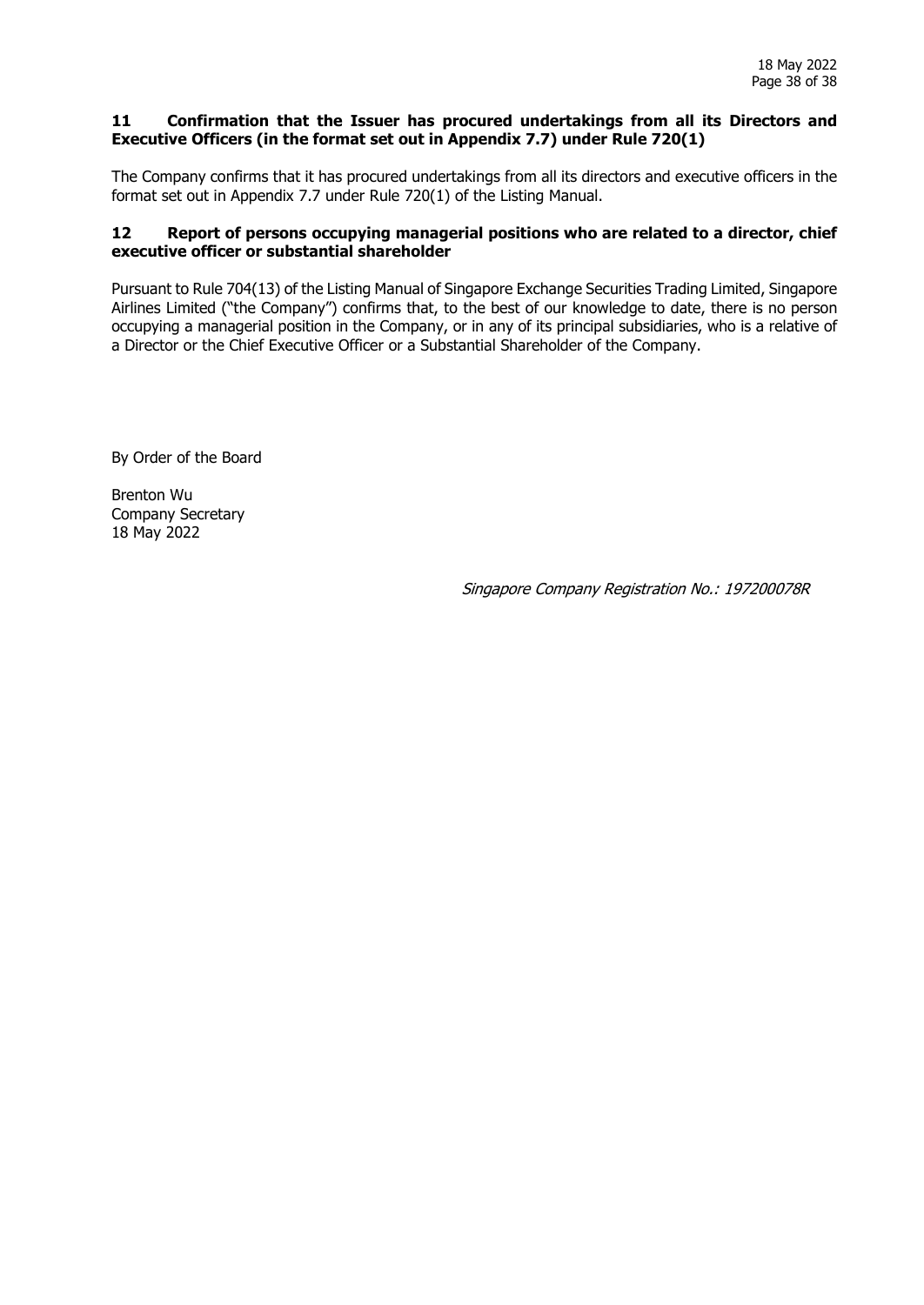

KPMG LLP 16 Raffles Quay #22-00 Hong Leong Building Singapore 048581

Telephone +65 6213 3388  $F_{\text{AV}}$   $+65,6225,0984$ Internet www.kpmg.com.sg

#### **INDEPENDENT AUDITORS' REPORT**

#### To the members of Singapore Airlines Limited

## REPORT ON THE AUDIT OF THE FINANCIAL STATEMENTS

#### Opinion

We have audited the financial statements of Singapore Airlines Limited ("the Company") and its subsidiaries ("the Group"), which comprise the consolidated statement of financial position of the Group and the statement of financial position of the Company as at 31 March 2022, the consolidated profit and loss account, consolidated statements of comprehensive income, changes in equity and cash flows of the Group, and the statement of changes in equity of the Company for the year then ended, and notes to the financial statements, including a summary of significant accounting policies, as set out on pages 18 to 128.

In our opinion, the accompanying consolidated financial statements of the Group and the statements of financial position and changes in equity of the Company are properly drawn up in accordance with the provisions of the Singapore Companies Act, Chapter 50 ("the Act"), Singapore Financial Reporting Standards (International) ("SFRS(I)s") and International Financial Reporting Standards ("IFRSs") so as to give a true and fair view of the consolidated financial position of the Group and the financial position of the Company as at 31 March 2022 and the consolidated financial performance, consolidated changes in equity and consolidated cash flows of the Group and the changes in equity of the Company for the year ended on that date.

## Basis for opinion

We conducted our audit in accordance with Singapore Standards on Auditing ("SSAs"). Our responsibilities under those standards are further described in the "Auditors' responsibilities for the audit of the financial statements" section of our report. We are independent of the Group in accordance with the Accounting and Corporate Regulatory Authority Code of Professional Conduct and Ethics for Public Accountants and Accounting Entities ("ACRA Code") together with the ethical requirements that are relevant to our audit of the financial statements in Singapore, and we have fulfilled our other ethical responsibilities in accordance with these requirements and the ACRA Code. We believe that the audit evidence we have obtained is sufficient and appropriate to provide a basis for our opinion.

## Key audit matters

Key audit matters are those matters that, in our professional judgement, were of most significance in our audit of the financial statements of the current period. These matters were addressed in the context of our audit of the financial statements as a whole, and in forming our opinion thereon, and we do not provide a separate opinion on these matters.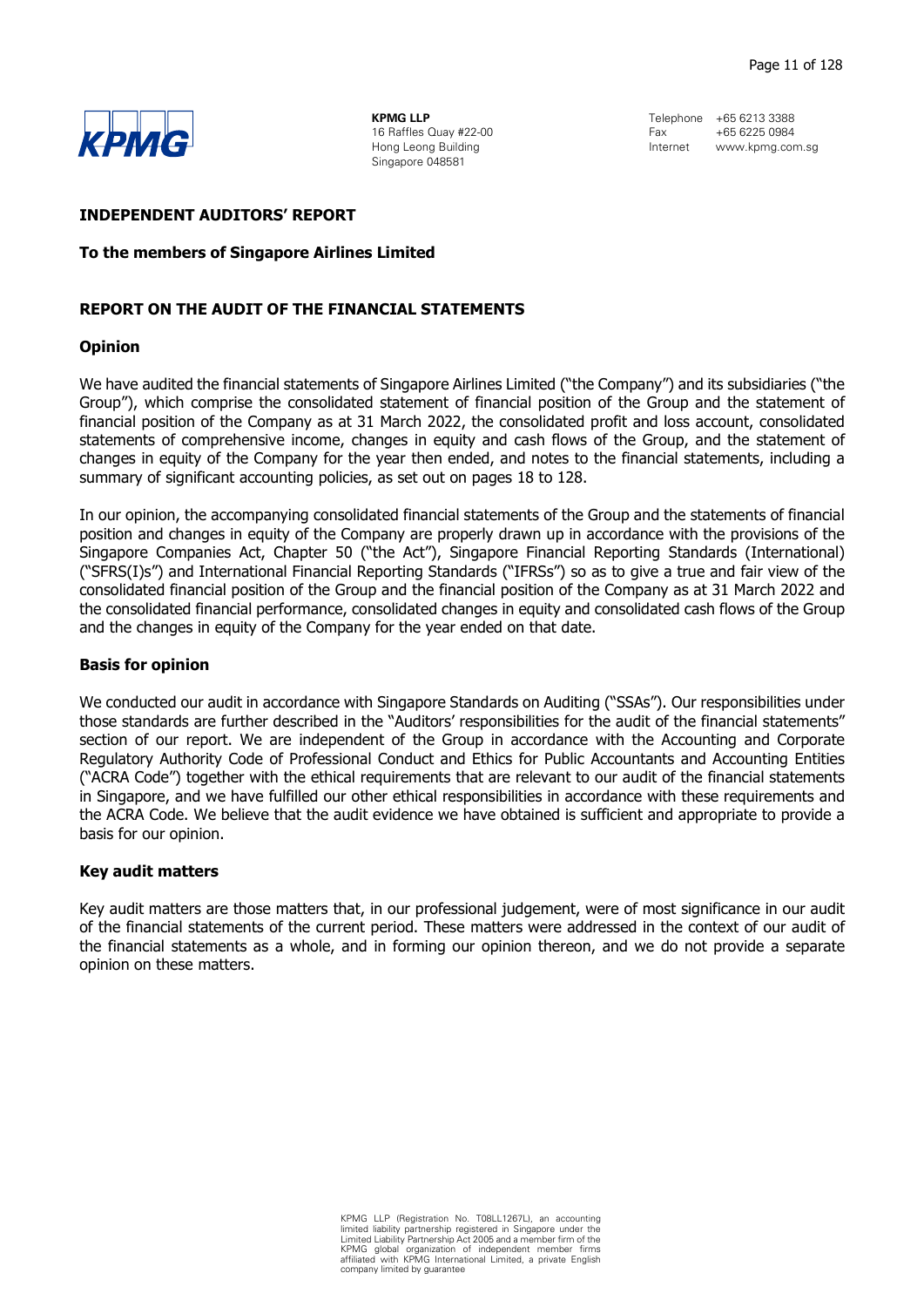

## Accounting for the carrying values of aircraft and related assets

Refer to note  $2(h)$  "Property, plant and equipment", note  $2(f)(iv)$  "Intangible assets - goodwill", note  $3(a)$ "Impairment of property, plant and equipment - aircraft fleet" and note 3(b) "Depreciation of property, plant and equipment - aircraft fleet" for the relevant accounting policy and a discussion of significant accounting estimates.

The accounting for the carrying value of aircraft and related assets has a material impact on the Group due to the significant cumulative value of the aircraft and long-lived nature of these assets.

The Group regularly reviews its fleet of aircraft to determine if any aircraft are surplus to requirements. If identified as surplus, the aircraft are removed from the Cash Generating Unit ("CGU") and impaired to their respective fair values.

The remaining aircraft within the two Cash Generating Units ("CGUs")  $-$  the low cost airline (LCC) and full service and cargo operations ("FSC") were assessed for impairment based on their respective values-in-use.

There is inherent uncertainty involved in forecasting and discounting future cashflows. The continued effects of Covid-19 on the openness of international borders, albeit easing as compared to the prior year in Singapore, as well as the associated economic impacts creates additional estimation uncertainty in the value-in-use calculations. The significant estimates and assumptions include future revenues (yield), growth rates, projected aircraft usage, and discount rates for each of the two CGUs.

As a result of the high degree of estimation uncertainty and significant judgement involved, this is a key area of focus for our audit.

## The key audit matter **How the matter was addressed in our audit** How the matter was addressed in our audit

We held discussions with senior management to understand the rationale and assumptions underpinning the longer-term fleet plan and consider if they were reflected in the valuein-use calculations prepared by Management.

We assessed the appropriateness of management's allocation of aircraft and related assets to the FSC and LCC CGUs and the identified surplus aircraft.

We held discussions with senior management to understand the significant assumptions used in forming the estimates underpinning the assessment of the recoverable amount of the FSC and LCC CGUs. These significant assumptions include yield, growth rates, projected aircraft usage, and discount rates.

We challenged these estimates based on our knowledge of the business, the aviation industry and our understanding of the different possible recovery scenarios of global passenger demand.

We corroborated our knowledge and understanding by reading publicly available aviation industry reports relating to the impact that the Covid-19 pandemic is expected to have on global passenger demand, where relevant to the Group, to understand the possible recovery scenarios.

We performed sensitivity analyses for both CGUs over certain significant inputs, being yield, long term growth rates and discount rates used in assessing the recoverable amount of the CGUs. We also evaluated the historical accuracy of the assumptions over yield and projected aircraft usage by comparing the forecasts at the end of the previous financial year with the actual outcomes in the current year.

We checked the arithmetical accuracy of the computations used in assessing the recoverable amounts of the FSC and LCC CGUs.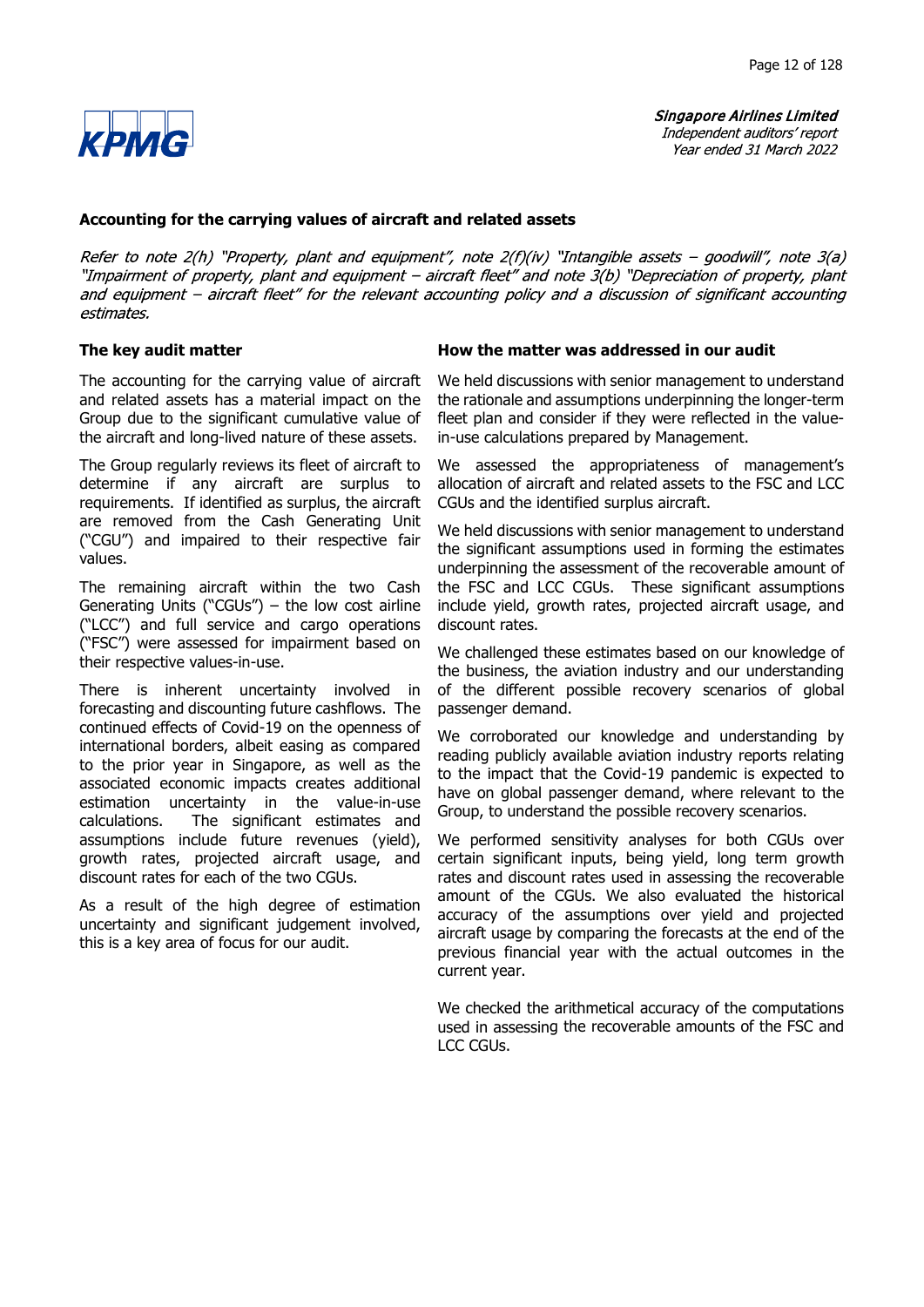

## Accounting for the carrying values of aircraft and related assets (continued)

Refer to note 2(h) "Property, plant and equipment", note 3(a) "Impairment of property, plant and equipment aircraft fleet" and note 3(b) "Depreciation of property, plant and equipment - aircraft fleet" for the relevant accounting policy and a discussion of significant accounting estimates. (continued)

## Findings

The allocation of aircraft and related assets to the two CGUs are consistent with how Management intended to utilise these assets. Key inputs including yield, growth rates, projected aircraft usage and discount rates used in assessing the recoverable amounts of the FSC and LCC CGUs are subject to significant amounts of volatility and uncertainty. Nevertheless, we found these key inputs underpinning the cashflow projections involved in the computation of the recoverable amount of the FSC and LCC CGUs to be reasonable in the context of currently available relevant information.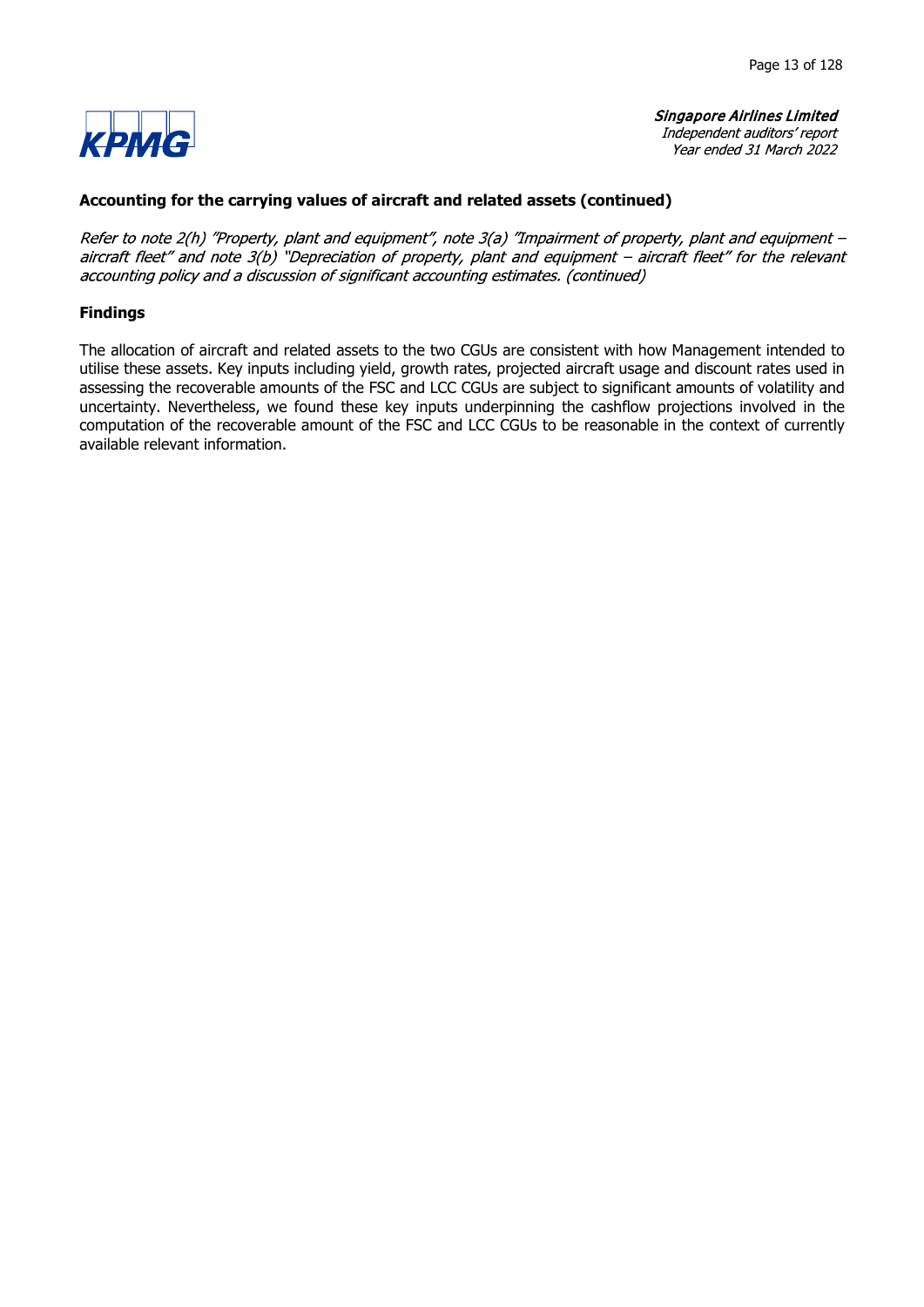**Singapore Airlines Limited** Independent auditors' report

Year ended 31 March 2022



#### Accuracy of passenger and cargo revenues

Refer to note 2(t) 'Revenue' and note 3(c) 'Passenger revenue recognition' for the relevant accounting policy and a discussion of significant accounting estimates.

Passenger and cargo sales are not recognised as revenue immediately but are deferred to be recorded at a later time as revenue in the profit and loss account when the related transportation service is provided. Such deferred revenue is presented on the statement of financial position as sales in advance of carriage and is measured based on the sales price to the customer, net of discounts and rebates.

With the easing of the Covid-19 imposed travel restrictions, the Group has been able to significantly increase passenger revenue through the increase in passenger numbers and capacity primarily through the launch of Vaccinated Travel Lane ("VTL") arrangements which have been in place from September 2021 to 31 March 2022. Cargo revenues have also increased with increasing cargo capacity deployed and higher yields as compared to prepandemic levels.

Passenger and cargo revenues are made up of a high volume of individually low value transactions. The amount of revenue to be recognised for each flight as it is flown relies on complex internal IT systems that handle large volumes of transaction data and includes the exchange of information with industry systems and partner airlines.

As a result of these complexities, this is a key focus area in our audit.

#### The key audit matter **How the matter was addressed in our audit**

To check the accuracy of the revenue recorded by the passenger and cargo revenue systems, we tested the relevant IT system controls, including the user access, program change controls and application controls over internal passenger and cargo revenue systems. Our tests of these controls were designed to determine whether these relevant IT systems controls operated as they were designed, and whether they were protected from tampering of data or software logic that would result in inaccurate accounting information relating to passenger and cargo revenues.

In addition, relevant IT system controls were tested relating to the completeness of transfers of data between systems, validation checks to identify data errors and the proration of prices to each flight.

For passenger revenue, relevant manual controls were also tested to assess the appropriateness of the treatment applied to exceptions and reconciliations of the Group's records with the outputs from shared industry systems and partner airlines.

We obtained direct assistance from the Group's internal auditors to test the effectiveness of relevant controls in the passenger revenue accounting process at various overseas stations. Procedures we performed included planning the work to be performed by the Group's internal auditors, identifying the controls to be tested, and reviewing the work of the Group's internal auditors.

We checked a sample of passenger and cargo revenue transactions to underlying records including evidence of payment and flight records to assess the accuracy of the revenue recognised.

We performed analytical procedures on sales in advance of carriage by developing an expectation using the yearly operating statistics and comparing such expectations with recorded sales in advance of carriage.

#### Findings

Our testing performed on relevant IT and manual controls over the passenger and cargo revenues systems, the checking of selected revenue transactions to their underlying records, as well as our analytical procedures performed over sales in advance of carriage, did not identify any significant exceptions.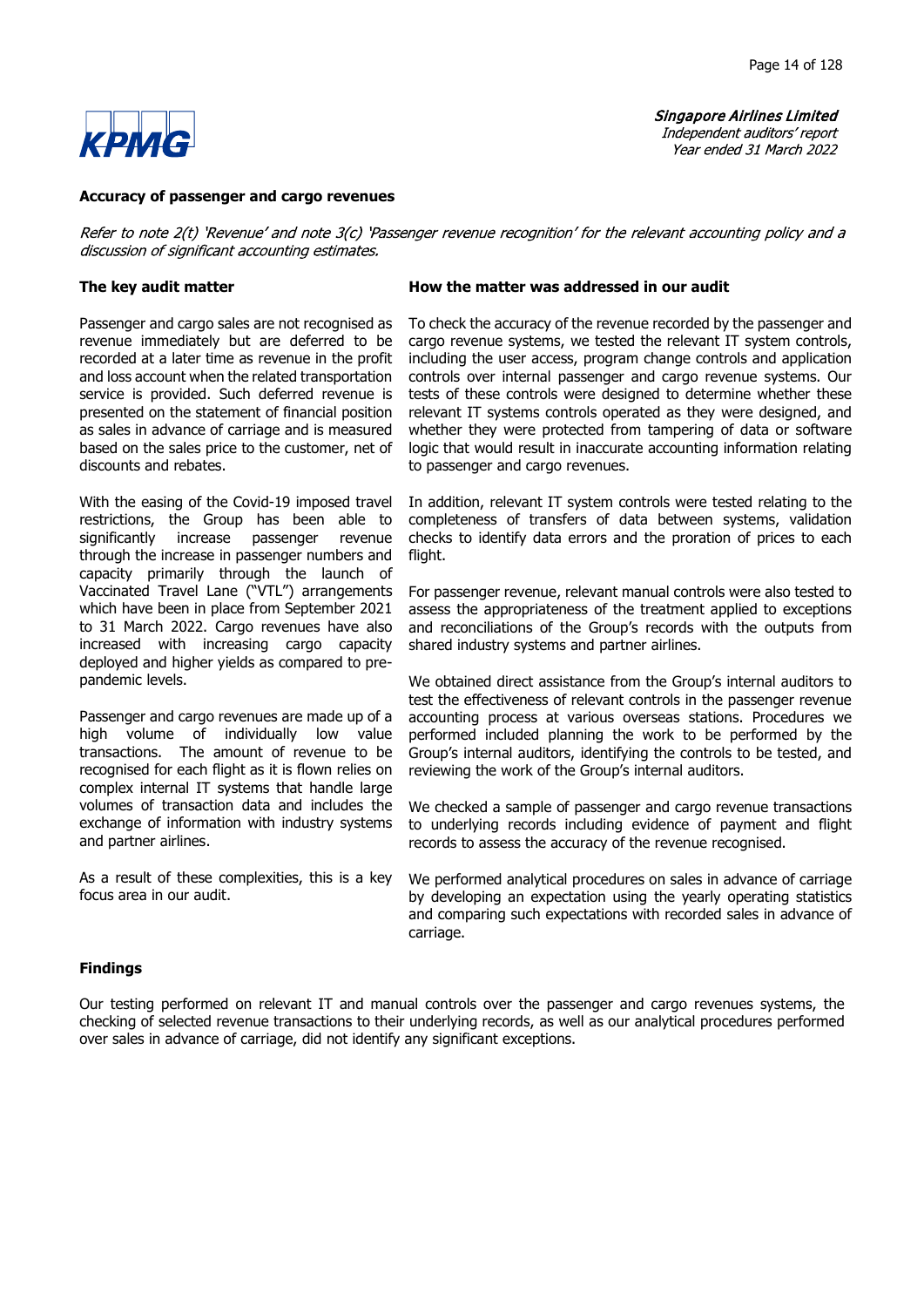

## Other Information

Management is responsible for the other information contained in the annual report. Other information is defined as all information in the annual report other than the financial statements and our auditors' report thereon. We have obtained all other information prior to the date of this auditors' report except for the SIA Group Portfolio, Recovery, Our Transformation Journey, Chairman's Letter to Shareholders, The Year in Review, Environment, Community Engagement, Subsidiaries, Financial Review, Awards, Membership and Attendance of Singapore Airlines Limited, Information on Shareholdings, Additional Information Required by the Singapore Exchange Securities, Network, SIA Cargo, People Development, Corporate Governance Report, and Our Strategy for the Future which are expected to be made available to us after that date.

Our opinion on the financial statements does not cover the other information and we do not and will not express any form of assurance conclusion thereon.

In connection with our audit of the financial statements, our responsibility is to read the other information identified above and, in doing so, consider whether the other information is materially inconsistent with the financial statements or our knowledge obtained in the audit, or otherwise appears to be materially misstated.

If, based on the work we have performed on the other information that we obtained prior to the date of this auditors' report, we conclude that there is a material misstatement of this other information, we are required to report that fact. We have nothing to report in this regard.

When we read the Reports, if we conclude that there is a material misstatement therein, we are required to communicate the matter to the Audit Committee and take appropriate actions in accordance with SSAs.

## Responsibilities of management and directors for the financial statements

Management is responsible for the preparation of financial statements that give a true and fair view in accordance with the provisions of the Act, SFRS(I)s and IFRSs, and for devising and maintaining a system of internal accounting controls sufficient to provide a reasonable assurance that assets are safeguarded against loss from unauthorised use or disposition; and transactions are properly authorised and that they are recorded as necessary to permit the preparation of true and fair financial statements and to maintain accountability of assets.

In preparing the financial statements, management is responsible for assessing the Group's ability to continue as a going concern, disclosing, as applicable, matters related to going concern and using the going concern basis of accounting unless management either intends to liquidate the Group or to cease operations, or has no realistic alternative but to do so.

The directors' responsibilities include overseeing the Group's financial reporting process.

## Auditors' responsibilities for the audit of the financial statements

Our objectives are to obtain reasonable assurance about whether the financial statements as a whole are free from material misstatement, whether due to fraud or error, and to issue an auditors' report that includes our opinion. Reasonable assurance is a high level of assurance, but is not a guarantee that an audit conducted in accordance with SSAs will always detect a material misstatement when it exists. Misstatements can arise from fraud or error and are considered material if, individually or in the aggregate, they could reasonably be expected to influence the economic decisions of users taken on the basis of these financial statements.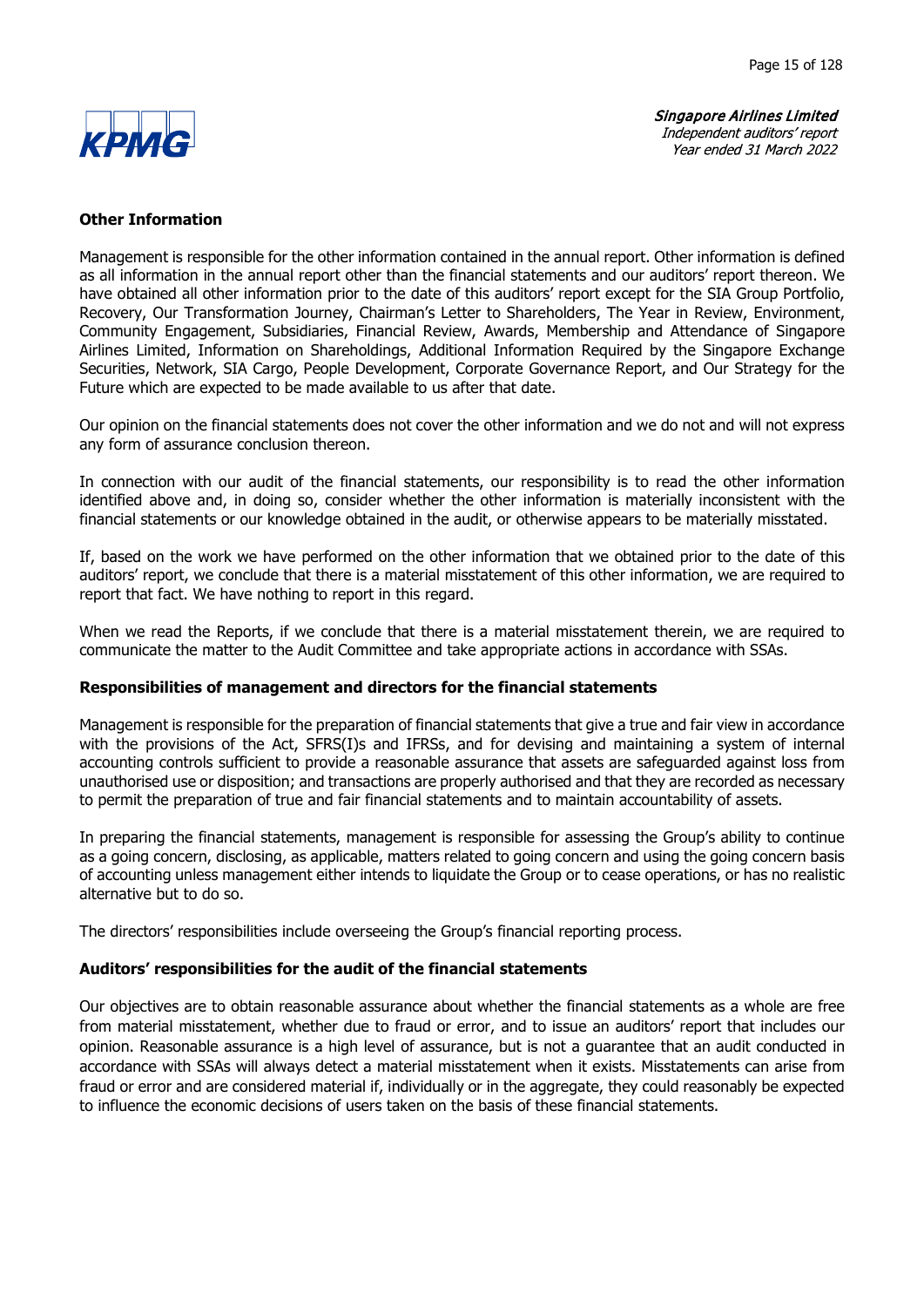

## Auditors' responsibilities for the audit of the financial statements (continued)

As part of an audit in accordance with SSAs, we exercise professional judgement and maintain professional scepticism throughout the audit. We also:

- Identify and assess the risks of material misstatement of the financial statements, whether due to fraud or  $\bullet$ error, design and perform audit procedures responsive to those risks, and obtain audit evidence that is sufficient and appropriate to provide a basis for our opinion. The risk of not detecting a material misstatement resulting from fraud is higher than for one resulting from error, as fraud may involve collusion, forgery, intentional omissions, misrepresentations, or the override of internal controls.
- Obtain an understanding of internal controls relevant to the audit in order to design audit procedures that  $\bullet$ are appropriate in the circumstances, but not for the purpose of expressing an opinion on the effectiveness of the Group's internal controls.
- Evaluate the appropriateness of accounting policies used and the reasonableness of accounting estimates  $\bullet$ and related disclosures made by management.
- $\bullet$ Conclude on the appropriateness of management's use of the going concern basis of accounting and, based on the audit evidence obtained, whether a material uncertainty exists related to events or conditions that may cast significant doubt on the Group's ability to continue as a going concern. If we conclude that a material uncertainty exists, we are required to draw attention in our auditors' report to the related disclosures in the financial statements or, if such disclosures are inadequate, to modify our opinion. Our conclusions are based on the audit evidence obtained up to the date of our auditors' report. However, future events or conditions may cause the Group to cease to continue as a going concern.
- Evaluate the overall presentation, structure and content of the financial statements, including the disclosures,  $\bullet$ and whether the financial statements represent the underlying transactions and events in a manner that achieves fair presentation.
- Obtain sufficient appropriate audit evidence regarding the financial information of the entities or business  $\bullet$ activities within the Group to express an opinion on the consolidated financial statements. We are responsible for the direction, supervision and performance of the group audit. We remain solely responsible for our audit opinion.

We communicate with the Audit Committee regarding, among other matters, the planned scope and timing of the audit and significant audit findings, including any significant deficiencies in internal controls that we identify during our audit.

We also provide the Audit Committee with a statement that we have complied with relevant ethical requirements regarding independence, and communicate with them all relationships and other matters that may reasonably be thought to bear on our independence, and where applicable, related safeguards.